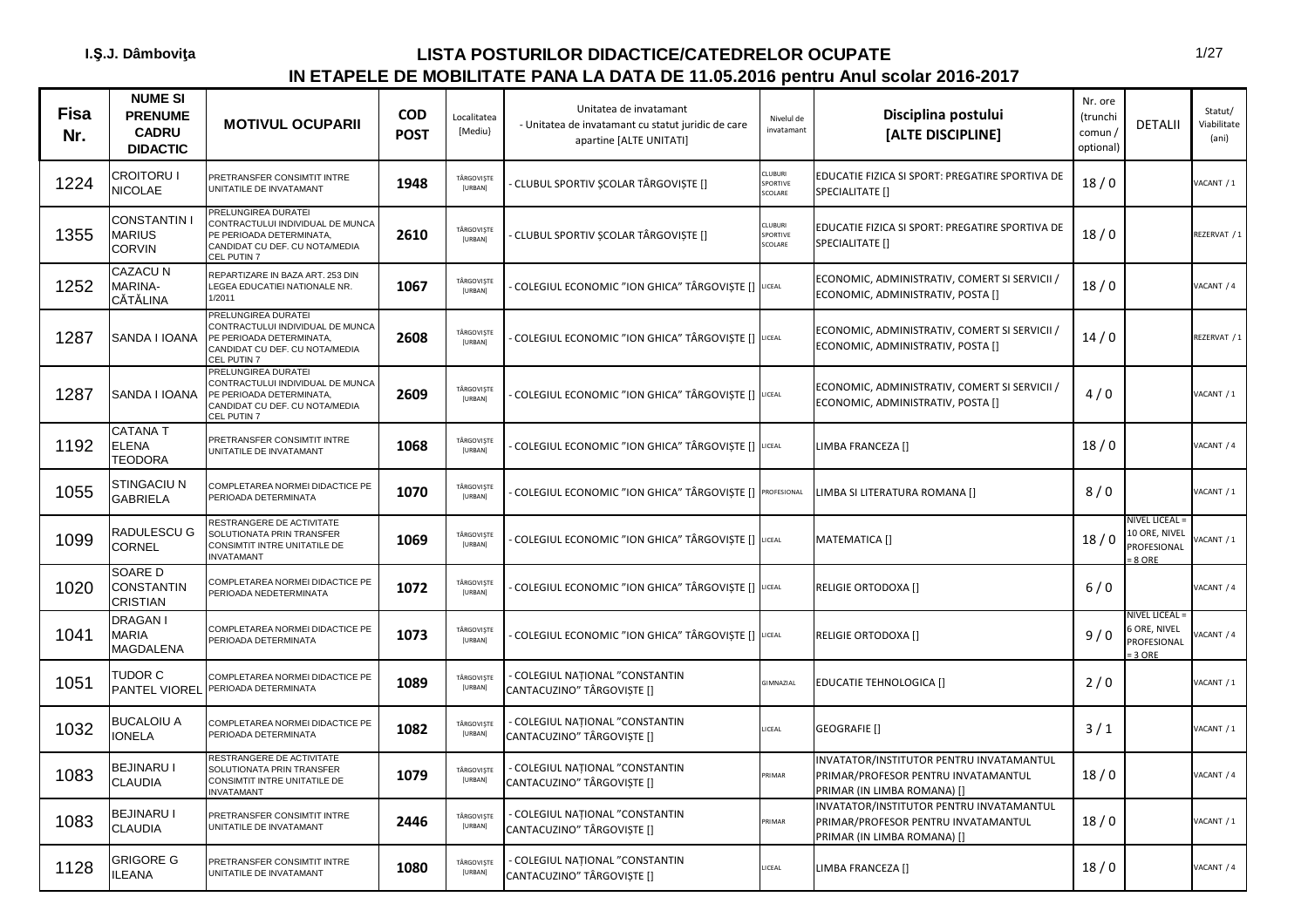| <b>Fisa</b><br>Nr. | <b>NUME SI</b><br><b>PRENUME</b><br><b>CADRU</b><br><b>DIDACTIC</b> | <b>MOTIVUL OCUPARII</b>                                                                                                              | <b>COD</b><br><b>POST</b> | Localitatea<br>[Mediu]       | Unitatea de invatamant<br>- Unitatea de invatamant cu statut juridic de care<br>apartine [ALTE UNITATI] | Nivelul de<br>invatamant | Disciplina postului<br>[ALTE DISCIPLINE]                          | Nr. ore<br>(trunchi<br>comun /<br>optional) | <b>DETALII</b> | Statut/<br>Viabilitate<br>(ani) |
|--------------------|---------------------------------------------------------------------|--------------------------------------------------------------------------------------------------------------------------------------|---------------------------|------------------------------|---------------------------------------------------------------------------------------------------------|--------------------------|-------------------------------------------------------------------|---------------------------------------------|----------------|---------------------------------|
| 1012               | PRODAN M<br>MIHAELA<br><b>MINODORA</b>                              | COMPLETAREA NORMEI DIDACTICE PE<br>PERIOADA DETERMINATA                                                                              | 1085                      | TÂRGOVISTE<br>[URBAN]        | COLEGIUL NATIONAL "CONSTANTIN<br>CANTACUZINO" TÂRGOVIȘTE []                                             | LICEAL                   | LIMBA SI LITERATURA ROMANA []                                     | 8/0                                         |                | ACANT / 1                       |
| 1234               | ERCULESCU T<br>LAURA MARIA                                          | PRETRANSFER CONSIMTIT INTRE<br>UNITATILE DE INVATAMANT                                                                               | 1083                      | TÂRGOVISTE<br>[URBAN]        | COLEGIUL NATIONAL "CONSTANTIN<br>CANTACUZINO" TÂRGOVISTE []                                             | LICEAL                   | MATEMATICA []                                                     | 10/0                                        |                | /ACANT / 1                      |
| 1161               | <b>MORTICI I</b><br><b>MIRELA</b>                                   | PRETRANSFER CONSIMTIT INTRE<br>UNITATILE DE INVATAMANT                                                                               | 2556                      | TÂRGOVISTE<br>[URBAN]        | COLEGIUL NATIONAL "CONSTANTIN<br>CANTACUZINO" TÂRGOVIȘTE []                                             | LICEAL                   | MATEMATICA []                                                     | 18/0                                        |                | /ACANT / 4                      |
| 1185               | RADU I<br><b>FLORENTINA</b>                                         | PRETRANSFER CONSIMTIT INTRE<br>UNITATILE DE INVATAMANT                                                                               | 1081                      | TÂRGOVISTE<br>[URBAN]        | COLEGIUL NATIONAL "CONSTANTIN<br>CANTACUZINO" TÂRGOVIȘTE []                                             | LICEAL                   | PEDAGOGIE []                                                      | 18/0                                        |                | VACANT / 4                      |
| 1136               | SAVESCU I<br><b>CORNELIA</b><br><b>MARIANA</b>                      | PRETRANSFER CONSIMTIT INTRE<br>UNITATILE DE INVATAMANT                                                                               | 1090                      | TÂRGOVIȘTE<br>[URBAN]        | COLEGIUL NATIONAL "CONSTANTIN CARABELLA"<br>TÂRGOVIȘTE []                                               | LICEAL                   | <b>BIOLOGIE</b> []                                                | 14/0                                        |                | /ACANT / 1                      |
| 1058               | RADOI S<br><b>OLIMPIA</b>                                           | COMPLETAREA NORMEI DIDACTICE PE<br>PERIOADA DETERMINATA                                                                              | 1095                      | TÂRGOVISTE<br>[URBAN]        | COLEGIUL NATIONAL "CONSTANTIN CARABELLA"<br>TÂRGOVIȘTE []                                               | GIMNAZIAL                | <b>EDUCATIE TEHNOLOGICA []</b>                                    | 4/0                                         |                | VACANT / 1                      |
| 1048               | DRAGANOIU V<br>GABRIEL                                              | COMPLETAREA NORMEI DIDACTICE PE<br>PERIOADA DETERMINATA                                                                              | 1096                      | TÂRGOVISTE<br>[URBAN]        | COLEGIUL NATIONAL "CONSTANTIN CARABELLA"<br>TÂRGOVIȘTE []                                               | LICEAL                   | FILOSOFIE; LOGICA, ARGUMENTARE SI COMUNICARE<br>STUDII SOCIALE [] | 8/0                                         |                | VACANT / 1                      |
| 1245               | PATRASCUM<br>ADELAIDA                                               | PRETRANSFER PRIN SCHIMB DE<br><b>POSTURI</b>                                                                                         | 2457                      | TÂRGOVISTE<br><b>[URBAN]</b> | COLEGIUL NATIONAL "CONSTANTIN CARABELLA"<br>TÂRGOVIȘTE []                                               | LICEAL                   | FIZICA []                                                         | 18/0                                        |                | VACANT / 4                      |
| 1003               | HOMEGHIU A<br><b>AURORA</b><br>CATALINA                             | COMPLETAREA NORMEI DIDACTICE PE<br>PERIOADA NEDETERMINATA                                                                            | 1091                      | TÂRGOVIȘTE<br>[URBAN]        | COLEGIUL NATIONAL "CONSTANTIN CARABELLA"<br>TÂRGOVISTE []                                               | LICEAL                   | GEOGRAFIE []                                                      | 2/0                                         |                | VACANT / 4                      |
| 1007               | CATRINA D<br>LUMINITA<br>MIHAELA                                    | PRETRANSFER CONSIMTIT INTRE<br>UNITATILE DE INVATAMANT                                                                               | 1093                      | TÂRGOVISTE<br>[URBAN]        | COLEGIUL NATIONAL "CONSTANTIN CARABELLA"<br>TÂRGOVIȘTE []                                               | LICEAL                   | LIMBA ENGLEZA []                                                  | 10/2                                        |                | VACANT / 1                      |
| 1294               | ION A LIGIA<br><b>MIHAELA</b>                                       | PRELUNGIREA DURATEI<br>CONTRACTULUI INDIVIDUAL DE MUNCA<br>PE PERIOADA DETERMINATA,<br>CANDIDAT CU DEF. CU NOTA/MEDIA<br>CEL PUTIN 7 | 1123                      | TÂRGOVISTE<br>[URBAN]        | COLEGIUL NATIONAL "CONSTANTIN CARABELLA"<br>TÂRGOVIȘTE []                                               | LICEAL                   | MATEMATICA []                                                     | 11/4                                        |                | /ACANT / 1                      |
| 1001               | DINU V ELENA<br>LOREDANA                                            | COMPLETAREA NORMEI DIDACTICE PE<br>PERIOADA DETERMINATA                                                                              | 1132                      | TÂRGOVISTE<br>[URBAN]        | · COLEGIUL NAȚIONAL "IENĂCHIȚĂ VĂCĂRESCU"<br>TÂRGOVIȘTE []                                              | LICEAL                   | <b>ISTORIE</b> []                                                 | 3/1                                         |                | /ACANT / 1                      |
| 1234               | ERCULESCU T<br>LAURA MARIA                                          | PRETRANSFER CONSIMTIT INTRE<br>UNITATILE DE INVATAMANT                                                                               | 1135                      | TÂRGOVISTE<br>[URBAN]        | COLEGIUL NAȚIONAL "IENĂCHIȚĂ VĂCĂRESCU"<br>TÂRGOVISTE []                                                | LICEAL                   | MATEMATICA []                                                     | 8/1                                         |                | VACANT / 1                      |
| 1065               | <b>STANCU N</b><br>NICOLETA                                         | DETASARE IN INTERESUL<br>INVATAMANTULUI PENTRU<br>RESTRANGERE NESOLUTIONATA                                                          | 1101                      | <b>MORENI</b><br>[URBAN]     | COLEGIUL NAȚIONAL "ION LUCA CARAGIALE"<br>MORENI []                                                     | LICEAL                   | INFORMATICA - TEHNOLOGIA INFORMATIEI SI A<br>COMUNICATIILOR []    | 8/0                                         |                | VACANT / 1                      |
| 1132               | SAVU G<br>MIRABELA                                                  | PRETRANSFER CONSIMTIT INTRE<br>UNITATILE DE INVATAMANT                                                                               | 1107                      | MORENI<br><b>[URBAN]</b>     | COLEGIUL NATIONAL "ION LUCA CARAGIALE"<br>MORENI []                                                     | LICEAL                   | LIMBA SI LITERATURA ROMANA []                                     | 3/2                                         |                | VACANT / 1                      |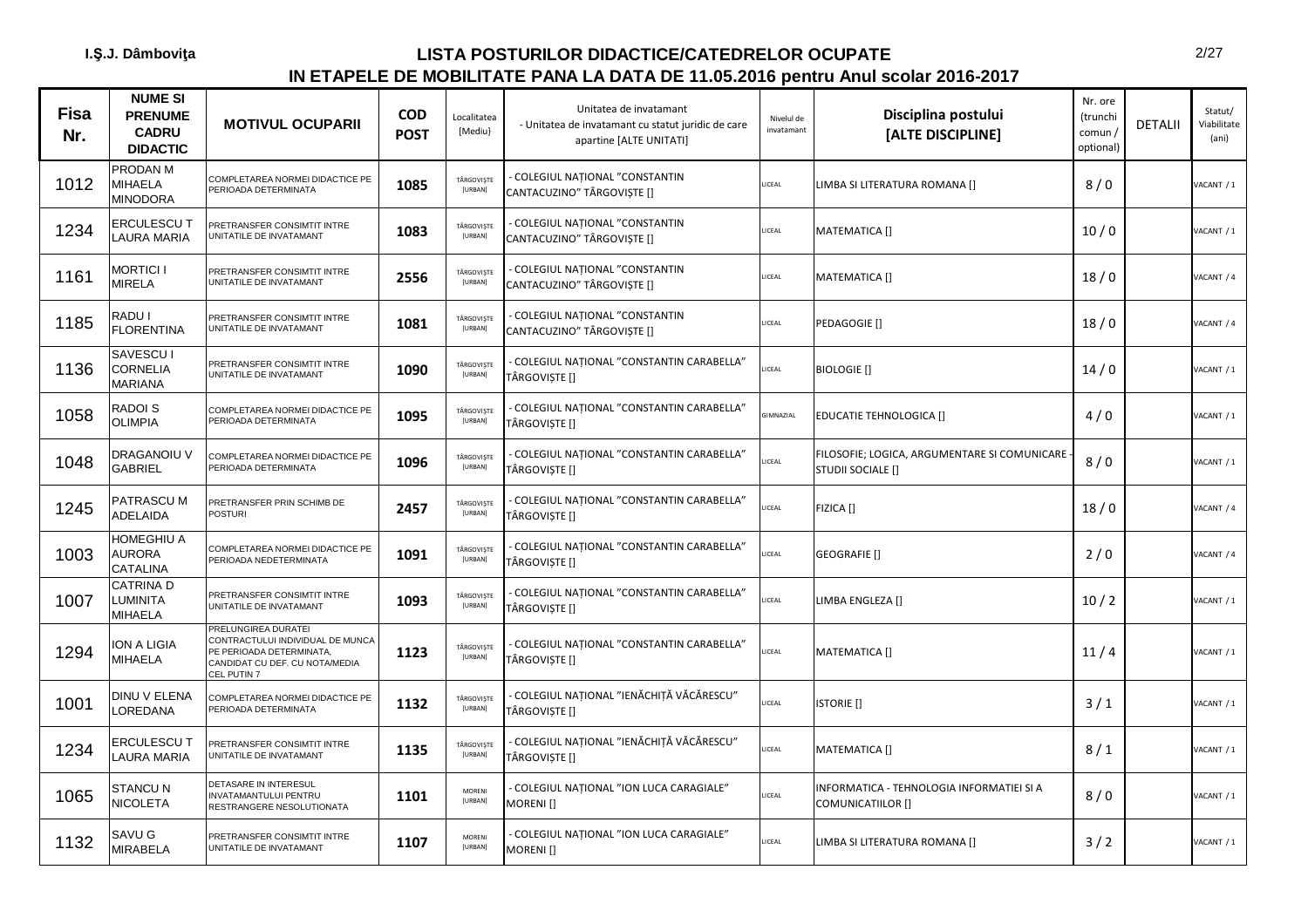| Fisa<br>Nr. | <b>NUME SI</b><br><b>PRENUME</b><br><b>CADRU</b><br><b>DIDACTIC</b> | <b>MOTIVUL OCUPARII</b>                                                                                                                         | <b>COD</b><br><b>POST</b> | Localitatea<br>[Mediu}     | Unitatea de invatamant<br>- Unitatea de invatamant cu statut juridic de care<br>apartine [ALTE UNITATI]                             | Nivelul de<br>invatamant              | Disciplina postului<br>[ALTE DISCIPLINE]                                                                              | Nr. ore<br>(trunchi<br>comun /<br>optional) | <b>DETALII</b>           | Statut/<br>Viabilitate<br>(ani) |
|-------------|---------------------------------------------------------------------|-------------------------------------------------------------------------------------------------------------------------------------------------|---------------------------|----------------------------|-------------------------------------------------------------------------------------------------------------------------------------|---------------------------------------|-----------------------------------------------------------------------------------------------------------------------|---------------------------------------------|--------------------------|---------------------------------|
| 1246        | MATEI V<br><b>GHEORGHE</b>                                          | PRETRANSFER PRIN SCHIMB DE<br>POSTURI                                                                                                           | 2458                      | PUCIOASA<br>[URBAN]        | COLEGIUL NATIONAL "NICOLAE TITULESCU"<br>PUCIOASA []                                                                                | LICEAL                                | FIZICA []                                                                                                             | 18/0                                        |                          | VACANT / 4                      |
| 1156        | EVA V IONICA-<br><b>IZABELA</b>                                     | PRETRANSFER CONSIMTIT INTRE<br>UNITATILE DE INVATAMANT                                                                                          | 2027                      | PUCIOASA<br>[URBAN]        | COLEGIUL NATIONAL "NICOLAE TITULESCU"<br>PUCIOASA <sup>[]</sup>                                                                     | <b>ICEAL</b>                          | LIMBA ENGLEZA []                                                                                                      | $6/0$                                       |                          | VACANT / 1                      |
| 1036        | <b>GUTA A VIRGIL</b><br><b>MARIUS</b>                               | PRETRANSFER CONSIMTIT INTRE<br>UNITATILE DE INVATAMANT                                                                                          | 1160                      | GĂEȘTI<br>[URBAN]          | COLEGIUL NAȚIONAL "VLADIMIR STREINU" GĂEȘTI                                                                                         | <b>GIMNAZIAL</b>                      | <b>CULTURA CIVICA []</b>                                                                                              | 2/0                                         |                          | VACANT / 1                      |
| 1296        | <b>STOICA C</b><br><b>VALERICA</b>                                  | PRELUNGIREA DURATEI<br>CONTRACTULUI INDIVIDUAL DE MUNCA<br>PE PERIOADA DETERMINATA,<br>CANDIDAT CU DEF. CU NOTA/MEDIA<br>CEL PUTIN <sub>7</sub> | 1146                      | GĂEȘTI<br>[URBAN]          | COLEGIUL NATIONAL "VLADIMIR STREINU" GĂESTI                                                                                         | <b>ICEAL</b>                          | FIZICA []                                                                                                             | 15/0                                        |                          | REZERVAT / 1                    |
| 1130        | POPOVICI S<br><b>RUXANDRA</b><br><b>ELENA</b>                       | PRETRANSFER CONSIMTIT INTRE<br>UNITATILE DE INVATAMANT                                                                                          | 2542                      | GĂESTI<br>[URBAN]          | COLEGIUL NATIONAL "VLADIMIR STREINU" GĂESTI                                                                                         | LICEAL                                | LIMBA ENGLEZA []                                                                                                      | 18/0                                        |                          | VACANT / 4                      |
| 1017        | MARCU P<br>LILIANA                                                  | COMPLETAREA NORMEI DIDACTICE PE<br>PERIOADA DETERMINATA                                                                                         | 1155                      | GĂEȘTI<br>[URBAN]          | COLEGIUL NAȚIONAL "VLADIMIR STREINU" GĂEȘTI                                                                                         | <b>ICEAL</b>                          | LIMBA FRANCEZA []                                                                                                     | 4/0                                         |                          | VACANT / 1                      |
| 1105        | PENA I ANA-<br><b>MARIA</b>                                         | RESTRANGERE DE ACTIVITATE<br>SOLUTIONATA PRIN TRANSFER<br>CONSIMTIT INTRE UNITATILE DE<br><b>INVATAMANT</b>                                     | 1004                      | <b>MORENI</b><br>[URBAN]   | GRĂDINIȚA CU PROGRAM NORMAL TISA MORENI -<br>GRĂDINITA CU PROGRAM NORMAL NR.8 MORENI []                                             | <b>RESCOLAR</b>                       | EDUCATOARE/INSTITUTOR PENTRU INVATAMANTUL<br>PRESCOLAR/PROFESOR PENTRU INVATAMANTUL<br>PRESCOLAR (IN LIMBA ROMANA) [] | 25/0                                        |                          | VACANT / 1                      |
| 1181        | CAPRARU V<br><b>ADINA</b>                                           | PRETRANSFER CONSIMTIT INTRE<br>UNITATILE DE INVATAMANT                                                                                          | 2014                      | TÂRGOVIȘTE<br>[URBAN]      | GRĂDINIȚA CU PROGRAM PRELUNGIT<br>'ALEXANDRINA SIMIONESCU GHICA" TÂRGOVIȘTE<br>[GRĂDINIȚA CU PROGRAM PRELUNGIT NR.13<br>TÂRGOVIȘTE] | CABINET<br>ASISTENTA<br>PSIHOPEDAGOGI | PROFESOR IN CENTRE SI CABINETE DE ASISTENTA<br>PSIHOPEDAGOGICA []                                                     | 18/0                                        | OST NORMAT<br>A CJRAE DB | ACANT / 4                       |
| 1106        | <b>STAN V MARIA</b><br><b>SIMONA</b>                                | PRETRANSFER CONSIMTIT INTRE<br>UNITATILE DE INVATAMANT                                                                                          | 1000                      | FIENI<br>[URBAN]           | GRĂDINIȚA CU PROGRAM PRELUNGIT<br>"DUMBRAVA MINUNATĂ" FIENI []                                                                      | PRESCOLAR                             | EDUCATOARE/INSTITUTOR PENTRU INVATAMANTUL<br>PRESCOLAR/PROFESOR PENTRU INVATAMANTUL<br>PRESCOLAR (IN LIMBA ROMANA) [] | 25/0                                        |                          | VACANT / 1                      |
| 1142        | <b>ANTONESCU G</b><br><b>GRATIELA-</b><br><b>ELENA</b>              | PRETRANSFER CONSIMTIT INTRE<br>UNITATILE DE INVATAMANT                                                                                          | 1005                      | <b>PUCIOASA</b><br>[URBAN] | GRĂDINIȚA CU PROGRAM PRELUNGIT<br>'PRICHINDEL" PUCIOASA []                                                                          | PRESCOLAR                             | EDUCATOARE/INSTITUTOR PENTRU INVATAMANTUL<br>PRESCOLAR/PROFESOR PENTRU INVATAMANTUL<br>PRESCOLAR (IN LIMBA ROMANA) [] | 25/0                                        |                          | VACANT / 1                      |
| 1284        | <b>CONSTANTINES</b><br><b>CU V RALUCA-</b><br><b>MADALINA</b>       | REPARTIZARE IN BAZA ART. 253 DIN<br>LEGEA EDUCATIEI NATIONALE NR.<br>1/2011                                                                     | 1006                      | PUCIOASA<br>[URBAN]        | GRĂDINIȚA CU PROGRAM SĂPTĂMÂNAL "MICUL<br>PRINT" PUCIOASA - GRĂDINITA CU PROGRAM<br>PRELUNGIT "PRICHINDEL" PUCIOASA []              | PRESCOLAR                             | EDUCATOARE/INSTITUTOR PENTRU INVATAMANTUL<br>PRESCOLAR/PROFESOR PENTRU INVATAMANTUL<br>PRESCOLAR (IN LIMBA ROMANA) [] | 25/0                                        |                          | VACANT / 4                      |
| 1304        | PANAIT V DIANA<br><b>ELENA</b>                                      | PRELUNGIREA DURATEI<br>CONTRACTULUI INDIVIDUAL DE MUNCA<br>PE PERIOADA DETERMINATA,<br>CANDIDAT CU DEF. CU NOTA/MEDIA<br>CEL PUTIN 7            | 2653                      | TÂRGOVIȘTE<br>[URBAN]      | GRĂDINIȚA CU PROGRAM PRELUNGIT "RAZA DE<br>SOARE" TÂRGOVIȘTE []                                                                     | <b>RESCOLAR</b>                       | EDUCATOARE/INSTITUTOR PENTRU INVATAMANTUL<br>PRESCOLAR/PROFESOR PENTRU INVATAMANTUL<br>PRESCOLAR (IN LIMBA ROMANA) [] | 25/0                                        |                          | REZERVAT / 1                    |
| 1361        | <b>DUMITRUS</b><br><b>MARINICA</b><br><b>ANGELICA</b>               | PRELUNGIREA DURATEI<br>CONTRACTULUI INDIVIDUAL DE MUNCA<br>PE PERIOADA DETERMINATA,<br>CANDIDAT CU DEF. CU NOTA/MEDIA<br>CEL PUTIN 7            | 2708                      | TÂRGOVIȘTE<br>[URBAN]      | GRĂDINITA CU PROGRAM PRELUNGIT NR.13<br>TÂRGOVIȘTE []                                                                               | PRESCOLAR                             | EDUCATOARE/INSTITUTOR PENTRU INVATAMANTUL<br>PRESCOLAR/PROFESOR PENTRU INVATAMANTUL<br>PRESCOLAR (IN LIMBA ROMANA) [] | 25/0                                        | IC PANA LA<br>24.06.2017 | REZERVAT / 1                    |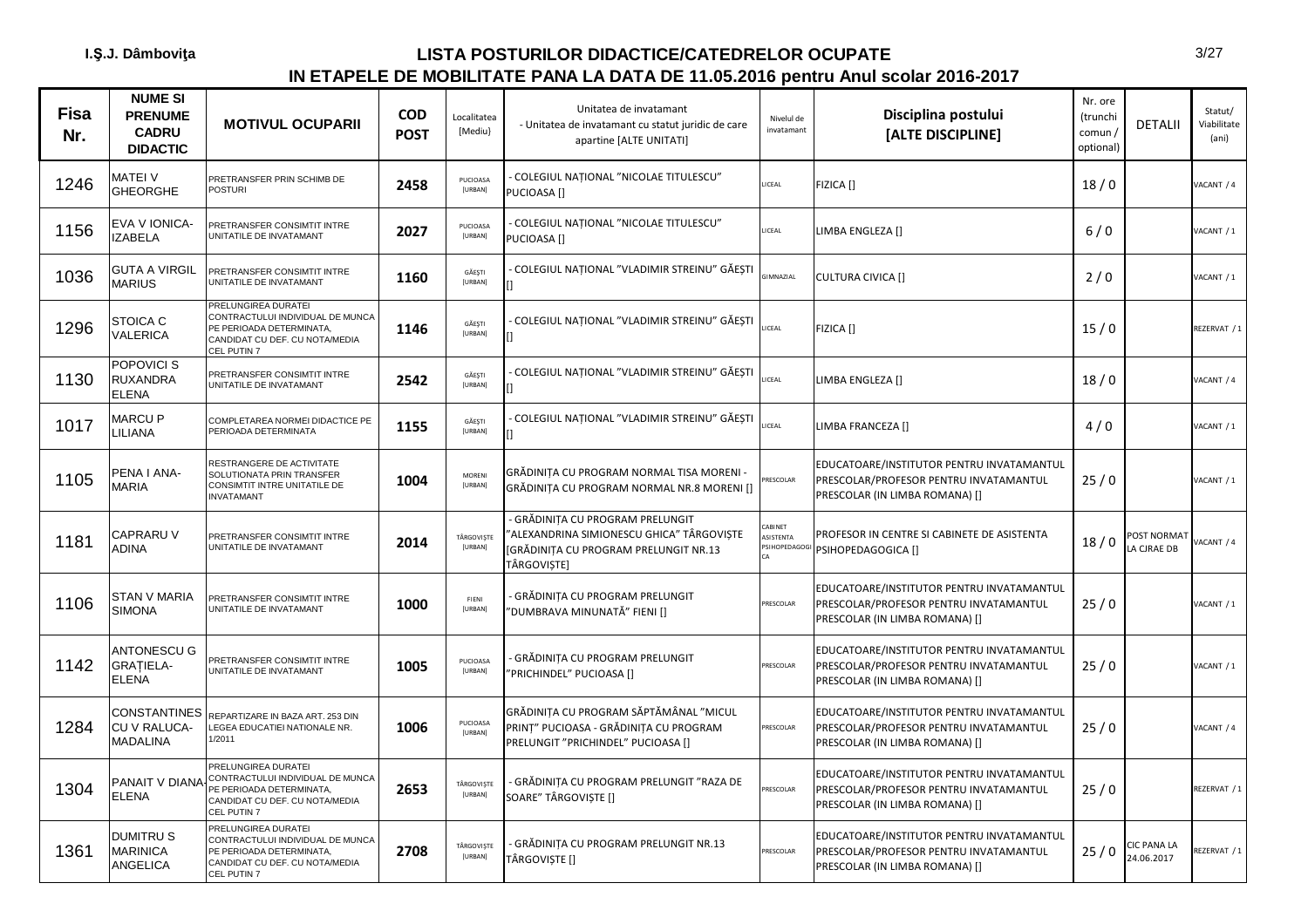| <b>Fisa</b><br>Nr. | <b>NUME SI</b><br><b>PRENUME</b><br><b>CADRU</b><br><b>DIDACTIC</b> | <b>MOTIVUL OCUPARII</b>                                                                                                                         | <b>COD</b><br><b>POST</b> | Localitatea<br>[Mediu}       | Unitatea de invatamant<br>- Unitatea de invatamant cu statut juridic de care<br>apartine [ALTE UNITATI] | Nivelul de<br>invatamant           | Disciplina postului<br>[ALTE DISCIPLINE]                                                                              | Nr. ore<br>(trunchi<br>comun/<br>optional) | <b>DETALII</b> | Statut/<br>Viabilitate<br>(ani) |
|--------------------|---------------------------------------------------------------------|-------------------------------------------------------------------------------------------------------------------------------------------------|---------------------------|------------------------------|---------------------------------------------------------------------------------------------------------|------------------------------------|-----------------------------------------------------------------------------------------------------------------------|--------------------------------------------|----------------|---------------------------------|
| 1088               | STEFANESCU C<br><b>RALUCA</b><br><b>GEORGIANA</b>                   | RESTRANGERE DE ACTIVITATE<br>SOLUTIONATA PRIN TRANSFER<br>CONSIMTIT INTRE UNITATILE DE<br><b>INVATAMANT</b>                                     | 1007                      | TÂRGOVISTE<br>[URBAN]        | GRĂDINIȚA CU PROGRAM PRELUNGIT NR.2<br>TÂRGOVISTE []                                                    | <b>RESCOLAR</b>                    | EDUCATOARE/INSTITUTOR PENTRU INVATAMANTUL<br>PRESCOLAR/PROFESOR PENTRU INVATAMANTUL<br>PRESCOLAR (IN LIMBA ROMANA) [] | 25/0                                       |                | VACANT / 1                      |
| 1087               | <b>MARIA</b>                                                        | RESTRANGERE DE ACTIVITATE<br><b>ONESCU A ANA-SOLUTIONATA PRIN TRANSFER</b><br>CONSIMTIT INTRE UNITATILE DE<br><b>INVATAMANT</b>                 | 1008                      | TÂRGOVIȘTE<br>[URBAN]        | - GRĂDINIȚA CU PROGRAM PRELUNGIT NR.2<br>TÂRGOVIȘTE []                                                  | RESCOLAR                           | EDUCATOARE/INSTITUTOR PENTRU INVATAMANTUL<br>PRESCOLAR/PROFESOR PENTRU INVATAMANTUL<br>PRESCOLAR (IN LIMBA ROMANA) [] | 25/0                                       |                | VACANT / 1                      |
| 1078               | OPREA I<br><b>CRISTINA</b>                                          | RESTRANGERE DE ACTIVITATE<br>SOLUTIONATA PRIN TRANSFER<br>CONSIMTIT INTRE UNITATILE DE<br><b>INVATAMANT</b>                                     | 1901                      | TÂRGOVIȘTE<br>[URBAN]        | LICEUL "VOIEVODUL MIRCEA" TÂRGOVIȘTE []                                                                 | LICEAL                             | ELECTRONICA SI AUTOMATIZARI / ELECTRONICA SI<br>AUTOMATIZARI []                                                       | 9/0                                        |                | VACANT / 1                      |
| 1052               | <b>MARINESCU D</b><br><b>PATRITA</b>                                | PRETRANSFER CONSIMTIT INTRE<br>UNITATILE DE INVATAMANT                                                                                          | 1906                      | TÂRGOVIȘTE<br>[URBAN]        | LICEUL "VOIEVODUL MIRCEA" TÂRGOVIȘTE []                                                                 | LICEAL                             | ELECTROTEHNICA, ELECTROMECANICA /<br>ELECTROMECANICA []                                                               | 18/0                                       |                | VACANT / 1                      |
| 1065               | <b>STANCU N</b><br><b>NICOLETA</b>                                  | DETASARE IN INTERESUL<br>INVATAMANTULUI PENTRU<br>RESTRANGERE NESOLUTIONATA                                                                     | 1912                      | TÂRGOVIȘTE<br><b>[URBAN]</b> | LICEUL "VOIEVODUL MIRCEA" TÂRGOVIȘTE []                                                                 | LICEAL                             | INFORMATICA - TEHNOLOGIA INFORMATIEI SI A<br><b>COMUNICATIILOR []</b>                                                 | 4/2                                        |                | VACANT / 1                      |
| 1027               | <b>CARSTEA G</b><br><b>MIRELA</b>                                   | PRETRANSFER CONSIMTIT INTRE<br>UNITATILE DE INVATAMANT                                                                                          | 1899                      | TÂRGOVIȘTE<br>[URBAN]        | LICEUL "VOIEVODUL MIRCEA" TÂRGOVIȘTE []                                                                 | ICEAL                              | <b>ISTORIE</b> []                                                                                                     | 18/0                                       |                | VACANT / 1                      |
| 1007               | <b>CATRINAD</b><br>LUMINITA<br>MIHAELA                              | COMPLETAREA NORMEI DIDACTICE PE<br>PERIOADA DETERMINATA                                                                                         | 1913                      | TÂRGOVISTE<br>[URBAN]        | LICEUL "VOIEVODUL MIRCEA" TÂRGOVIȘTE []                                                                 | LICEAL                             | LIMBA ENGLEZA []                                                                                                      | 9/0                                        |                | VACANT / 1                      |
| 1008               | SIMA G RHEA<br><b>SILVIA</b>                                        | COMPLETAREA NORMEI DIDACTICE PE<br>PERIOADA DETERMINATA                                                                                         | 1917                      | TÂRGOVIȘTE<br>[URBAN]        | LICEUL "VOIEVODUL MIRCEA" TÂRGOVIȘTE []                                                                 | LICEAL                             | LIMBA FRANCEZA []                                                                                                     | 8/0                                        |                | VACANT / 1                      |
| 1242               | NAE N<br><b>FLORENTINA</b><br>LAURA                                 | PRETRANSFER CONSIMTIT INTRE<br>UNITATILE DE INVATAMANT                                                                                          | 1926                      | TÂRGOVISTE<br>[URBAN]        | LICEUL "VOIEVODUL MIRCEA" TÂRGOVIȘTE []                                                                 | LICEAL                             | PREGATIRE - INSTRUIRE PRACTICA (PROTECTIA<br>MEDIULUI) []                                                             | 12/0                                       |                | /ACANT / 1                      |
| 1122               | MICUTA D<br><b>MIHAELA</b>                                          | PRETRANSFER CONSIMTIT INTRE<br>UNITATILE DE INVATAMANT                                                                                          | 1171                      | TÂRGOVIȘTE<br>[URBAN]        | LICEUL DE ARTE "BĂLAȘA DOAMNA" TÂRGOVIȘTE                                                               | ICEU MUZICA<br>ARTA-<br>COREGRAFIE | ARTA VOCALA - CANTO []                                                                                                | 18/0                                       |                | VACANT / 4                      |
| 1110               | <b>BARBUTA V</b><br>CAMELIA                                         | PRETRANSFER CONSIMTIT INTRE<br>UNITATILE DE INVATAMANT                                                                                          | 1173                      | TÂRGOVIȘTE<br><b>[URBAN]</b> | - LICEUL DE ARTE "BĂLAȘA DOAMNA" TÂRGOVIȘTE                                                             | ICEU MUZICA<br>ARTA-<br>COREGRAFIE | ARTA VOCALA - CANTO []                                                                                                | 18/0                                       |                | VACANT / 4                      |
| 1325               | PARASCHIVESC<br>U A KARINA                                          | PRELUNGIREA DURATEI<br>CONTRACTULUI INDIVIDUAL DE MUNCA<br>PE PERIOADA DETERMINATA,<br>CANDIDAT CU DEF. CU NOTA/MEDIA<br><b>CEL PUTIN7</b>      | 2736                      | TÂRGOVIȘTE<br>[URBAN]        | - LICEUL DE ARTE "BĂLAȘA DOAMNA" TÂRGOVIȘTE<br>$\mathsf{I}$                                             | ICEAL                              | ECONOMIE; EDUCATIE ANTREPRENORIALA []                                                                                 | 6/0                                        |                | REZERVAT / 1                    |
| 1303               | <b>BALDOVIN A</b><br>GABRIEL<br>COSMIN                              | PRELUNGIREA DURATEI<br>CONTRACTULUI INDIVIDUAL DE MUNCA<br>PE PERIOADA DETERMINATA,<br>CANDIDAT CU DEF. CU NOTA/MEDIA<br>CEL PUTIN <sub>7</sub> | 1245                      | TÂRGOVIȘTE<br>[URBAN]        | LICEUL DE ARTE "BĂLAȘA DOAMNA" TÂRGOVIȘTE                                                               | GIMNAZIAL                          | <b>EDUCATIE PLASTICA []</b>                                                                                           | 4/0                                        |                | VACANT / 4                      |
| 1303               | <b>BALDOVIN A</b><br>GABRIEL<br><b>COSMIN</b>                       | PRELUNGIREA DURATEI<br>CONTRACTULUI INDIVIDUAL DE MUNCA<br>PE PERIOADA DETERMINATA,<br>CANDIDAT CU DEF. CU NOTA/MEDIA<br>CEL PUTIN 7            | 1324                      | TÂRGOVIȘTE<br>[URBAN]        | - LICEUL DE ARTE "BĂLASA DOAMNA" TÂRGOVISTE                                                             | ICEAL                              | EDUCATIE PLASTICA - EDUCATIE VIZUALA []                                                                               | 6/0                                        |                | VACANT / 1                      |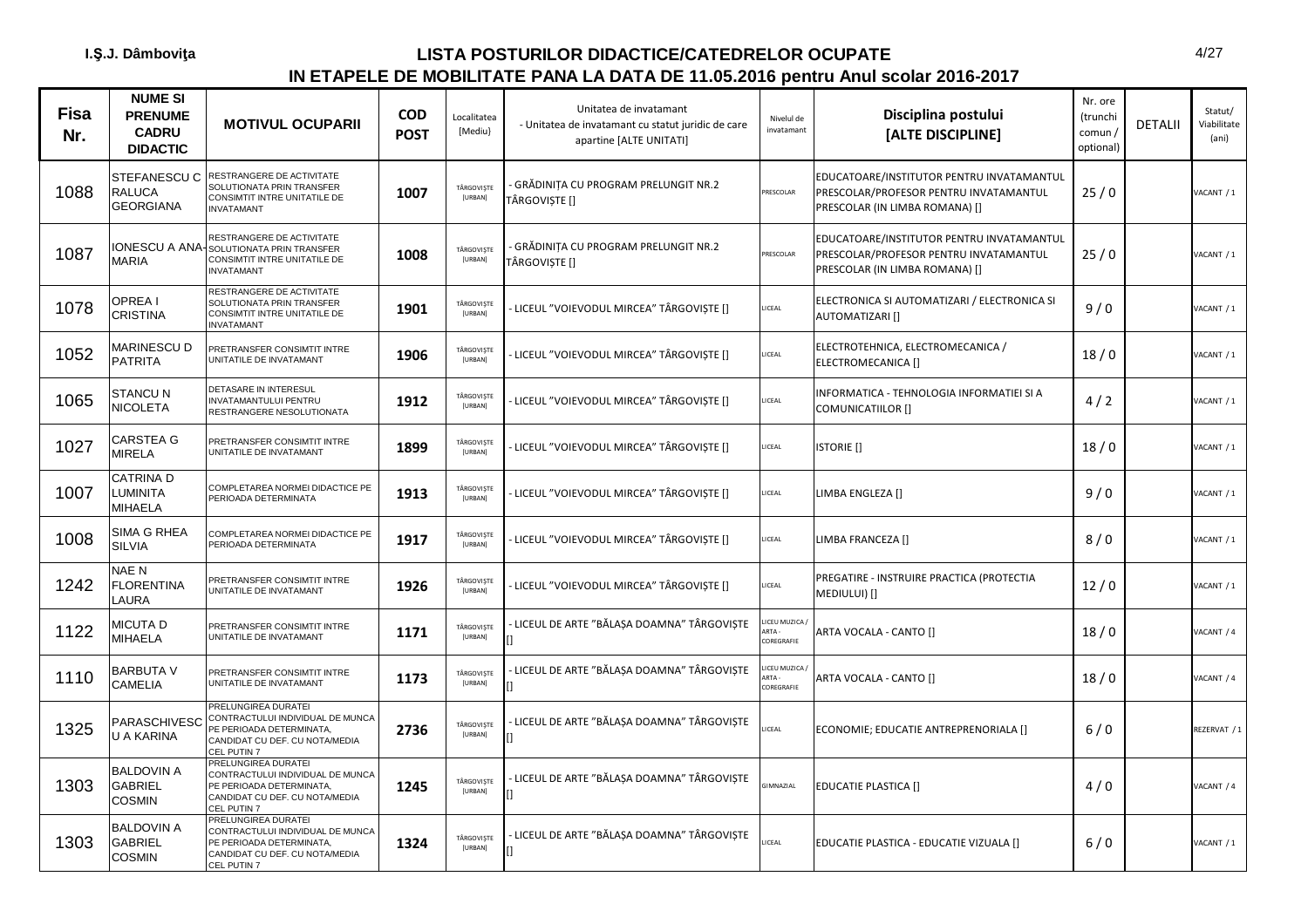| <b>Fisa</b><br>Nr. | <b>NUME SI</b><br><b>PRENUME</b><br><b>CADRU</b><br><b>DIDACTIC</b> | <b>MOTIVUL OCUPARII</b>                                                                                                              | <b>COD</b><br><b>POST</b> | Localitatea<br>[Mediu}   | Unitatea de invatamant<br>- Unitatea de invatamant cu statut juridic de care<br>apartine [ALTE UNITATI] | Nivelul de<br>invatamant | Disciplina postului<br>[ALTE DISCIPLINE]                                                                                        | Nr. ore<br>(trunchi<br>comun /<br>optional) | <b>DETALII</b>                           | Statut/<br>Viabilitate<br>(ani) |
|--------------------|---------------------------------------------------------------------|--------------------------------------------------------------------------------------------------------------------------------------|---------------------------|--------------------------|---------------------------------------------------------------------------------------------------------|--------------------------|---------------------------------------------------------------------------------------------------------------------------------|---------------------------------------------|------------------------------------------|---------------------------------|
| 1058               | RADOI S<br><b>OLIMPIA</b>                                           | COMPLETAREA NORMEI DIDACTICE PE<br>PERIOADA DETERMINATA                                                                              | 1283                      | TÂRGOVIȘTE<br>[URBAN]    | LICEUL DE ARTE "BĂLAȘA DOAMNA" TÂRGOVIȘTE                                                               | <b>GIMNAZIAL</b>         | EDUCATIE TEHNOLOGICA []                                                                                                         | 3/0                                         |                                          | /ACANT / 1                      |
| 1011               | SETREANU G<br>LILIANA<br><b>NICOLETA</b>                            | COMPLETAREA NORMEI DIDACTICE PE<br>PERIOADA NEDETERMINATA                                                                            | 1268                      | TÂRGOVIȘTE<br>[URBAN]    | LICEUL DE ARTE "BĂLAȘA DOAMNA" TÂRGOVIȘTE<br>n                                                          | GIMNAZIAL                | GEOGRAFIE []                                                                                                                    | 4/0                                         |                                          | <b>JACANT / 4</b>               |
| 1164               | <b>ILINCA M</b><br>ROXANA<br><b>IONELA</b>                          | PRETRANSFER CONSIMTIT INTRE<br>UNITATILE DE INVATAMANT                                                                               | 2498                      | TÂRGOVIȘTE<br>[URBAN]    | LICEUL DE ARTE "BĂLAȘA DOAMNA" TÂRGOVIȘTE                                                               | RIMAR                    | INVATATOR/INSTITUTOR PENTRU INVATAMANTUL<br>PRIMAR/PROFESOR PENTRU INVATAMANTUL<br>PRIMAR (IN LIMBA ROMANA) []                  | 18/0                                        |                                          | ACANT / 4                       |
| 1014               | <b>BADULESCU C</b><br><b>EDUARD</b><br><b>FLORENTIN</b>             | COMPLETAREA NORMEI DIDACTICE PE<br>PERIOADA NEDETERMINATA                                                                            | 1239                      | TÂRGOVIȘTE<br>[URBAN]    | · LICEUL DE ARTE "BĂLAȘA DOAMNA" TÂRGOVIȘTE                                                             | LICEAL                   | LIMBA ENGLEZA []                                                                                                                | 8/0                                         |                                          | VACANT / 4                      |
| 1028               | <b>IANA S</b><br>GEORGETA<br>LUMINITA                               | COMPLETAREA NORMEI DIDACTICE PE<br>PERIOADA DETERMINATA                                                                              | 1287                      | TÂRGOVISTE<br>[URBAN]    | - LICEUL DE ARTE "BĂLAȘA DOAMNA" TÂRGOVIȘTE                                                             | <b>GIMNAZIAL</b>         | <b>RELIGIE ORTODOXA []</b>                                                                                                      | 2/0                                         |                                          | /ACANT / 1                      |
| 1336               | CALIN M<br>ALEXANDRA<br><b>WILMA</b>                                | PRELUNGIREA DURATEI<br>CONTRACTULUI INDIVIDUAL DE MUNCA<br>PE PERIOADA DETERMINATA,<br>CANDIDAT CU DEF. CU NOTA/MEDIA<br>CEL PUTIN 7 | 2722                      | FIENI<br>[URBAN]         | LICEUL TEHNOLOGIC "AUREL RAINU" FIENI []                                                                | LICEAL                   | LIMBA SI LITERATURA ROMANA [LITERATURA<br>UNIVERSALA]                                                                           | 17/1                                        | CIC PANA LA<br>03.05.2017                | EZERVAT / 1                     |
| 1078               | <b>OPREAI</b><br><b>CRISTINA</b>                                    | RESTRANGERE DE ACTIVITATE<br>SOLUTIONATA PRIN TRANSFER<br>CONSIMTIT INTRE UNITATILE DE<br><b>INVATAMANT</b>                          | 2422                      | FIENI<br>[URBAN]         | LICEUL TEHNOLOGIC "AUREL RAINU" FIENI []                                                                | LICEAL                   | PREGATIRE - INSTRUIRE PRACTICA (ELECTRONICA SI<br>AUTOMATIZARI / ELECTRONICA SI AUTOMATIZARI) []                                | 15/0                                        |                                          | /ACANT / 1                      |
| 1035               | FIDEL G<br>CATALIN                                                  | COMPLETAREA NORMEI DIDACTICE PE<br>PERIOADA DETERMINATA                                                                              | 1353                      | TÂRGOVIȘTE<br>[URBAN]    | LICEUL TEHNOLOGIC "CONSTANTIN<br>BRÂNCOVEANU" TÂRGOVIȘTE []                                             | LICEAL                   | EDUCATIE MUZICALA []                                                                                                            | 3/0                                         |                                          | ACANT / 1                       |
| 1249               | CHIVU V<br>CARMEN-<br>MIHAELA                                       | REPARTIZARE IN BAZA ART. 253 DIN<br>LEGEA EDUCATIEI NATIONALE NR.<br>1/2011                                                          | 1430                      | GĂEȘTI<br><b>[URBAN]</b> | LICEUL TEHNOLOGIC "DR.C. ANGELESCU" GĂEȘTI [] UCEAL                                                     |                          | ECONOMIE; EDUCATIE ANTREPRENORIALA -<br>ECONOMIE APLICATA [ECONOMIC, ADMINISTRATIV,<br>COMERT SI SERVICII / COMERT SI SERVICII] | 18/0                                        | 9+9<br>OST CUPLAT<br>CU POST COD<br>1403 | ACANT / 4                       |
| 1017               | <b>MARCUP</b><br><b>ILIANA</b>                                      | COMPLETAREA NORMEI DIDACTICE PE<br>PERIOADA DETERMINATA                                                                              | 1439                      | GĂEȘTI<br>[URBAN]        | LICEUL TEHNOLOGIC "DR.C. ANGELESCU" GĂEȘTI [] LICEAL                                                    |                          | LIMBA SI LITERATURA ROMANA []                                                                                                   | 4/0                                         |                                          | /ACANT / 1                      |
| 1111               | PATRUTA A<br>NICOLAE                                                | PRETRANSFER CONSIMTIT INTRE<br>UNITATILE DE INVATAMANT                                                                               | 1425                      | GĂEȘTI<br>[URBAN]        | LICEUL TEHNOLOGIC "DR.C. ANGELESCU" GĂEȘTI [] LICEAL                                                    |                          | MATEMATICA []                                                                                                                   | 18/0                                        |                                          | VACANT / 1                      |
| 1281               | NAE G DIANA<br><b>RALUCA</b>                                        | REPARTIZARE IN BAZA ART. 253 DIN<br>LEGEA EDUCATIEI NATIONALE NR.<br>1/2011                                                          | 1461                      | TITU<br>[URBAN]          | LICEUL TEHNOLOGIC "GOGA IONESCU" TITU []                                                                | LICEAL                   | LIMBA ENGLEZA []                                                                                                                | 18/0                                        |                                          | VACANT / 4                      |
| 1326               | AMUZA M<br>ANDREEA-DANA                                             | PRELUNGIREA DURATEI<br>CONTRACTULUI INDIVIDUAL DE MUNCA<br>PE PERIOADA DETERMINATA,<br>CANDIDAT CU DEF. CU NOTA/MEDIA<br>CEL PUTIN 7 | 1482                      | TITU<br>[URBAN]          | · LICEUL TEHNOLOGIC "GOGA IONESCU" TITU []                                                              | LICEAL                   | LIMBA SI LITERATURA ROMANA []                                                                                                   | 13/0                                        |                                          | VACANT / 1                      |
| 1157               | <b>ONESCU M</b><br>CRISTIAN                                         | PRETRANSFER CONSIMTIT INTRE<br>UNITATILE DE INVATAMANT                                                                               | 1491                      | TITU<br>[URBAN]          | LICEUL TEHNOLOGIC "GOGA IONESCU" TITU []                                                                | LICEAL                   | MATEMATICA []                                                                                                                   | 9/0                                         |                                          | /ACANT / 1                      |
| 1266               | BADEA A<br><b>GEORGEL</b>                                           | REPARTIZARE IN BAZA ART. 253 DIN<br>LEGEA EDUCATIEI NATIONALE NR.<br>1/2011                                                          | 1492                      | TITU<br>[URBAN]          | LICEUL TEHNOLOGIC "GOGA IONESCU" TITU []                                                                | LICEAL                   | MECANICA / MECANICA []                                                                                                          | 18/0                                        |                                          | ACANT / 4                       |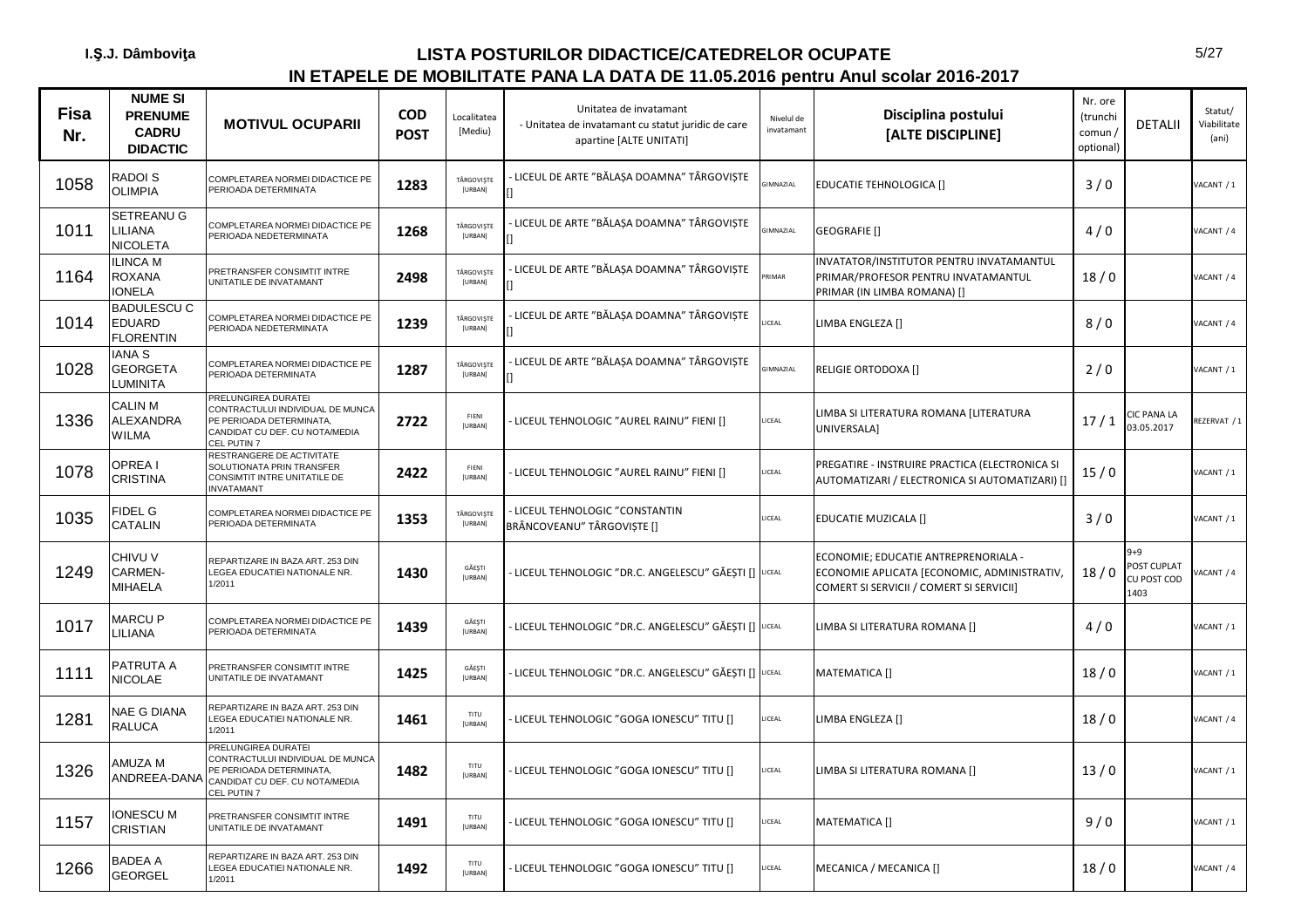| <b>Fisa</b><br>Nr. | <b>NUME SI</b><br><b>PRENUME</b><br><b>CADRU</b><br><b>DIDACTIC</b> | <b>MOTIVUL OCUPARII</b>                                                                                                              | <b>COD</b><br><b>POST</b> | Localitatea<br>[Mediu] | Unitatea de invatamant<br>- Unitatea de invatamant cu statut juridic de care<br>apartine [ALTE UNITATI] | Nivelul de<br>invatamant                                  | Disciplina postului<br>[ALTE DISCIPLINE]                                                                    | Nr. ore<br>(trunchi<br>comun/<br>optional) | <b>DETALII</b>                                     | Statut/<br>Viabilitate<br>(ani) |
|--------------------|---------------------------------------------------------------------|--------------------------------------------------------------------------------------------------------------------------------------|---------------------------|------------------------|---------------------------------------------------------------------------------------------------------|-----------------------------------------------------------|-------------------------------------------------------------------------------------------------------------|--------------------------------------------|----------------------------------------------------|---------------------------------|
| 1312               | GRIGORE M<br><b>NICOLETA</b><br><b>FLORENTINA</b>                   | PRELUNGIREA DURATEI<br>CONTRACTULUI INDIVIDUAL DE MUNCA<br>PE PERIOADA DETERMINATA,<br>CANDIDAT CU DEF. CU NOTA/MEDIA<br>CEL PUTIN 7 | 1502                      | TITU<br>[URBAN]        | LICEUL TEHNOLOGIC "GOGA IONESCU" TITU []                                                                | LICEAL                                                    | <b>RELIGIE ORTODOXA []</b>                                                                                  | 7/0                                        |                                                    | VACANT / 1                      |
| 1300               | TOMA C NELA                                                         | PRELUNGIREA DURATEI<br>CONTRACTULUI INDIVIDUAL DE MUNCA<br>PE PERIOADA DETERMINATA,<br>CANDIDAT CU DEF. CU NOTA/MEDIA<br>CEL PUTIN 7 | 2019                      | GĂESTI<br>[URBAN]      | LICEUL TEHNOLOGIC "IORDACHE GOLESCU" GĂEȘT                                                              | <b>ICEAL</b>                                              | FIZICA []                                                                                                   | 16/0                                       |                                                    | VACANT / 1                      |
| 1036               | GUTA A VIRGIL<br><b>MARIUS</b>                                      | PRETRANSFER CONSIMTIT INTRE<br>UNITATILE DE INVATAMANT                                                                               | 2518                      | GĂEȘTI<br>[URBAN]      | LICEUL TEHNOLOGIC "IORDACHE GOLESCU" GĂESTI                                                             | <b>ICEAL</b>                                              | <b>ISTORIE</b> []                                                                                           | 11/0                                       |                                                    | VACANT / 1                      |
| 1225               | <b>VUTA T MIRELA</b>                                                | PRETRANSFER CONSIMTIT INTRE<br>UNITATILE DE INVATAMANT                                                                               | 2568                      | GĂESTI<br>[URBAN]      | LICEUL TEHNOLOGIC "IORDACHE GOLESCU" GĂEȘTI                                                             | CABINET<br>ASISTENTA<br>SIHOPEDAG<br>CA (NIVEL<br>LICEAL) | PROFESOR IN CENTRE SI CABINETE DE ASISTENTA<br>PSIHOPEDAGOGICA []                                           | 18/0                                       | <b>POST NORMAT</b><br>LA CJRAE<br><b>DAMBOVITA</b> | ACANT / 4                       |
| 1018               | CIOBANU T<br><b>IONELA</b>                                          | COMPLETAREA NORMEI DIDACTICE PE<br>PERIOADA DETERMINATA                                                                              | 2020                      | GĂEȘTI<br>[URBAN]      | LICEUL TEHNOLOGIC "IORDACHE GOLESCU" GĂEȘT                                                              | ICEAL                                                     | <b>RELIGIE ORTODOXA []</b>                                                                                  | 4/0                                        |                                                    | VACANT / 1                      |
| 1021               | SIMESCU M<br>CRISTIAN<br><b>GABRIEL</b>                             | COMPLETAREA NORMEI DIDACTICE PE<br>PERIOADA DETERMINATA                                                                              | 2021                      | GĂEȘTI<br>[URBAN]      | - LICEUL TEHNOLOGIC "IORDACHE GOLESCU" GĂEȘTI                                                           | ICEAL                                                     | RELIGIE ORTODOXA []                                                                                         | $6/0$                                      |                                                    | VACANT / 1                      |
| 1063               | <b>BADEA G</b><br>ADRIAN                                            | RESTRANGERE DE ACTIVITATE<br>SOLUTIONATA PRIN TRANSFER<br>CONSIMTIT INTRE UNITATILE DE<br><b>INVATAMANT</b>                          | 2022                      | GĂEȘTI<br>[URBAN]      | LICEUL TEHNOLOGIC "IORDACHE GOLESCU" GĂEȘT                                                              | ICEAL                                                     | TEHNOLOGIA INFORMATIEI SI A COMUNICATIILOR -<br>PROCESAREA COMPUTERIZATA A IMAGINII []                      | 18/0                                       |                                                    | VACANT / 4                      |
| 1071               | POPESCU I<br>ADRIAN<br><b>GABRIEL</b>                               | RESTRANGERE DE ACTIVITATE<br>SOLUTIONATA PRIN REPARTIZARE IN<br>SEDINTA PUBLICA                                                      | 1503                      | TÂRGOVIȘTE<br>[URBAN]  | - LICEUL TEHNOLOGIC "NICOLAE CIORĂNESCU"<br>TÂRGOVIȘTE []                                               | ICEAL                                                     | CHIMIE []                                                                                                   | 15/0                                       |                                                    | VACANT / 1                      |
| 1243               | MITRU G<br>ALEXANDRU                                                | PRETRANSFER CONSIMTIT INTRE<br>UNITATILE DE INVATAMANT                                                                               | 2516                      | TÂRGOVISTE<br>[URBAN]  | - LICEUL TEHNOLOGIC "NICOLAE CIORĂNESCU"<br>TÂRGOVIȘTE []                                               | ICEAL                                                     | <b>ISTORIE</b> []                                                                                           | 14/0                                       |                                                    | VACANT / 1                      |
| 1186               | TOMA I IONUT                                                        | PRETRANSFER CONSIMTIT INTRE<br>UNITATILE DE INVATAMANT                                                                               | 1507                      | TÂRGOVISTE<br>[URBAN]  | · LICEUL TEHNOLOGIC "NICOLAE CIORĂNESCU"<br>TÂRGOVIȘTE []                                               | ICEAL                                                     | PROTECTIA MEDIULUI []                                                                                       | 9/0                                        |                                                    | VACANT / 1                      |
| 1095               | VIFORANU V<br><b>GEORGIANA</b><br><b>OREDANA</b>                    | RESTRANGERE DE ACTIVITATE<br>SOLUTIONATA PRIN TRANSFER<br>CONSIMTIT INTRE UNITATILE DE<br><b>INVATAMANT</b>                          | 1509                      | TÂRGOVIȘTE<br>[URBAN]  | - LICEUL TEHNOLOGIC "NICOLAE MIHĂESCU"<br>TÂRGOVIȘTE []                                                 | ICEAL                                                     | <b>ISTORIE</b> []                                                                                           | 3/0                                        |                                                    | VACANT / 1                      |
| 1091               | MARCU G<br><b>ELENA</b>                                             | RESTRANGERE DE ACTIVITATE<br>SOLUTIONATA PRIN TRANSFER<br>CONSIMTIT INTRE UNITATILE DE<br><b>INVATAMANT</b>                          | 1508                      | TÂRGOVIȘTE<br>[URBAN]  | - LICEUL TEHNOLOGIC "NICOLAE MIHĂESCU"<br>TÂRGOVISTE []                                                 | ICEAL                                                     | LIMBA FRANCEZA []                                                                                           | 5/0                                        |                                                    | VACANT / 1                      |
| 1059               | <b>NITIGUS C ANA</b><br><b>MARIA</b>                                | COMPLETAREA NORMEI DIDACTICE PE<br>PERIOADA DETERMINATA                                                                              | 1580                      | TÂRGOVIȘTE<br>[URBAN]  | LICEUL TEHNOLOGIC "SPIRU HARET" TÂRGOVISTE                                                              | ICEAL                                                     | MATEMATICA []                                                                                               | 4/0                                        |                                                    | VACANT / 1                      |
| 1251               | DAN I MARIA<br>ALINA                                                | REPARTIZARE IN BAZA ART. 253 DIN<br>LEGEA EDUCATIEI NATIONALE NR.<br>1/2011                                                          | 2604                      | TÂRGOVIȘTE<br>[URBAN]  | - LICEUL TEHNOLOGIC "SPIRU HARET" TÂRGOVIȘTE                                                            | OSTLICEAL                                                 | PREGATIRE - INSTRUIRE PRACTICA (ESTETICA SI<br>IGIENA CORPULUI OMENESC / ASISTENTA MEDICALA<br>GENERALA) [] | 24/0                                       |                                                    | VACANT / 4                      |
| 1250               | POPA V CORINA<br><b>ELENA</b>                                       | REPARTIZARE IN BAZA ART. 253 DIN<br>LEGEA EDUCATIEI NATIONALE NR.<br>1/2011                                                          | 2605                      | TÂRGOVISTE<br>[URBAN]  | LICEUL TEHNOLOGIC "SPIRU HARET" TÂRGOVISTE                                                              | OSTLICEAL                                                 | PREGATIRE - INSTRUIRE PRACTICA (ESTETICA SI<br>IGIENA CORPULUI OMENESC / ASISTENTA MEDICALA<br>GENERALA) [] | 24/0                                       |                                                    | VACANT / 4                      |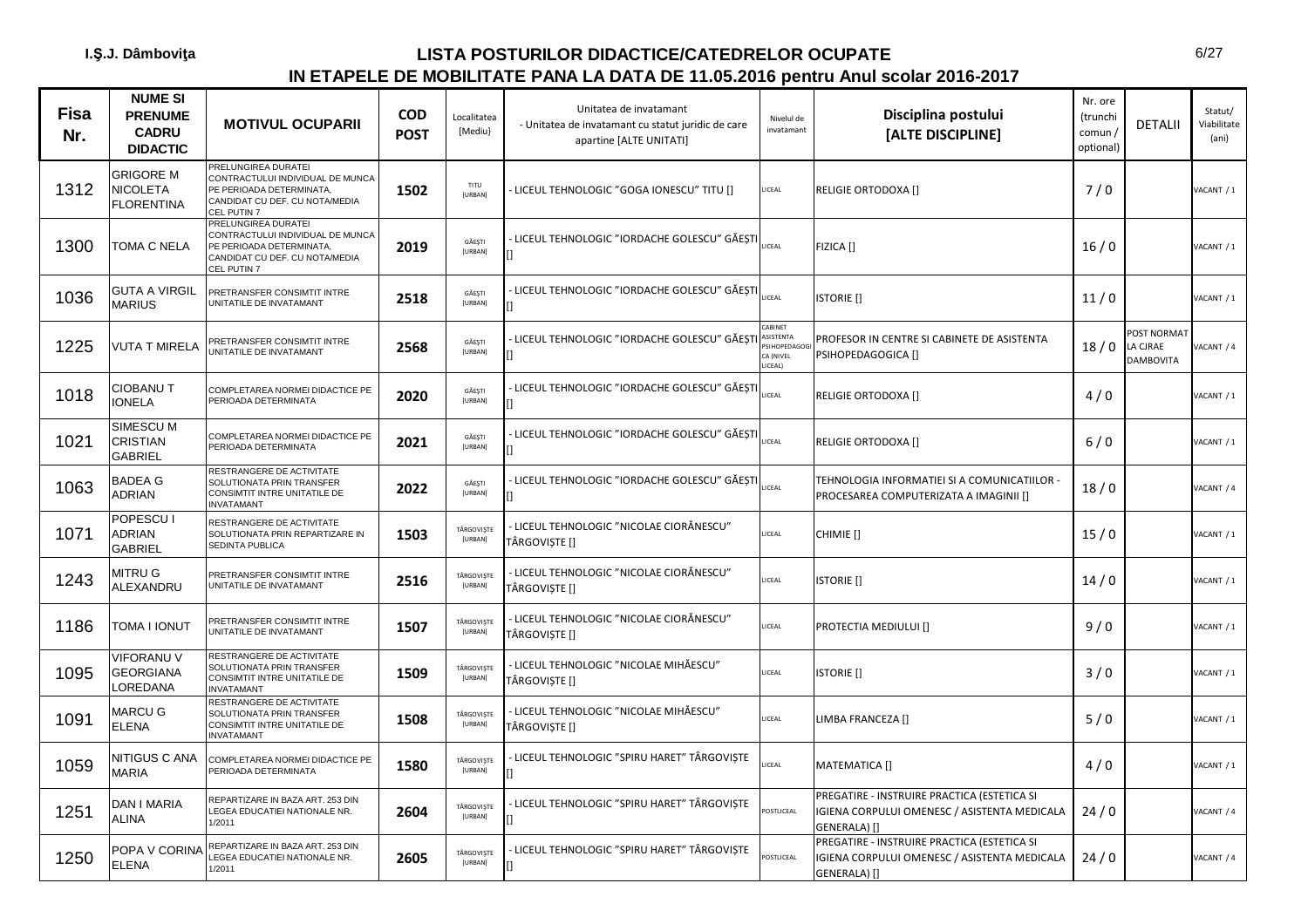| <b>Fisa</b><br>Nr. | <b>NUME SI</b><br><b>PRENUME</b><br><b>CADRU</b><br><b>DIDACTIC</b> | <b>MOTIVUL OCUPARII</b>                                                                                                              | <b>COD</b><br><b>POST</b> | Localitatea<br>[Mediu]          | Unitatea de invatamant<br>- Unitatea de invatamant cu statut juridic de care<br>apartine [ALTE UNITATI] | Nivelul de<br>invatamant                                    | Disciplina postului<br>[ALTE DISCIPLINE]                                         | Nr. ore<br>(trunchi<br>comun /<br>optional) | <b>DETALII</b>                              | Statut/<br>Viabilitate<br>(ani) |
|--------------------|---------------------------------------------------------------------|--------------------------------------------------------------------------------------------------------------------------------------|---------------------------|---------------------------------|---------------------------------------------------------------------------------------------------------|-------------------------------------------------------------|----------------------------------------------------------------------------------|---------------------------------------------|---------------------------------------------|---------------------------------|
| 1244               | <b>GEORGESCU G</b><br>DENIS<br><b>MINODORA</b>                      | PRETRANSFER CONSIMTIT INTRE<br>UNITATILE DE INVATAMANT                                                                               | 2566                      | TÂRGOVIȘTE<br>[URBAN]           | LICEUL TEHNOLOGIC "SPIRU HARET" TÂRGOVISTE<br>[GRĂDINIȚA CU PROGRAM PRELUNGIT NR.3<br>TÂRGOVISTE]       | CABINET<br>ASISTENTA<br>PSIHOPEDAGO<br>CA (NIVEL<br>LICEAL) | PROFESOR IN CENTRE SI CABINETE DE ASISTENTA<br>PSIHOPEDAGOGICA []                | 18/0                                        | <b>POST NORMAT</b><br>LA CJRAE<br>DAMBOVITA | ACANT / 1                       |
| 1082               | PATRASCU P<br>UMINITA.                                              | RESTRANGERE DE ACTIVITATE<br>SOLUTIONATA PRIN TRANSFER<br>CONSIMTIT INTRE UNITATILE DE<br>NVATAMANT                                  | 1584                      | TÂRGOVISTE<br>[URBAN]           | - LICEUL TEHNOLOGIC "SPIRU HARET" TÂRGOVIȘTE                                                            | <b>LICEAL</b>                                               | TEHNOLOGIA INFORMATIEI SI A COMUNICATIILOR []                                    | 8/0                                         |                                             | VACANT / 1                      |
| 1320               | DOROBANTU M<br><b>GABRIELA</b>                                      | PRELUNGIREA DURATEI<br>CONTRACTULUI INDIVIDUAL DE MUNCA<br>PE PERIOADA DETERMINATA,<br>CANDIDAT CU DEF. CU NOTA/MEDIA<br>CEL PUTIN 7 | 1628                      | <b>BĂLENI-ROMÂN</b><br>[RURAL]  | LICEUL TEHNOLOGIC "UDREA BĂLEANU" BĂLENI []                                                             | <b>ICEAL</b>                                                | <b>BIOLOGIE</b> []                                                               | 18/0                                        |                                             | VACANT / 1                      |
| 1096               | <b>STEFANV</b><br><b>IOZEFINA</b><br><b>GABRIELA</b>                | RESTRANGERE DE ACTIVITATE<br>SOLUTIONATA PRIN TRANSFER<br>CONSIMTIT INTRE UNITATILE DE<br><b>INVATAMANT</b>                          | 1638                      | BĂLENI-ROMÂN<br>[RURAL]         | LICEUL TEHNOLOGIC "UDREA BĂLEANU" BĂLENI []                                                             | GIMNAZIAL                                                   | <b>CULTURA CIVICA []</b>                                                         | 9/0                                         |                                             | VACANT / 1                      |
| 1295               | MALAU C<br>CATALINA<br><b>IONELA</b>                                | PRELUNGIREA DURATEI<br>CONTRACTULUI INDIVIDUAL DE MUNCA<br>PE PERIOADA DETERMINATA,<br>CANDIDAT CU DEF. CU NOTA/MEDIA<br>CEL PUTIN 7 | 2523                      | <b>BĂLENI-ROMÂN</b><br>[RURAL]  | ·LICEUL TEHNOLOGIC "UDREA BĂLEANU" BĂLENI []                                                            | LICEAL                                                      | <b>ISTORIE</b> []                                                                | 13/0                                        |                                             | VACANT / 1                      |
| 1329               | ION M RODICA<br><b>ANCA</b>                                         | PRELUNGIREA DURATEI<br>CONTRACTULUI INDIVIDUAL DE MUNCA<br>PE PERIOADA DETERMINATA,<br>CANDIDAT CU DEF. CU NOTA/MEDIA<br>CEL PUTIN 7 | 2555                      | <b>BĂLENI-ROMÂN</b><br>[RURAL]  | LICEUL TEHNOLOGIC "UDREA BĂLEANU" BĂLENI []                                                             | LICEAL                                                      | LIMBA FRANCEZA []                                                                | 18/0                                        |                                             | VACANT / 1                      |
| 1213               | MIRITA N<br>ADRIANA                                                 | PRETRANSFER CONSIMTIT INTRE<br>UNITATILE DE INVATAMANT                                                                               | 1649                      | <b>BĂLENI-ROMÂNI</b><br>[RURAL] | LICEUL TEHNOLOGIC "UDREA BĂLEANU" BĂLENI []                                                             | <b>ICEAL</b>                                                | MATEMATICA []                                                                    | 12/0                                        |                                             | VACANT / 1                      |
| 1292               | ON M FLORICA                                                        | PRELUNGIREA DURATEI<br>CONTRACTULUI INDIVIDUAL DE MUNCA<br>PE PERIOADA DETERMINATA,<br>CANDIDAT CU DEF. CU NOTA/MEDIA<br>CEL PUTIN 7 | 1651                      | BĂLENI-ROMÂN<br>[RURAL]         | LICEUL TEHNOLOGIC "UDREA BĂLEANU" BĂLENI []                                                             | LICEAL                                                      | MATEMATICA []                                                                    | 12/0                                        |                                             | VACANT / 4                      |
| 1068               | <b>DUMITRESCU N</b><br><b>DORU</b>                                  | RESTRANGERE DE ACTIVITATE<br>SOLUTIONATA PRIN TRANSFER<br>CONSIMTIT INTRE UNITATILE DE<br><b>INVATAMANT</b>                          | 1663                      | 3ĂLENI-ROMÂNI<br>[RURAL]        | LICEUL TEHNOLOGIC "UDREA BĂLEANU" BĂLENI []                                                             | <b>ICEAL</b>                                                | PREGATIRE - INSTRUIRE PRACTICA (TRANSPORTURI /<br>CONDUCEREA AUTOVEHICULELOR) [] | 24/0                                        |                                             | VACANT / 1                      |
| 1066               | VOICU R<br>DANIEL FLORIN                                            | RESTRANGERE DE ACTIVITATE<br>SOLUTIONATA PRIN TRANSFER<br>CONSIMTIT INTRE UNITATILE DE<br><b>INVATAMANT</b>                          | 1375                      | TÂRGOVISTE<br>[URBAN]           | LICEUL TEHNOLOGIC DE TRANSPORTURI AUTO<br>TÂRGOVISTE []                                                 | ROFESIONAL                                                  | MECANICA / MECANICA []                                                           | 18/0                                        |                                             | VACANT / 1                      |
| 1075               | <b>GHEORGHE C</b><br><b>GHEORGHE</b>                                | RESTRANGERE DE ACTIVITATE<br>SOLUTIONATA PRIN TRANSFER<br>CONSIMTIT INTRE UNITATILE DE<br><b>INVATAMANT</b>                          | 1377                      | TÂRGOVIȘTE<br>[URBAN]           | - LICEUL TEHNOLOGIC DE TRANSPORTURI AUTO<br>TÂRGOVIȘTE []                                               | ROFESIONAL                                                  | MECANICA / MECANICA []                                                           | 18/0                                        |                                             | VACANT / 1                      |
| 1215               | POPA M IUSTIN                                                       | PRETRANSFER CONSIMTIT INTRE<br>JNITATILE DE INVATAMANT                                                                               | 1390                      | TÂRGOVIȘTE<br>[URBAN]           | LICEUL TEHNOLOGIC DE TRANSPORTURI AUTO<br>TÂRGOVIȘTE []                                                 | ROFESIONAL                                                  | PREGATIRE - INSTRUIRE PRACTICA (MECANICA) []                                     | 24/0                                        |                                             | VACANT / 1                      |
| 1023               | ARITON V ALINA<br><b>ELENA</b>                                      | COMPLETAREA NORMEI DIDACTICE PE<br>PERIOADA DETERMINATA                                                                              | 1386                      | TÂRGOVIȘTE<br>[URBAN]           | - LICEUL TEHNOLOGIC DE TRANSPORTURI AUTO<br>TÂRGOVIȘTE []                                               | ICEAL                                                       | <b>RELIGIE ORTODOXA []</b>                                                       | 7/0                                         |                                             | VACANT / 1                      |
| 1074               | VARLAN A<br>ANGELA                                                  | RESTRANGERE DE ACTIVITATE<br>SOLUTIONATA PRIN TRANSFER<br>CONSIMTIT INTRE UNITATILE DE<br><b>INVATAMANT</b>                          | 1516                      | <b>NUCET</b><br>[RURAL]         | LICEUL TEHNOLOGIC NUCET []                                                                              | LICEAL                                                      | <b>INDUSTRIE ALIMENTARA []</b>                                                   | 18/0                                        |                                             | VACANT / 4                      |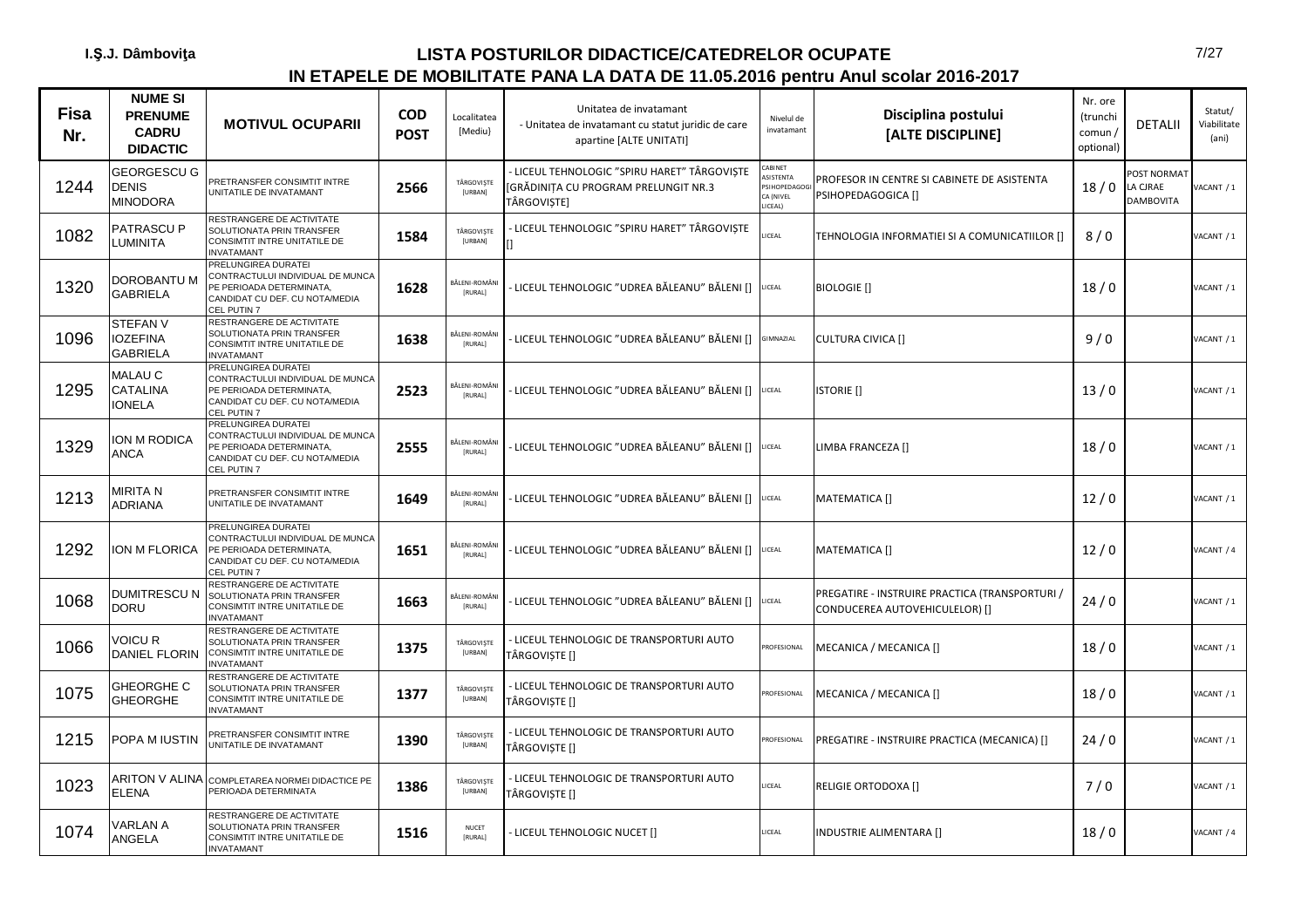| <b>Fisa</b><br>Nr. | <b>NUME SI</b><br><b>PRENUME</b><br><b>CADRU</b><br><b>DIDACTIC</b> | <b>MOTIVUL OCUPARII</b>                                                                                                              | <b>COD</b><br><b>POST</b> | Localitatea<br>[Mediu]          | Unitatea de invatamant<br>- Unitatea de invatamant cu statut juridic de care<br>apartine [ALTE UNITATI]                                               | Nivelul de<br>invatamant       | Disciplina postului<br>[ALTE DISCIPLINE]                           | Nr. ore<br>(trunchi<br>comun /<br>optional) | <b>DETALII</b> | Statut/<br>Viabilitate<br>(ani) |
|--------------------|---------------------------------------------------------------------|--------------------------------------------------------------------------------------------------------------------------------------|---------------------------|---------------------------------|-------------------------------------------------------------------------------------------------------------------------------------------------------|--------------------------------|--------------------------------------------------------------------|---------------------------------------------|----------------|---------------------------------|
| 1156               | EVA V IONICA-<br><b>IZABELA</b>                                     | PRETRANSFER CONSIMTIT INTRE<br>UNITATILE DE INVATAMANT                                                                               | 1518                      | NUCET<br>[RURAL]                | LICEUL TEHNOLOGIC NUCET []                                                                                                                            | ICEAL                          | LIMBA ENGLEZA []                                                   | 9/0                                         |                | VACANT / 1                      |
| 1092               | SOLOMON N<br><b>SIMONA</b><br><b>CRISTINA</b>                       | RESTRANGERE DE ACTIVITATE<br>SOLUTIONATA PRIN TRANSFER<br>CONSIMTIT INTRE UNITATILE DE<br><b>INVATAMANT</b>                          | 1520                      | <b>NUCET</b><br>[RURAL]         | LICEUL TEHNOLOGIC NUCET []                                                                                                                            | <b>ICEAL</b>                   | LIMBA ENGLEZA []                                                   | 18/0                                        |                | VACANT / 4                      |
| 1067               | <b>SIMION A</b><br><b>STELUTA</b><br>ANDREEA                        | RESTRANGERE DE ACTIVITATE<br>SOLUTIONATA PRIN TRANSFER<br>CONSIMTIT INTRE UNITATILE DE<br><b>INVATAMANT</b>                          | 1519                      | NUCET<br>[RURAL]                | LICEUL TEHNOLOGIC NUCET []                                                                                                                            | <b>ICEAL</b>                   | LIMBA SI LITERATURA ROMANA []                                      | 10/0                                        |                | VACANT / 1                      |
| 1070               | PATRU G<br><b>GEORGEL</b>                                           | RESTRANGERE DE ACTIVITATE<br>SOLUTIONATA PRIN TRANSFER<br>CONSIMTIT INTRE UNITATILE DE<br><b>INVATAMANT</b>                          | 1138                      | <b>NUCET</b><br><b>IRURALI</b>  | LICEUL TEHNOLOGIC NUCET []                                                                                                                            | <b>ICEAL</b>                   | RELIGIE ORTODOXA []                                                | 7/0                                         |                | VACANT / 1                      |
| 1236               | PREDOANA I<br><b>GABRIEL</b>                                        | PRETRANSFER CONSIMTIT INTRE<br>UNITATILE DE INVATAMANT                                                                               | 1550                      | MORENI<br><b>[URBAN]</b>        | LICEUL TEHNOLOGIC PETROL MORENI []                                                                                                                    | LICEAL                         | ECONOMIE; EDUCATIE ANTREPRENORIALA -<br>ECONOMIE APLICATA []       | 10/0                                        |                | VACANT / 1                      |
| 1195               | HARABAGIU E<br><b>MATEI ROBERT</b>                                  | PRETRANSFER CONSIMTIT INTRE<br>UNITATILE DE INVATAMANT                                                                               | 1553                      | <b>MORFNI</b><br><b>[URBAN]</b> | LICEUL TEHNOLOGIC PETROL MORENI []                                                                                                                    | CLUBURI<br>SPORTIVE<br>SCOLARE | EDUCATIE FIZICA SI SPORT: PREGATIRE SPORTIVA DE<br>SPECIALITATE [] | 18/0                                        |                | VACANT / 4                      |
| 1263               | toma i<br><b>CONSTANTIN</b>                                         | REPARTIZARE IN BAZA ART. 253 DIN<br>LEGEA EDUCATIEI NATIONALE NR.<br>1/2011                                                          | 1555                      | MORENI<br>[URBAN]               | LICEUL TEHNOLOGIC PETROL MORENI []                                                                                                                    | CLUBURI<br>SPORTIVE<br>SCOLARE | EDUCATIE FIZICA SI SPORT: PREGATIRE SPORTIVA DE<br>SPECIALITATE [] | 18/0                                        |                | VACANT / 4                      |
| 1120               | NANI S ELENA                                                        | PRETRANSFER CONSIMTIT INTRE<br>UNITATILE DE INVATAMANT                                                                               | 2536                      | MORENI<br>[URBAN]               | LICEUL TEHNOLOGIC PETROL MORENI []                                                                                                                    | LICEAL                         | LIMBA ENGLEZA []                                                   | 16/0                                        |                | VACANT / 1                      |
| 1077               | POJEREANU I<br><b>IRINA</b><br>CORNELIA                             | RESTRANGERE DE ACTIVITATE<br>SOLUTIONATA PRIN TRANSFER<br>CONSIMTIT INTRE UNITATILE DE<br><b>INVATAMANT</b>                          | 2038                      | PUCIOASA<br>[URBAN]             | LICEUL TEHNOLOGIC PUCIOASA []                                                                                                                         | ICEAL                          | LIMBA FRANCEZA []                                                  | 14/0                                        |                | VACANT / 1                      |
| 1076               | RADA I VASILE                                                       | DETASARE IN INTERESUL<br>INVATAMANTULUI PENTRU<br>RESTRANGERE NESOLUTIONATA                                                          | 2443                      | PUCIOASA<br>[URBAN]             | LICEUL TEHNOLOGIC PUCIOASA []                                                                                                                         | LICEAL                         | TEHNOLOGIA INFORMATIEI SI A COMUNICATIILOR []                      | 5/0                                         |                | VACANT / 1                      |
| 1097               | POPA N<br><b>GABRIELA</b>                                           | RESTRANGERE DE ACTIVITATE<br>SOLUTIONATA PRIN TRANSFER<br>CONSIMTIT INTRE UNITATILE DE<br><b>INVATAMANT</b>                          | 1600                      | TĂRTĂȘEȘTI<br><b>IRURALI</b>    | LICEUL TEHNOLOGIC TĂRTĂȘEȘTI []                                                                                                                       | LICEAL                         | <b>GEOGRAFIE</b> []                                                | 14/0                                        |                | VACANT / 2                      |
| 1073               | NITU C<br><b>ANGELICA</b>                                           | RESTRANGERE DE ACTIVITATE<br>SOLUTIONATA PRIN TRANSFER<br>CONSIMTIT INTRE UNITATILE DE<br><b>INVATAMANT</b>                          | 1604                      | TĂRTĂȘEȘTI<br>[RURAL]           | LICEUL TEHNOLOGIC TĂRTĂȘEȘTI []                                                                                                                       | LICEAL                         | LIMBA FRANCEZA []                                                  | 7/0                                         |                | VACANT / 1                      |
| 1121               | FLOREA A<br><b>ILIANA</b>                                           | PRETRANSFER CONSIMTIT INTRE<br>UNITATILE DE INVATAMANT                                                                               | 1605                      | TĂRTĂȘEȘTI<br>[RURAL]           | · LICEUL TEHNOLOGIC TĂRTĂȘEȘTI []                                                                                                                     | ICEAL                          | MATEMATICA []                                                      | 18/0                                        |                | VACANT / 4                      |
| 1322               | PASCALE A<br><b>CONSTANTA</b>                                       | PRELUNGIREA DURATEI<br>CONTRACTULUI INDIVIDUAL DE MUNCA<br>PE PERIOADA DETERMINATA,<br>CANDIDAT CU DEF. CU NOTA/MEDIA<br>CEL PUTIN 7 | 1699                      | <b>VOINESTI</b><br>[RURAL]      | ȘCOALA GIMNAZIALĂ VOINEȘTI - LICEUL<br>TEHNOLOGIC VOINEȘTI [SCOALA GIMNAZIALA<br>SUDULENI VOINESTI, SCOALA GIMNAZIALA<br>GEMENEA BRATULESTI VOINESTI] | GIMNAZIAL                      | EDUCATIE TEHNOLOGICA []                                            | $12/0$ 4+4+4                                |                | VACANT / 1                      |
| 1157               | <b>IONESCU M</b><br>CRISTIAN                                        | PRETRANSFER CONSIMTIT INTRE<br>UNITATILE DE INVATAMANT                                                                               | 1764                      | TITU<br>[URBAN]                 | - LICEUL TEORETIC "IANCU C VISSARION" TITU []                                                                                                         | ICEAL                          | <b>MATEMATICA []</b>                                               | 10/1                                        |                | VACANT / 1                      |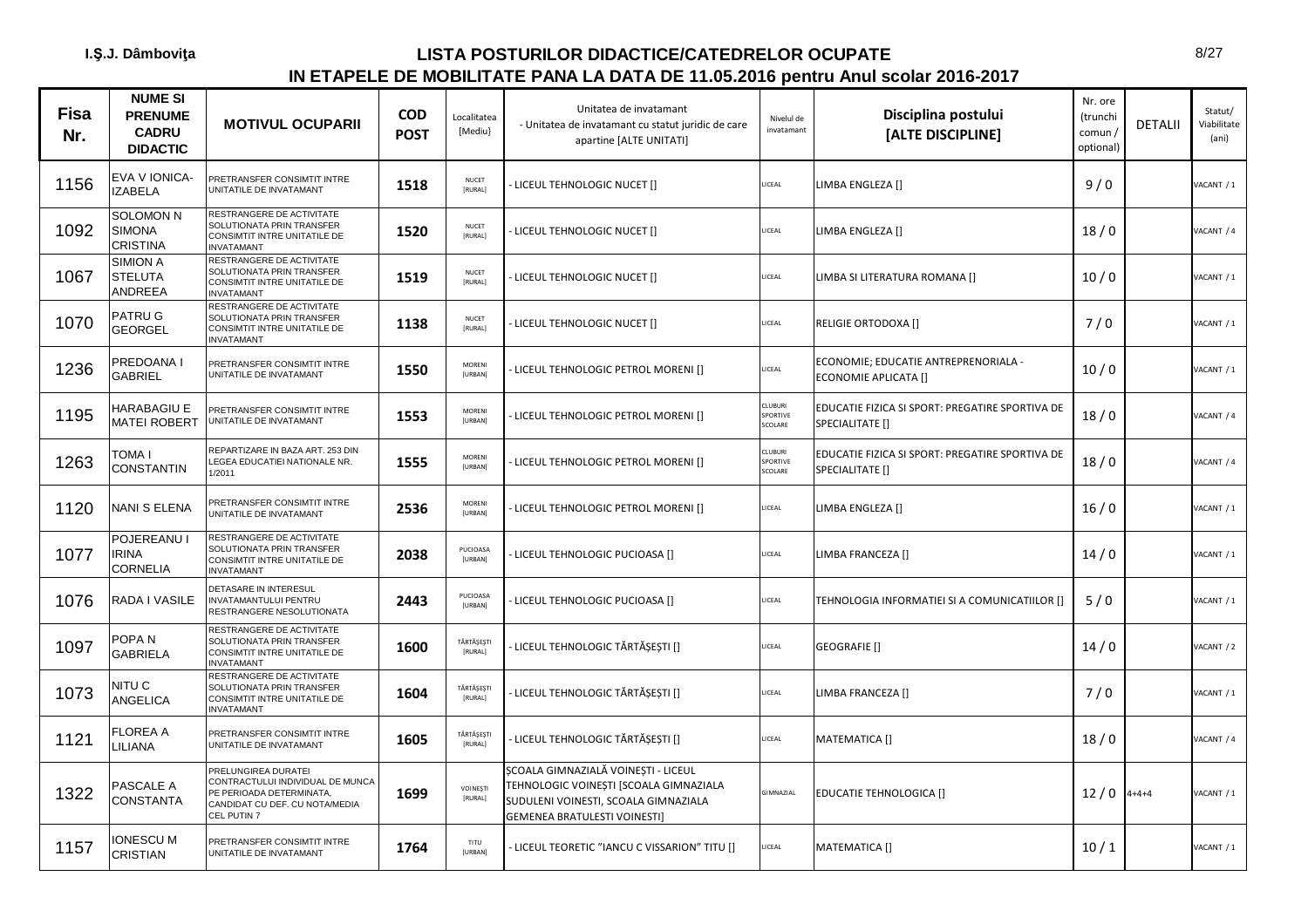| <b>Fisa</b><br>Nr. | <b>NUME SI</b><br><b>PRENUME</b><br><b>CADRU</b><br><b>DIDACTIC</b> | <b>MOTIVUL OCUPARII</b>                                                                                                                     | <b>COD</b><br><b>POST</b> | Localitatea<br>[Mediu}   | Unitatea de invatamant<br>- Unitatea de invatamant cu statut juridic de care<br>apartine [ALTE UNITATI] | Nivelul de<br>invatamant | Disciplina postului<br>[ALTE DISCIPLINE]                                            | Nr. ore<br>(trunchi<br>comun/<br>optional) | <b>DETALII</b>                   | Statut/<br>Viabilitate<br>(ani) |
|--------------------|---------------------------------------------------------------------|---------------------------------------------------------------------------------------------------------------------------------------------|---------------------------|--------------------------|---------------------------------------------------------------------------------------------------------|--------------------------|-------------------------------------------------------------------------------------|--------------------------------------------|----------------------------------|---------------------------------|
| 1186               | TOMA I IONUT                                                        | PRETRANSFER CONSIMTIT INTRE<br>UNITATILE DE INVATAMANT                                                                                      | 1796                      | RĂCARI<br>[URBAN]        | LICEUL TEORETIC "ION GHICA" RĂCARI [SCOALA<br>GIMNAZIALA RACARI]                                        | LICEAL                   | GEOGRAFIE []                                                                        | 10/4                                       | $(7+4)+3$                        | /ACANT / 1                      |
| 1095               | VIFORANU V<br><b>GEORGIANA</b><br><b>OREDANA</b>                    | RESTRANGERE DE ACTIVITATE<br>SOLUTIONATA PRIN TRANSFER<br>CONSIMTIT INTRE UNITATILE DE<br><b>INVATAMANT</b>                                 | 1798                      | RĂCARI<br>[URBAN]        | SCOALA GIMNAZIALĂ RĂCARI - LICEUL TEORETIC<br>'ION GHICA" RĂCARI []                                     | <b>GIMNAZIAL</b>         | <b>ISTORIE</b> []                                                                   | 8/0                                        |                                  | /ACANT / 1                      |
| 1282               | DUMITRU L<br>ANCA                                                   | REPARTIZARE IN BAZA ART. 253 DIN<br>LEGEA EDUCATIEI NATIONALE NR.<br>1/2011                                                                 | 2579                      | COLACU<br>[URBAN]        | SCOALA GIMNAZIALĂ COLACU RĂCARI - LICEUL<br>TEORETIC "ION GHICA" RĂCARI []                              | <b>GIMNAZIAL</b>         | LIMBA SI LITERATURA ROMANA []                                                       | 17/1                                       |                                  | VACANT / 4                      |
| 1082               | PATRASCU P<br>LUMINITA                                              | RESTRANGERE DE ACTIVITATE<br>SOLUTIONATA PRIN TRANSFER<br>CONSIMTIT INTRE UNITATILE DE<br><b>INVATAMANT</b>                                 | 2445                      | RĂCARI<br>[URBAN]        | SCOALA GIMNAZIALĂ RĂCARI - LICEUL TEORETIC<br>"ION GHICA" RĂCARI []                                     | <b>GIMNAZIAL</b>         | OPTIONAL IN DOMENIUL INFORMATICA /<br>TEHNOLOGIA INFORMATIEI SI A COMUNICATIILOR [] | 0/2                                        |                                  | VACANT / 1                      |
| 1298               | LINCA N<br><b>GHEORGHE</b>                                          | PRELUNGIREA DURATEI<br>CONTRACTULUI INDIVIDUAL DE MUNCA<br>PE PERIOADA DETERMINATA,<br>CANDIDAT CU DEF. CU NOTA/MEDIA<br>CEL PUTIN 7        | 1812                      | RĂCARI<br><b>[URBAN]</b> | - LICEUL TEORETIC "ION GHICA" RĂCARI [SCOALA<br>GIMNAZIALA RACARI, SCOALA PRIMARA GHIMPATI<br>RACARI]   | LICEAL                   | RELIGIE ORTODOXA []                                                                 | 10/0                                       | $2+6+2$                          | ACANT / 1                       |
| 1082               | PATRASCU P<br><b>LUMINITA</b>                                       | RESTRANGERE DE ACTIVITATE<br>SOLUTIONATA PRIN TRANSFER<br>CONSIMTIT INTRE UNITATILE DE<br><b>INVATAMANT</b>                                 | 1813                      | RĂCARI<br><b>[URBAN]</b> | LICEUL TEORETIC "ION GHICA" RĂCARI []                                                                   | LICEAL                   | TEHNOLOGIA INFORMATIEI SI A COMUNICATIILOR []                                       | 8/0                                        |                                  | VACANT / 1                      |
| 1034               | TUDORACHE<br><b>GH ANA-MARIA</b>                                    | COMPLETAREA NORMEI DIDACTICE PE<br>PERIOADA DETERMINATA                                                                                     | 1821                      | TÂRGOVIȘTE<br>[URBAN]    | - LICEUL TEORETIC "ION HELIADE RĂDULESCU"<br>TÂRGOVIȘTE []                                              | LICEAL                   | ECONOMIE; EDUCATIE ANTREPRENORIALA []                                               | 5/0                                        |                                  | VACANT / 1                      |
| 1231               | PODARU V ION                                                        | PRETRANSFER CONSIMTIT INTRE<br>UNITATILE DE INVATAMANT                                                                                      | 1824                      | TÂRGOVISTE<br>[URBAN]    | - LICEUL TEORETIC "ION HELIADE RĂDULESCU"<br>TÂRGOVISTE []                                              | ICEAL                    | FIZICA []                                                                           | 4/0                                        |                                  | /ACANT / 1                      |
| 1091               | MARCU G<br>ELENA                                                    | PRETRANSFER CONSIMTIT INTRE<br>UNITATILE DE INVATAMANT                                                                                      | 2545                      | TÂRGOVISTE<br>[URBAN]    | - LICEUL TEORETIC "ION HELIADE RĂDULESCU"<br>TÂRGOVIȘTE []                                              | LICEAL                   | LIMBA FRANCEZA []                                                                   | 18/0                                       |                                  | VACANT / 4                      |
| 1004               | <b>DUMITRESCU P</b><br><b>DANIELA</b><br>LORENA                     | COMPLETAREA NORMEI DIDACTICE PE<br>PERIOADA DETERMINATA                                                                                     | 1817                      | TÂRGOVIȘTE<br>[URBAN]    | - LICEUL TEORETIC "ION HELIADE RĂDULESCU"<br>TÂRGOVIȘTE []                                              | LICEAL                   | MATEMATICA []                                                                       | 6/0                                        |                                  | ACANT / 1                       |
| 1176               | NECULA M<br>IULIAN                                                  | PRETRANSFER CONSIMTIT INTRE<br>UNITATILE DE INVATAMANT                                                                                      | 1842                      | VISINA<br>[RURAL]        | LICEUL TEORETIC "MIHAI VITEAZUL" VIȘINA []                                                              | LICEAL                   | <b>EDUCATIE FIZICA SI SPORT []</b>                                                  | 8/0                                        |                                  | VACANT / 1                      |
| 1273               | ORBOIU V<br><b>CONSTANTIN</b><br><b>SORIN</b>                       | REPARTIZARE IN BAZA ART. 253 DIN<br>LEGEA EDUCATIEI NATIONALE NR.<br>1/2011                                                                 | 1851                      | VIŞINA<br>[RURAL]        | LICEUL TEORETIC "MIHAI VITEAZUL" VIȘINA []                                                              | LICEAL                   | ELECTRONICA SI AUTOMATIZARI / ELECTRONICA SI<br>AUTOMATIZARI []                     | 18/0                                       |                                  | VACANT / 4                      |
| 1351               | <b>MANOLACHE M</b><br>ELENA-LAURA                                   | <b>PRELUNGIREA DURATEI</b><br>CONTRACTULUI INDIVIDUAL DE MUNCA<br>PE PERIOADA DETERMINATA,<br>CANDIDAT CU DEF. CU NOTA/MEDIA<br>CEL PUTIN 7 | 2623                      | VIŞINA<br>[RURAL]        | LICEUL TEORETIC "MIHAI VITEAZUL" VIȘINA []                                                              | LICEAL                   | LIMBA ENGLEZA []                                                                    | 18/0                                       | <b>CIC PANA LA</b><br>05.05.2017 | EZERVAT / 1                     |
| 1313               | ION V ANCUTA                                                        | PRELUNGIREA DURATEI<br>CONTRACTULUI INDIVIDUAL DE MUNCA<br>PE PERIOADA DETERMINATA,<br>CANDIDAT CU DEF. CU NOTA/MEDIA<br>CEL PUTIN 7        | 1854                      | VIŞINA<br>[RURAL]        | LICEUL TEORETIC "MIHAI VITEAZUL" VIȘINA []                                                              | LICEAL                   | LIMBA SI LITERATURA ROMANA []                                                       | 15/0                                       |                                  | VACANT / 1                      |
| 1180               | <b>STANCIU P</b><br>MIHAIELA<br><b>NICOLETA</b>                     | PRETRANSFER CONSIMTIT INTRE<br>UNITATILE DE INVATAMANT                                                                                      | 1866                      | TÂRGOVISTE<br>[URBAN]    | LICEUL TEORETIC "PETRU CERCEL" TÂRGOVISTE []                                                            | LICEAL                   | <b>BIOLOGIE</b> []                                                                  | 4/0                                        |                                  | VACANT / 1                      |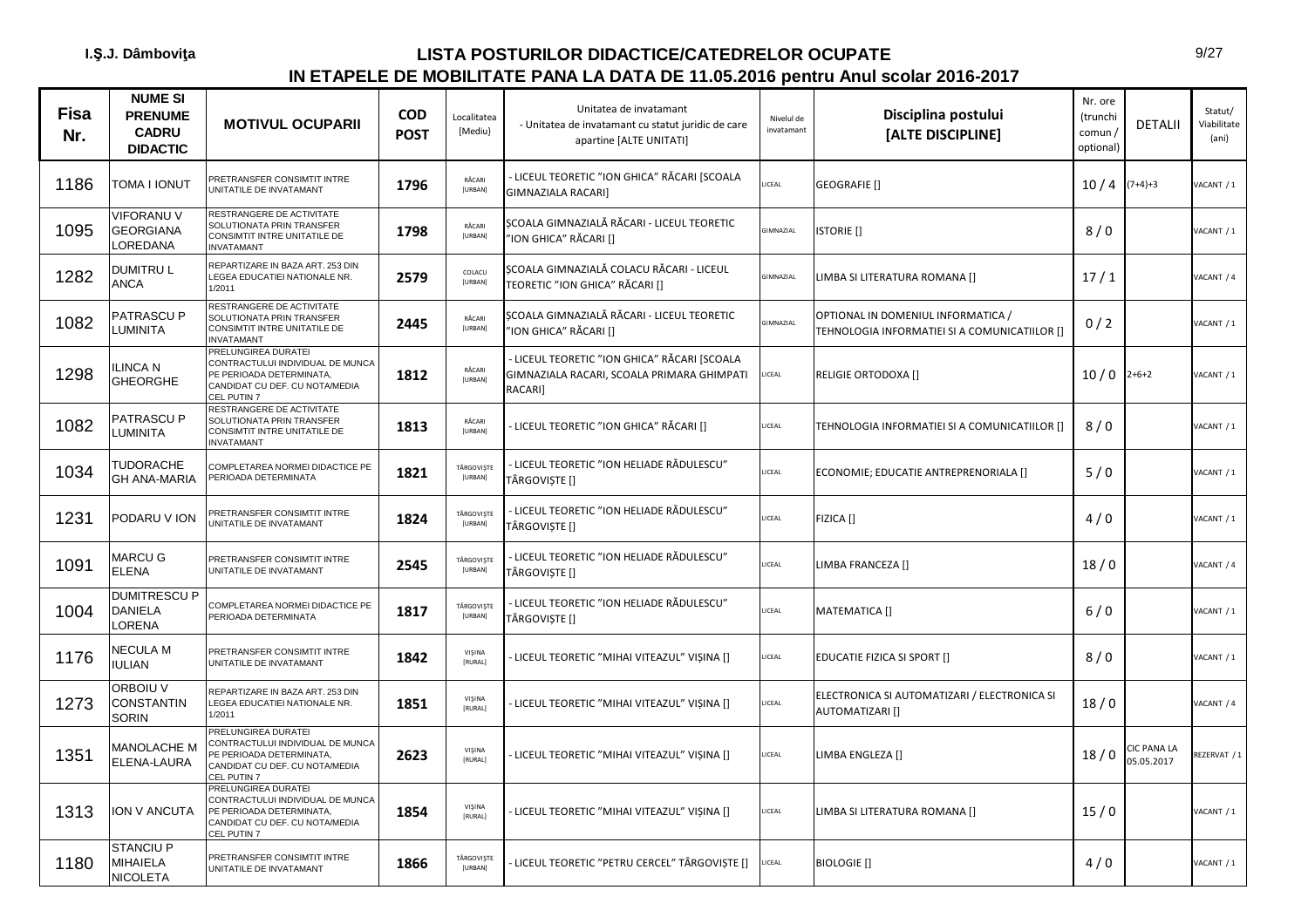| <b>Fisa</b><br>Nr. | <b>NUME SI</b><br><b>PRENUME</b><br><b>CADRU</b><br><b>DIDACTIC</b> | <b>MOTIVUL OCUPARII</b>                                                                                                              | <b>COD</b><br><b>POST</b> | Localitatea<br>[Mediu}       | Unitatea de invatamant<br>- Unitatea de invatamant cu statut juridic de care<br>apartine [ALTE UNITATI] | Nivelul de<br>invatamant | Disciplina postului<br>[ALTE DISCIPLINE]                                                                       | Nr. ore<br>(trunchi<br>comun/<br>optional) | <b>DETALII</b> | Statut/<br>Viabilitate<br>(ani) |
|--------------------|---------------------------------------------------------------------|--------------------------------------------------------------------------------------------------------------------------------------|---------------------------|------------------------------|---------------------------------------------------------------------------------------------------------|--------------------------|----------------------------------------------------------------------------------------------------------------|--------------------------------------------|----------------|---------------------------------|
| 1071               | POPESCU I<br>ADRIAN<br>GABRIEL                                      | RESTRANGERE DE ACTIVITATE<br>SOLUTIONATA PRIN TRANSFER<br>CONSIMTIT INTRE UNITATILE DE<br><b>INVATAMANT</b>                          | 1870                      | TÂRGOVIȘTE<br>[URBAN]        | LICEUL TEORETIC "PETRU CERCEL" TÂRGOVIȘTE []                                                            | LICEAL                   | CHIMIE []                                                                                                      | 5/0                                        |                | VACANT / 1                      |
| 1325               | PARASCHIVESC<br><b>J A KARINA</b>                                   | PRELUNGIREA DURATEI<br>CONTRACTULUI INDIVIDUAL DE MUNCA<br>PE PERIOADA DETERMINATA,<br>CANDIDAT CU DEF. CU NOTA/MEDIA<br>CEL PUTIN 7 | 2701                      | TÂRGOVIȘTE<br>[URBAN]        | LICEUL TEORETIC "PETRU CERCEL" TÂRGOVIȘTE []                                                            | ICEAL                    | ECONOMIE; EDUCATIE ANTREPRENORIALA []                                                                          | 12/0                                       |                | REZERVAT / 1                    |
| 1000               | ARCA C ELENA<br>CRISTINA                                            | COMPLETAREA NORMEI DIDACTICE PE<br>PERIOADA DETERMINATA                                                                              | 1878                      | TÂRGOVIȘTE<br>[URBAN]        | LICEUL TEORETIC "PETRU CERCEL" TÂRGOVIȘTE []                                                            | LICEAL                   | <b>ISTORIE</b> []                                                                                              | 7/0                                        |                | VACANT / 1                      |
| 1007               | CATRINA D<br><b>LUMINITA</b><br>MIHAELA                             | PRETRANSFER CONSIMTIT INTRE<br>UNITATILE DE INVATAMANT                                                                               | 1881                      | TÂRGOVIȘTE<br>[URBAN]        | LICEUL TEORETIC "PETRU CERCEL" TÂRGOVIȘTE []                                                            | LICEAL                   | LIMBA ENGLEZA []                                                                                               | $6/0$                                      |                | VACANT / 1                      |
| 1090               | RADUCANU M<br><b>MIHAELA</b>                                        | RESTRANGERE DE ACTIVITATE<br>SOLUTIONATA PRIN TRANSFER<br>CONSIMTIT INTRE UNITATILE DE<br><b>INVATAMANT</b>                          | 1890                      | TÂRGOVIȘTE<br>[URBAN]        | LICEUL TEORETIC "PETRU CERCEL" TÂRGOVIȘTE []                                                            | ICEAL                    | LIMBA SI LITERATURA ROMANA []                                                                                  | 15/3                                       |                | VACANT / 4                      |
| 1028               | ANA <sub>S</sub><br><b>GEORGETA</b><br>LUMINITA                     | COMPLETAREA NORMEI DIDACTICE PE<br>PERIOADA NEDETERMINATA                                                                            | 1893                      | TÂRGOVIȘTE<br>[URBAN]        | LICEUL TEORETIC "PETRU CERCEL" TÂRGOVIȘTE []                                                            | ICEAL                    | RELIGIE ORTODOXA []                                                                                            | 6/0                                        |                | VACANT / 1                      |
| 1205               | <b>TZITZECLIS G</b><br><b>GHEORGHE</b><br><b>TEOFIL</b>             | PRETRANSFER CONSIMTIT INTRE<br>UNITATILE DE INVATAMANT                                                                               | 1941                      | TÂRGOVIȘTE<br>[URBAN]        | PALATUL COPIILOR TÂRGOVIȘTE []                                                                          | ALATELE<br>COPIILOR      | NATATIE (INOT, SARITURI IN APA, POLO PE APA) []                                                                | 18/0                                       |                | VACANT / 4                      |
| 1053               | <b>SERAND</b><br>ELENA                                              | COMPLETAREA NORMEI DIDACTICE PE<br>PERIOADA DETERMINATA                                                                              | 2079                      | TÂRGOVIȘTE<br>[URBAN]        | - SEMINARUL TEOLOGIC ORTODOX "SF. IOAN GURĂ<br>DE AUR" TÂRGOVIȘTE []                                    | ICEAL                    | FIZICA []                                                                                                      | 9/0                                        |                | VACANT / 1                      |
| 1060               | <b>BALAN M</b><br>NICOLAE<br>ADRIAN                                 | COMPLETAREA NORMEI DIDACTICE PE<br>PERIOADA DETERMINATA                                                                              | 2082                      | TÂRGOVIȘTE<br>[URBAN]        | SEMINARUL TEOLOGIC ORTODOX "SF. IOAN GURĂ<br>DE AUR" TÂRGOVIȘTE []                                      | ICEAL                    | GEOGRAFIE []                                                                                                   | 3/0                                        |                | VACANT / 1                      |
| 1027               | CARSTEA G<br><b>MIRELA</b>                                          | COMPLETAREA NORMEI DIDACTICE PE<br>PERIOADA DETERMINATA                                                                              | 2085                      | TÂRGOVIȘTE<br>[URBAN]        | - SEMINARUL TEOLOGIC ORTODOX "SF. IOAN GURĂ<br>DE AUR" TÂRGOVIȘTE []                                    | ICEAL                    | <b>ISTORIE</b> []                                                                                              | 4/0                                        |                | VACANT / 1                      |
| 1109               | PARVU FILOTE<br>C MARIA                                             | PRETRANSFER CONSIMTIT INTRE<br>UNITATILE DE INVATAMANT                                                                               | 1041                      | GLODENI<br>[RURAL]           | ȘCOALA GIMNAZIALĂ "BUICĂ IONESCU" GLODENI<br>SCOALA PRIMARA LACULETE GLODENI]                           | <b>GIMNAZIAL</b>         | LIMBA ENGLEZA []                                                                                               | $10/0$ 9+1                                 |                | VACANT / 1                      |
| 1050               | <b>MANOIUS</b><br>VASILICA<br><b>GABRIELA</b>                       | COMPLETAREA NORMEI DIDACTICE PE<br>PERIOADA NEDETERMINATA                                                                            | 1136                      | RUNCU<br>[RURAL]             | - SCOALA GIMNAZIALĂ "CONSTANTIN SECĂREANU"<br>RUNCU []                                                  | GIMNAZIAL                | <b>CULTURA CIVICA []</b>                                                                                       | 3/0                                        |                | VACANT / 3                      |
| 1005               | POPESCU N<br>DAN                                                    | COMPLETAREA NORMEI DIDACTICE PE<br>PERIOADA NEDETERMINATA                                                                            | 1147                      | TÂRGOVIȘTE<br>[URBAN]        | ȘCOALA GIMNAZIALĂ "CORESI" TÂRGOVIȘTE []                                                                | GIMNAZIAL                | EDUCATIE PLASTICA []                                                                                           | 9/0                                        |                | VACANT / 4                      |
| 1232               | SORICA I ALINA                                                      | PRETRANSFER CONSIMTIT INTRE<br>UNITATILE DE INVATAMANT                                                                               | 1150                      | TÂRGOVIȘTE<br>[URBAN]        | ȘCOALA GIMNAZIALĂ "CORESI" TÂRGOVIȘTE []                                                                | <b>RIMAR</b>             | INVATATOR/INSTITUTOR PENTRU INVATAMANTUL<br>PRIMAR/PROFESOR PENTRU INVATAMANTUL<br>PRIMAR (IN LIMBA ROMANA) [] | 18/0                                       |                | VACANT / 1                      |
| 1163               | CORNECI G<br>ADELA<br>NICOLETA                                      | PRETRANSFER CONSIMTIT INTRE<br>UNITATILE DE INVATAMANT                                                                               | 2448                      | TÂRGOVIȘTE<br><b>[URBAN]</b> | ȘCOALA GIMNAZIALĂ "CORESI" TÂRGOVIȘTE []                                                                | <b>RIMAR</b>             | INVATATOR/INSTITUTOR PENTRU INVATAMANTUL<br>PRIMAR/PROFESOR PENTRU INVATAMANTUL<br>PRIMAR (IN LIMBA ROMANA) [] | 18/0                                       |                | VACANT / 1                      |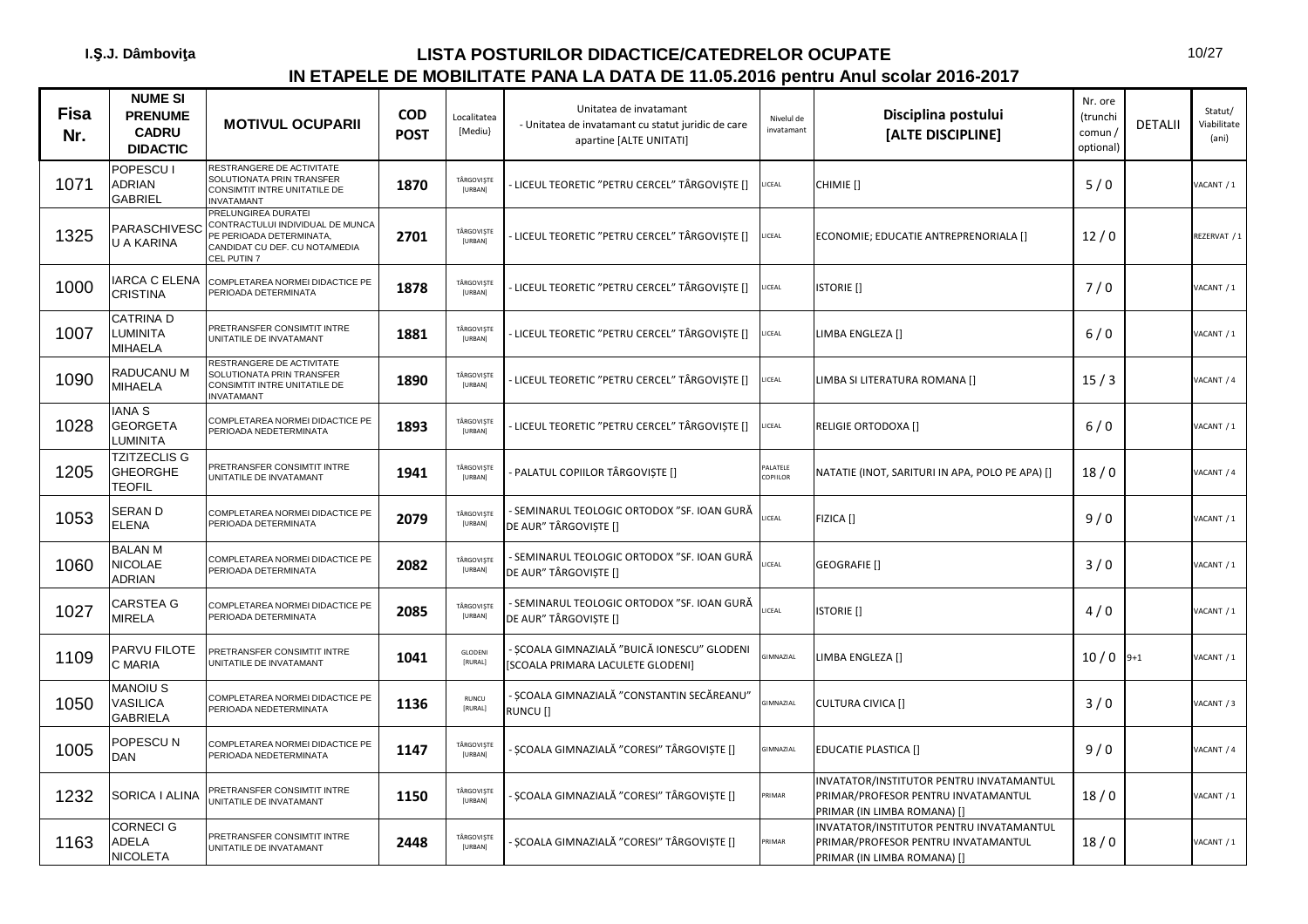| <b>Fisa</b><br>Nr. | <b>NUME SI</b><br><b>PRENUME</b><br><b>CADRU</b><br><b>DIDACTIC</b> | <b>MOTIVUL OCUPARII</b>                                                                                                                            | <b>COD</b><br><b>POST</b> | Localitatea<br>[Mediu]          | Unitatea de invatamant<br>- Unitatea de invatamant cu statut juridic de care<br>apartine [ALTE UNITATI] | Nivelul de<br>invatamant              | Disciplina postului<br>[ALTE DISCIPLINE]                                                                              | Nr. ore<br>(trunchi<br>comun /<br>optional) | <b>DETALII</b>             | Statut/<br>Viabilitate<br>(ani) |
|--------------------|---------------------------------------------------------------------|----------------------------------------------------------------------------------------------------------------------------------------------------|---------------------------|---------------------------------|---------------------------------------------------------------------------------------------------------|---------------------------------------|-----------------------------------------------------------------------------------------------------------------------|---------------------------------------------|----------------------------|---------------------------------|
| 1152               | POPA G ALINA                                                        | PRETRANSFER CONSIMTIT INTRE<br>UNITATILE DE INVATAMANT                                                                                             | 2449                      | TÂRGOVIȘTE<br>[URBAN]           | ȘCOALA GIMNAZIALĂ "CORESI" TÂRGOVIȘTE []                                                                | PRIMAR                                | INVATATOR/INSTITUTOR PENTRU INVATAMANTUL<br>PRIMAR/PROFESOR PENTRU INVATAMANTUL<br>PRIMAR (IN LIMBA ROMANA) []        | 18/0                                        |                            | VACANT / 1                      |
| 1000               | <b>IARCA C ELENA</b><br><b>CRISTINA</b>                             | PRETRANSFER CONSIMTIT INTRE<br>UNITATILE DE INVATAMANT                                                                                             | 1151                      | TÂRGOVIȘTE<br>[URBAN]           | SCOALA GIMNAZIALĂ "CORESI" TÂRGOVISTE []                                                                | GIMNAZIAL                             | <b>ISTORIE</b> []                                                                                                     | 16/0                                        |                            | VACANT / 2                      |
| 1241               | <b>STAN P SABINA</b><br><b>VERONICA</b>                             | PRETRANSFER CONSIMTIT INTRE<br>JNITATILE DE INVATAMANT                                                                                             | 2012                      | TÂRGOVIȘTE<br>[URBAN]           | SCOALA GIMNAZIALĂ "CORESI" TÂRGOVISTE []                                                                | CABINET<br>ASISTENTA<br>PSIHOPEDAGOGI | PROFESOR IN CENTRE SI CABINETE DE ASISTENTA<br>PSIHOPEDAGOGICA []                                                     | 18/0                                        | POST NORMAT<br>LA CJRAE DB | ACANT / 4                       |
| 1056               | VATAVU N LIDIA                                                      | COMPLETAREA NORMEI DIDACTICE PE<br>PERIOADA DETERMINATA                                                                                            | 1215                      | FIENI<br><b>IURBANI</b>         | ȘCOALA GIMNAZIALĂ "DIACONU CORESI" FIENI []                                                             | GIMNAZIAL                             | <b>BIOLOGIE</b> []                                                                                                    | 6/0                                         |                            | ACANT / 1                       |
| 1289               | <b>CIOVLICA P</b><br><b>ISABELLA</b>                                | PRELUNGIREA DURATEI<br>CONTRACTULUI INDIVIDUAL DE MUNCA<br>PE PERIOADA DETERMINATA,<br>CANDIDAT CU DEF. CU NOTA/MEDIA<br>CEL PUTIN 7               | 1221                      | FIENI<br>[URBAN]                | ȘCOALA GIMNAZIALĂ "DIACONU CORESI" FIENI []                                                             | PRIMAR                                | INVATATOR/INSTITUTOR PENTRU INVATAMANTUL<br>PRIMAR/PROFESOR PENTRU INVATAMANTUL<br>PRIMAR (IN LIMBA ROMANA) []        | 18/0                                        |                            | VACANT / 1                      |
| 1189               | NEGULESCU C<br><b>MARIA</b>                                         | PRETRANSFER CONSIMTIT INTRE<br>UNITATILE DE INVATAMANT                                                                                             | 1224                      | FIENI<br>[URBAN]                | SCOALA GIMNAZIALĂ "DIACONU CORESI" FIENI []                                                             | GIMNAZIAL                             | LIMBA FRANCEZA []                                                                                                     | 18/0                                        |                            | VACANT / 4                      |
| 1069               | TEODORESCU<br>H CORINA                                              | RESTRANGERE DE ACTIVITATE<br>SOLUTIONATA PRIN TRANSFER<br>CONSIMTIT INTRE UNITATILE DE<br><b>NVATAMANT</b>                                         | 1227                      | FIENI<br>[URBAN]                | ȘCOALA GIMNAZIALĂ "DIACONU CORESI" FIENI []                                                             | GIMNAZIAL                             | <b>MATEMATICA []</b>                                                                                                  | 20/0                                        |                            | ACANT / 4                       |
| 1070               | PATRU G<br><b>GEORGEL</b>                                           | RESTRANGERE DE ACTIVITATE<br>SOLUTIONATA PRIN TRANSFER<br><b>CONSIMTIT INTRE UNITATILE DE</b><br><b>INVATAMANT</b>                                 | 1241                      | HĂBENI<br>[RURAL]               | SCOALA GIMNAZIALĂ HĂBENI BUCȘANI - ȘCOALA<br>GIMNAZIALĂ "DORA DALLES" BUCSANI []                        | GIMNAZIAL                             | LIMBA SI LITERATURA ROMANA []                                                                                         | 5/0                                         |                            | ACANT / 1                       |
| 1213               | MIRITA N<br><b>ADRIANA</b>                                          | PRETRANSFER CONSIMTIT INTRE<br>UNITATILE DE INVATAMANT                                                                                             | 1238                      | HĂBENI<br>[RURAL]               | ȘCOALA GIMNAZIALĂ HĂBENI BUCȘANI - ȘCOALA<br>GIMNAZIALĂ "DORA DALLES" BUCȘANI []                        | <b>SIMNAZIAL</b>                      | <b>MATEMATICA []</b>                                                                                                  | 8/0                                         |                            | ACANT / 4                       |
| 1148               | <b>BĂNICĂ I</b><br>ANDREEA-<br>LOREDANA                             | PRETRANSFER CONSIMTIT INTRE<br>UNITATILE DE INVATAMANT                                                                                             | 1046                      | CONTESTI<br>[RURAL]             | GRĂDINIȚA CU PROGRAM NORMAL NR.1 CONȚEȘTI<br>SCOALA GIMNAZIALĂ "DR.MIOARA MINCU"<br>CONTESTI []         | PRESCOLAR                             | EDUCATOARE/INSTITUTOR PENTRU INVATAMANTUL<br>PRESCOLAR/PROFESOR PENTRU INVATAMANTUL<br>PRESCOLAR (IN LIMBA ROMANA) [] | 25/0                                        |                            | VACANT / 3                      |
| 1202               | <b>CHIRITA M</b><br><b>MIHAELA</b>                                  | PRETRANSFER CONSIMTIT INTRE<br>UNITATILE DE INVATAMANT                                                                                             | 1048                      | <b>BOTENI</b><br><b>IRURALI</b> | GRĂDINITA CU PROGRAM NORMAL BOTENI<br>CONTESTI - SCOALA GIMNAZIALĂ "DR.MIOARA<br>MINCU" CONȚEȘTI []     | PRESCOLAR                             | EDUCATOARE/INSTITUTOR PENTRU INVATAMANTUL<br>PRESCOLAR/PROFESOR PENTRU INVATAMANTUL<br>PRESCOLAR (IN LIMBA ROMANA) [] | 25/0                                        |                            | VACANT / 2                      |
| 1260               | <b>STOIAN T ALINA</b><br><b>ROXANA</b>                              | REPARTIZARE IN BAZA ART. 253 DIN<br>EGEA EDUCATIEI NATIONALE NR.<br>1/2011                                                                         | 2591                      | CONTESTI<br>[RURAL]             | SCOALA GIMNAZIALĂ "DR.MIOARA MINCU"<br>CONTEȘTI []                                                      | GIMNAZIAL                             | LIMBA SI LITERATURA ROMANA []                                                                                         | 17/1                                        |                            | VACANT / 4                      |
| 1060               | <b>BALAN M</b><br><b>NICOLAE</b><br><b>ADRIAN</b>                   | COMPLETAREA NORMEI DIDACTICE PE<br>PERIOADA DETERMINATA                                                                                            | 1311                      | TÂRGOVIȘTE<br>[URBAN]           | - SCOALA GIMNAZIALĂ "I. ALEXANDRU BRĂTESCU<br>VOINESTI" TÂRGOVISTE []                                   | GIMNAZIAL                             | GEOGRAFIE []                                                                                                          | 2/0                                         |                            | VACANT / 1                      |
| 1393               | <b>IORDACHE I</b><br><b>ELENA</b>                                   | REINCADRAREA IN FUNCTIA DE<br>PERSONAL DIDACTIC A PERSONALULUI<br>DIDACTIC TITULAR PENSIONAT CARE<br>NU A DEPASIT CU 3 ANI VARSTA DE<br>PENSIONARE | 2447                      | TÂRGOVIȘTE<br>[URBAN]           | - SCOALA GIMNAZIALĂ "I. ALEXANDRU BRĂTESCU<br>VOINEȘTI" TÂRGOVIȘTE []                                   | <b>RIMAR</b>                          | INVATATOR/INSTITUTOR PENTRU INVATAMANTUL<br>PRIMAR/PROFESOR PENTRU INVATAMANTUL<br>PRIMAR (IN LIMBA ROMANA) []        | 18/0                                        |                            | VACANT / 1                      |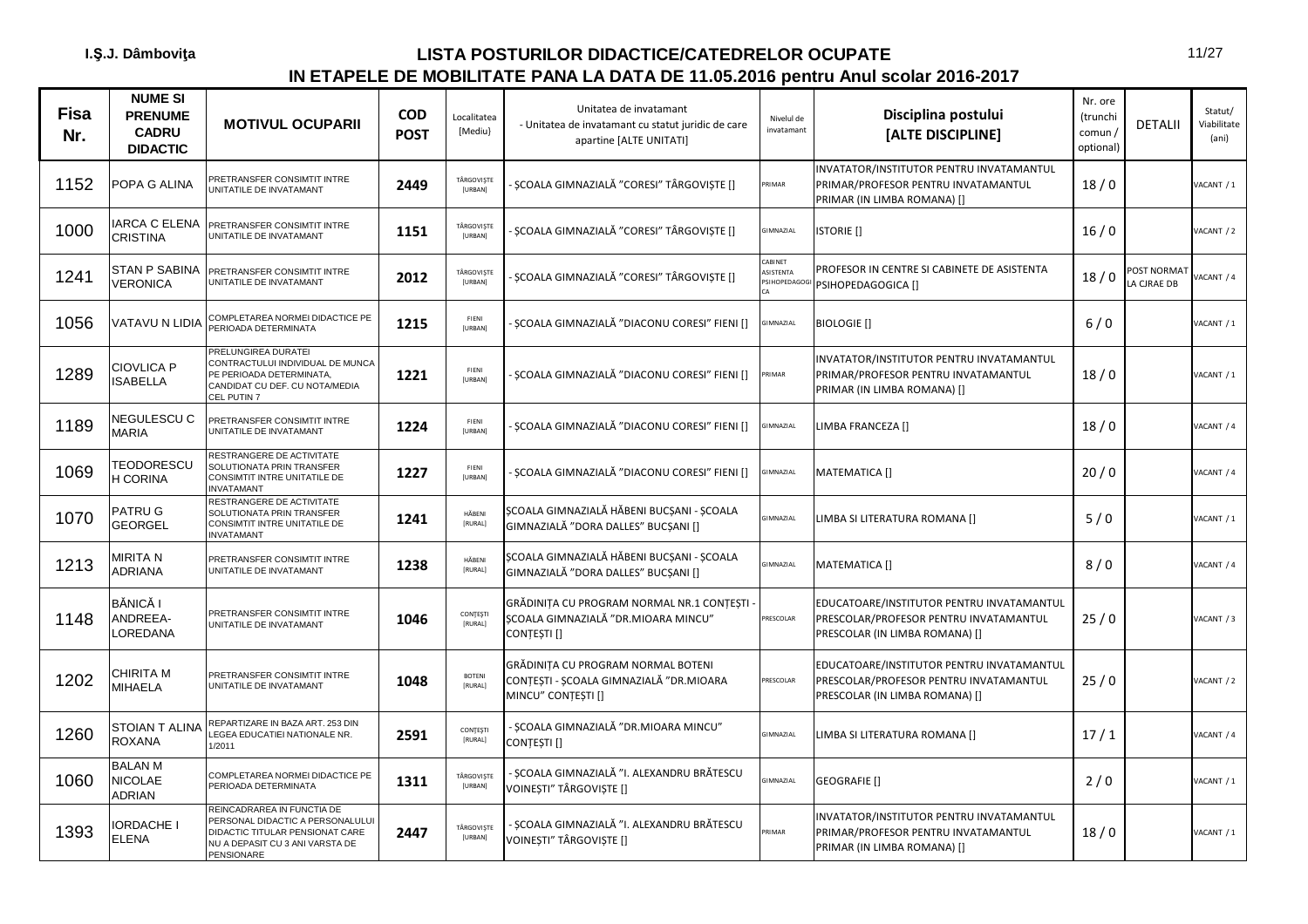| <b>Fisa</b><br>Nr. | <b>NUME SI</b><br><b>PRENUME</b><br><b>CADRU</b><br><b>DIDACTIC</b> | <b>MOTIVUL OCUPARII</b>                                                                                                                    | <b>COD</b><br><b>POST</b> | Localitatea<br>[Mediu}          | Unitatea de invatamant<br>- Unitatea de invatamant cu statut juridic de care<br>apartine [ALTE UNITATI]         | Nivelul de<br>invatamant | Disciplina postului<br>[ALTE DISCIPLINE]                                                                              | Nr. ore<br>(trunchi<br>comun /<br>optional) | <b>DETALII</b> | Statut/<br>Viabilitate<br>(ani) |
|--------------------|---------------------------------------------------------------------|--------------------------------------------------------------------------------------------------------------------------------------------|---------------------------|---------------------------------|-----------------------------------------------------------------------------------------------------------------|--------------------------|-----------------------------------------------------------------------------------------------------------------------|---------------------------------------------|----------------|---------------------------------|
| 1001               | DINU V ELENA<br>LOREDANA                                            | COMPLETAREA NORMEI DIDACTICE PE<br>PERIOADA DETERMINATA                                                                                    | 1312                      | TÂRGOVIȘTE<br>[URBAN]           | - SCOALA GIMNAZIALĂ "I. ALEXANDRU BRĂTESCU<br>VOINEȘTI" TÂRGOVIȘTE []                                           | <b>GIMNAZIAL</b>         | <b>ISTORIE</b> []                                                                                                     | 2/0                                         |                | VACANT / 1                      |
| 1026               | <b>CONSTANTINES</b><br><b>CUL MONICA</b><br><b>GABRIELA</b>         | COMPLETAREA NORMEI DIDACTICE PE<br>PERIOADA DETERMINATA                                                                                    | 1316                      | TÂRGOVISTE<br><b>[URBAN]</b>    | - SCOALA GIMNAZIALĂ "I. ALEXANDRU BRĂTESCU<br>VOINEȘTI" TÂRGOVIȘTE []                                           | GIMNAZIAL                | LIMBA FRANCEZA []                                                                                                     | 6/0                                         |                | VACANT / 1                      |
| 1100               | MAINEA D<br><b>RAMONA</b>                                           | RESTRANGERE DE ACTIVITATE<br>SOLUTIONATA PRIN TRANSFER<br>CONSIMTIT INTRE UNITATILE DE<br><b>INVATAMANT</b>                                | 1314                      | TÂRGOVISTE<br>[URBAN]           | - SCOALA GIMNAZIALĂ "I. ALEXANDRU BRĂTESCU<br>VOINESTI" TÂRGOVISTE []                                           | <b>GIMNAZIAL</b>         | MATEMATICA []                                                                                                         | 20/0                                        |                | VACANT / 1                      |
| 1085               | PETRESCU V<br>ALINA VASILICA                                        | RESTRANGERE DE ACTIVITATE<br>SOLUTIONATA PRIN TRANSFER<br>CONSIMTIT INTRE UNITATILE DE<br>NVATAMANT                                        | 1348                      | VULCANA-BĂI<br>[RURAL]          | GRĂDINITA CU PROGRAM NORMAL "ALBĂ CA<br>ZĂPADA" VULCANA BĂI - ȘCOALA GIMNAZIALĂ "ION<br>MAREȘ" VULCANA BĂI []   | PRESCOLAR                | EDUCATOARE/INSTITUTOR PENTRU INVATAMANTUL<br>PRESCOLAR/PROFESOR PENTRU INVATAMANTUL<br>PRESCOLAR (IN LIMBA ROMANA) [] | 25/0                                        |                | VACANT / 1                      |
| 1047               | CATALIN                                                             | MIHAI M NARCIS COMPLETAREA NORMEI DIDACTICE PE<br>PERIOADA DETERMINATA                                                                     | 1354                      | VULCANA-BĂI<br>[RURAL]          | ȘCOALA GIMNAZIALĂ "ION MAREȘ" VULCANA BĂI                                                                       | <b>GIMNAZIAL</b>         | RELIGIE ORTODOXA []                                                                                                   | 8/0                                         |                | VACANT / 1                      |
| 1328               | ZABAVA I<br>RALUCA IONELA                                           | PRELUNGIREA DURATEI<br>CONTRACTULUI INDIVIDUAL DE MUNCA<br>PE PERIOADA DETERMINATA,<br>CANDIDAT CU DEF. CU NOTA/MEDIA<br><b>EL PUTIN 7</b> | 2136                      | VĂLENI-<br>DÂMBOVITA<br>[RURAL] | - SCOALA GIMNAZIALĂ "IOSIF GABREA" VĂLENI<br>DÂMBOVIȚA [SCOALA PRIMARA MESTEACAN VALENI GIMNAZIAL<br>DIMBOVITA] |                          | RELIGIE ORTODOXA []                                                                                                   | 9/0                                         | $8 + 1$        | VACANT / 1                      |
| 1172               | <b>SERBAN N</b><br><b>ELENA</b>                                     | PRETRANSFER CONSIMTIT INTRE<br>JNITATILE DE INVATAMANT                                                                                     | 1045                      | <b>BUTIMANU</b><br>[RURAL]      | SCOALA GIMNAZIALĂ "MARESAL CONSTANTIN<br>PREZAN" BUTIMANU []                                                    | <b>GIMNAZIAL</b>         | CHIMIE []                                                                                                             | 4/0                                         |                | VACANT / 1                      |
| 1172               | SERBAN N<br><b>ELENA</b>                                            | PRETRANSFER CONSIMTIT INTRE<br>UNITATILE DE INVATAMANT                                                                                     | 1051                      | <b>BUTIMANU</b><br>[RURAL]      | SCOALA GIMNAZIALĂ "MAREȘAL CONSTANTIN<br>PREZAN" BUTIMANU []                                                    | <b>GIMNAZIAL</b>         | FIZICA []                                                                                                             | 6/0                                         |                | VACANT / 1                      |
| 1097               | POPA <sub>N</sub><br><b>GABRIELA</b>                                | RESTRANGERE DE ACTIVITATE<br>SOLUTIONATA PRIN TRANSFER<br>CONSIMTIT INTRE UNITATILE DE<br><b>INVATAMANT</b>                                | 1052                      | <b>BUTIMANU</b><br>[RURAL]      | - ȘCOALA GIMNAZIALĂ "MAREȘAL CONSTANTIN<br>PREZAN" BUTIMANU []                                                  | <b>GIMNAZIAL</b>         | <b>GEOGRAFIE</b> []                                                                                                   | 5/0                                         |                | VACANT / 1                      |
| 1204               | NUTESCU N<br><b>DANA RALUCA</b>                                     | PRETRANSFER CONSIMTIT INTRE<br>JNITATILE DE INVATAMANT                                                                                     | 2504                      | <b>BUTIMANU</b><br>[RURAL]      | - ȘCOALA GIMNAZIALĂ "MAREȘAL CONSTANTIN<br>PREZAN" BUTIMANU []                                                  | RIMAR                    | INVATATOR/INSTITUTOR PENTRU INVATAMANTUL<br>PRIMAR/PROFESOR PENTRU INVATAMANTUL<br>PRIMAR (IN LIMBA ROMANA) []        | 18/0                                        |                | VACANT / 4                      |
| 1095               | <b>VIFORANU V</b><br><b>GEORGIANA</b><br>LOREDANA                   | RESTRANGERE DE ACTIVITATE<br>SOLUTIONATA PRIN TRANSFER<br>CONSIMTIT INTRE UNITATILE DE<br><b>INVATAMANT</b>                                | 1053                      | <b>BUTIMANU</b><br>[RURAL]      | - SCOALA GIMNAZIALĂ "MARESAL CONSTANTIN<br>PREZAN" BUTIMANU []                                                  | <b>GIMNAZIAL</b>         | <b>ISTORIE</b> []                                                                                                     | 5/0                                         |                | VACANT / 1                      |
| 1221               | <b>BUTUCEA I</b><br><b>DANA</b><br><b>ANTOANETA</b>                 | PRETRANSFER CONSIMTIT INTRE<br>UNITATILE DE INVATAMANT                                                                                     | 1395                      | TÂRGOVIȘTE<br>[URBAN]           | - ȘCOALA GIMNAZIALĂ "MATEI BASARAB"<br>TÂRGOVISTE []                                                            | <b>RIMAR</b>             | INVATATOR/INSTITUTOR PENTRU INVATAMANTUL<br>PRIMAR/PROFESOR PENTRU INVATAMANTUL<br>PRIMAR (IN LIMBA ROMANA) []        | 18/0                                        |                | VACANT / 1                      |
| 1113               | DASCALU G<br>IULIANA<br><b>CATALINA</b>                             | PRETRANSFER CONSIMTIT INTRE<br>JNITATILE DE INVATAMANT                                                                                     | 1396                      | TÂRGOVIȘTE<br>[URBAN]           | - ȘCOALA GIMNAZIALĂ "MATEI BASARAB"<br>TÂRGOVISTE []                                                            | RIMAR                    | INVATATOR/INSTITUTOR PENTRU INVATAMANTUL<br>PRIMAR/PROFESOR PENTRU INVATAMANTUL<br>PRIMAR (IN LIMBA ROMANA) []        | 18/0                                        |                | VACANT / 1                      |
| 1220               | MATEI C MARIA<br><b>CLAUDIA</b>                                     | PRETRANSFER CONSIMTIT INTRE<br>UNITATILE DE INVATAMANT                                                                                     | 1397                      | TÂRGOVIȘTE<br>[URBAN]           | - ȘCOALA GIMNAZIALĂ "MATEI BASARAB"<br>TÂRGOVIȘTE []                                                            | RIMAR                    | INVATATOR/INSTITUTOR PENTRU INVATAMANTUL<br>PRIMAR/PROFESOR PENTRU INVATAMANTUL<br>PRIMAR (IN LIMBA ROMANA) []        | 18/0                                        |                | VACANT / 1                      |
| 1022               | ROSU F MARIAN                                                       | COMPLETAREA NORMEI DIDACTICE PE<br>PERIOADA DETERMINATA                                                                                    | 1399                      | TÂRGOVIȘTE<br><b>[URBAN]</b>    | - SCOALA GIMNAZIALĂ "MATEI BASARAB"<br>TÂRGOVIȘTE []                                                            | GIMNAZIAL                | <b>ISTORIE</b> []                                                                                                     | 9/0                                         |                | VACANT / 1                      |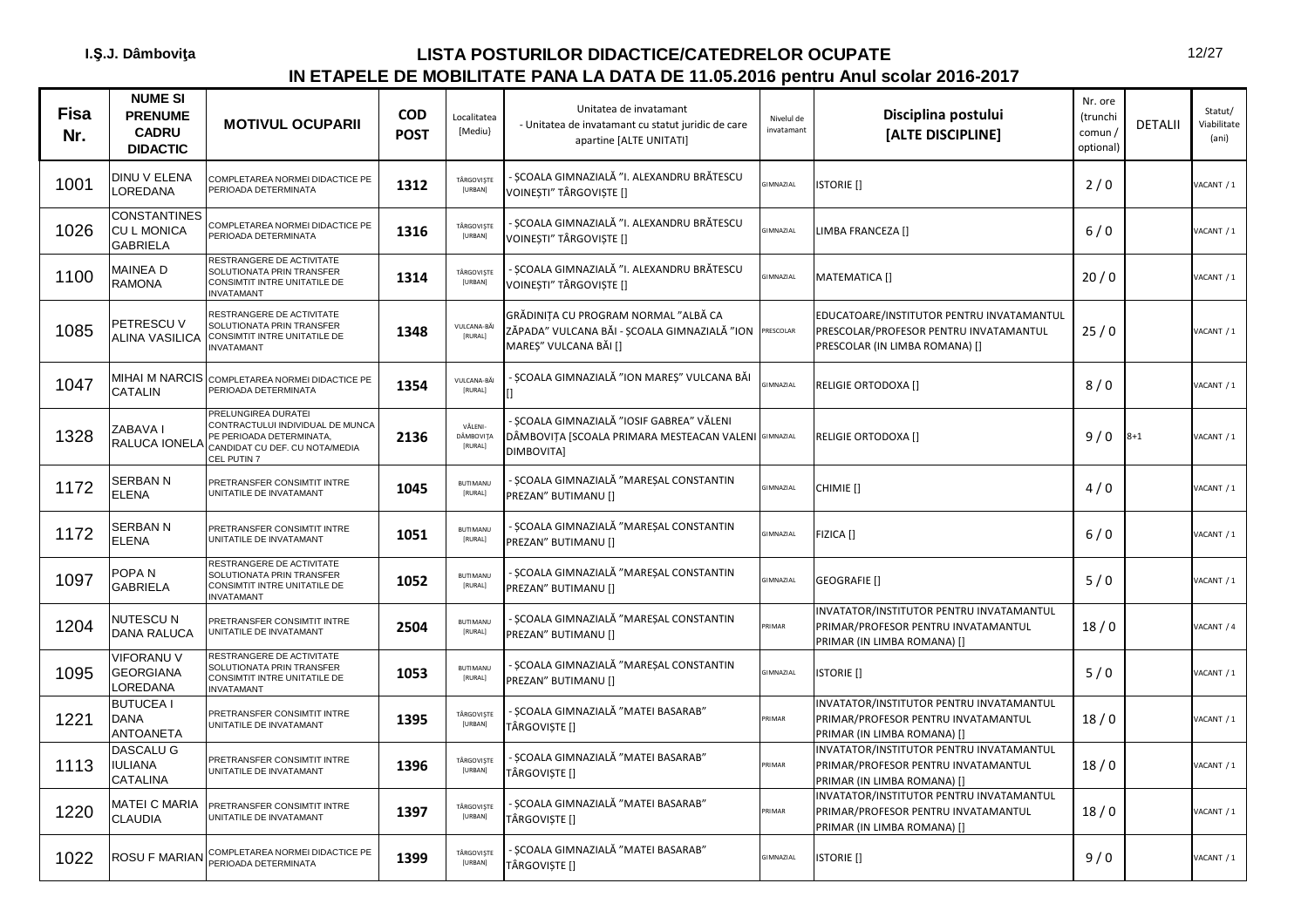| <b>Fisa</b><br>Nr. | <b>NUME SI</b><br><b>PRENUME</b><br><b>CADRU</b><br><b>DIDACTIC</b> | <b>MOTIVUL OCUPARII</b>                                                                                                              | <b>COD</b><br><b>POST</b> | Localitatea<br>[Mediu}       | Unitatea de invatamant<br>- Unitatea de invatamant cu statut juridic de care<br>apartine [ALTE UNITATI] | Nivelul de<br>invatamant | Disciplina postului<br>[ALTE DISCIPLINE]                                                                       | Nr. ore<br>(trunchi<br>comun /<br>optional) | <b>DETALII</b> | Statut/<br>Viabilitate<br>(ani) |
|--------------------|---------------------------------------------------------------------|--------------------------------------------------------------------------------------------------------------------------------------|---------------------------|------------------------------|---------------------------------------------------------------------------------------------------------|--------------------------|----------------------------------------------------------------------------------------------------------------|---------------------------------------------|----------------|---------------------------------|
| 1095               | <b>VIFORANU V</b><br><b>GEORGIANA</b><br>LOREDANA                   | RESTRANGERE DE ACTIVITATE<br>SOLUTIONATA PRIN TRANSFER<br><b>CONSIMTIT INTRE UNITATILE DE</b><br><b>INVATAMANT</b>                   | 2409                      | TÂRGOVISTE<br>[URBAN]        | SCOALA GIMNAZIALĂ "MATEI BASARAB"<br>TÂRGOVISTE []                                                      | <b>GIMNAZIAL</b>         | <b>ISTORIE</b> []                                                                                              | 2/0                                         |                | ACANT / 1                       |
| 1019               | STANA D COCA                                                        | COMPLETAREA NORMEI DIDACTICE PE<br>PERIOADA DETERMINATA                                                                              | 1402                      | TÂRGOVIȘTE<br>[URBAN]        | SCOALA GIMNAZIALĂ "MATEI BASARAB"<br>TÂRGOVIȘTE []                                                      | GIMNAZIAL                | RELIGIE ORTODOXA []                                                                                            | 7/0                                         |                | VACANT / 1                      |
| 1331               | <b>NECULOIU C</b><br>GEORGIANA-<br><b>DIANA</b>                     | PRELUNGIREA DURATEI<br>CONTRACTULUI INDIVIDUAL DE MUNCA<br>PE PERIOADA DETERMINATA,<br>CANDIDAT CU DEF. CU NOTA/MEDIA<br>CEL PUTIN 7 | 2198                      | CÂNDEȘTI-VALE<br>[RURAL]     | SCOALA GIMNAZIALĂ "MATEI GR. VLĂDEANU"<br>CÂNDESTI-VALE []                                              | <b>GIMNAZIAL</b>         | LIMBA ENGLEZA []                                                                                               | 11/0                                        |                | VACANT / 1                      |
| 1070               | PATRU G<br><b>GEORGEL</b>                                           | RESTRANGERE DE ACTIVITATE<br>SOLUTIONATA PRIN TRANSFER<br>CONSIMTIT INTRE UNITATILE DE<br><b>INVATAMANT</b>                          | 2197                      | CÂNDEȘTI-VALI<br>[RURAL]     | SCOALA GIMNAZIALĂ "MATEI GR. VLĂDEANU"<br>CÂNDESTI-VALE []                                              | <b>GIMNAZIAL</b>         | <b>RELIGIE ORTODOXA []</b>                                                                                     | 7/0                                         |                | VACANT / 1                      |
| 1109               | PARVU FILOTE<br>C MARIA                                             | PRETRANSFER CONSIMTIT INTRE<br>UNITATILE DE INVATAMANT                                                                               | 1411                      | PUCIOASA<br>[URBAN]          | SCOALA GIMNAZIALĂ "MIHAI VITEAZUL"<br>PUCIOASA <sup>[]</sup>                                            | GIMNAZIAL                | LIMBA ENGLEZA []                                                                                               | 5/0                                         |                | VACANT / 1                      |
| 1077               | POJEREANU I<br><b>IRINA</b><br>CORNELIA                             | RESTRANGERE DE ACTIVITATE<br>SOLUTIONATA PRIN TRANSFER<br>CONSIMTIT INTRE UNITATILE DE<br><b>INVATAMANT</b>                          | 1413                      | PUCIOASA<br>[URBAN]          | ȘCOALA GIMNAZIALĂ "MIHAI VITEAZUL"<br>PUCIOASA <sup>[]</sup>                                            | <b>GIMNAZIAL</b>         | LIMBA FRANCEZA []                                                                                              | 4/0                                         |                | VACANT / 1                      |
| 1076               | RADA I VASILE                                                       | DETASARE IN INTERESUL<br>INVATAMANTULUI PENTRU<br>RESTRANGERE NESOLUTIONATA                                                          | 1415                      | PUCIOASA<br>[URBAN]          | ŞCOALA GIMNAZIALĂ "MIHAI VITEAZUL"<br>PUCIOASA <sup>[]</sup>                                            | <b>GIMNAZIAL</b>         | OPTIONAL IN DOMENIUL INFORMATICA /<br>TEHNOLOGIA INFORMATIEI SI A COMUNICATIILOR []                            | 0/11                                        |                | VACANT / 1                      |
| 1183               | <b>VOICU I</b><br>ALEXANDRA                                         | PRETRANSFER CONSIMTIT INTRE<br>UNITATILE DE INVATAMANT                                                                               | 2577                      | TÂRGOVISTE<br><b>[URBAN]</b> | - ȘCOALA GIMNAZIALĂ "MIHAI VITEAZUL"<br>TÂRGOVISTE []                                                   | <b>GIMNAZIAL</b>         | EDUCATIE FIZICA SI SPORT []                                                                                    | 18/0                                        |                | VACANT / 4                      |
| 1307               | PETRARIU D<br><b>FLORINA</b>                                        | PRELUNGIREA DURATEI<br>CONTRACTULUI INDIVIDUAL DE MUNCA<br>PE PERIOADA DETERMINATA,<br>CANDIDAT CU DEF. CU NOTA/MEDIA<br>CEL PUTIN 7 | 1421                      | TÂRGOVISTE<br>[URBAN]        | SCOALA GIMNAZIALĂ "MIHAI VITEAZUL"<br>TÂRGOVIȘTE []                                                     | <b>GIMNAZIAL</b>         | <b>EDUCATIE PLASTICA []</b>                                                                                    | 13/0                                        |                | VACANT / 1                      |
| 1239               | <b>BALTALUNGA M</b><br><b>MONICA</b><br>CARMEN                      | PRETRANSFER CONSIMTIT INTRE<br>UNITATILE DE INVATAMANT                                                                               | 1423                      | TÂRGOVIȘTE<br>[URBAN]        | - ȘCOALA GIMNAZIALĂ "MIHAI VITEAZUL"<br>TÂRGOVISTE []                                                   | <b>GIMNAZIAL</b>         | GEOGRAFIE []                                                                                                   | 1/0                                         |                | VACANT / 1                      |
| 1301               | PIRVAN I ELENA<br><b>RINA</b>                                       | PRELUNGIREA DURATEI<br>CONTRACTULUI INDIVIDUAL DE MUNCA<br>PE PERIOADA DETERMINATA,<br>CANDIDAT CU DEF. CU NOTA/MEDIA<br>CEL PUTIN 7 | 1424                      | TÂRGOVISTE<br>[URBAN]        | - SCOALA GIMNAZIALĂ "MIHAI VITEAZUL"<br>TÂRGOVISTE []                                                   | RIMAR                    | INVATATOR/INSTITUTOR PENTRU INVATAMANTUL<br>PRIMAR/PROFESOR PENTRU INVATAMANTUL<br>PRIMAR (IN LIMBA ROMANA) [] | 18/0                                        |                | VACANT / 1                      |
| 1114               | <b>ICIU M LILIANA</b><br><b>DENISA</b>                              | PRETRANSFER CONSIMTIT INTRE<br>UNITATILE DE INVATAMANT                                                                               | 2489                      | TÂRGOVIȘTE<br>[URBAN]        | ŞCOALA GIMNAZIALĂ "MIHAI VITEAZUL"<br>TÂRGOVISTE []                                                     | <b>RIMAR</b>             | INVATATOR/INSTITUTOR PENTRU INVATAMANTUL<br>PRIMAR/PROFESOR PENTRU INVATAMANTUL<br>PRIMAR (IN LIMBA ROMANA) [] | 18/0                                        |                | VACANT / 4                      |
| 1016               | SERBANESCU N<br><b>MIHAI CRISTIAN</b>                               | COMPLETAREA NORMEI DIDACTICE PE<br>PERIOADA DETERMINATA                                                                              | 1431                      | TÂRGOVIȘTE<br>[URBAN]        | - ȘCOALA GIMNAZIALĂ "MIHAI VITEAZUL"<br>TÂRGOVISTE []                                                   | <b>GIMNAZIAL</b>         | OPTIONAL IN DOMENIUL INFORMATICA /<br>TEHNOLOGIA INFORMATIEI SI A COMUNICATIILOR []                            | 0/4                                         |                | VACANT / 1                      |
| 1158               | NISTOR E<br><b>MARIA</b><br>MADALINA                                | PRETRANSFER CONSIMTIT INTRE<br>UNITATILE DE INVATAMANT                                                                               | 2209                      | PUCHENI<br>[RURAL]           | SCOALA GIMNAZIALĂ "NICOLAE VLAD" PUCHENI [] PRIMAR                                                      |                          | INVATATOR/INSTITUTOR PENTRU INVATAMANTUL<br>PRIMAR/PROFESOR PENTRU INVATAMANTUL<br>PRIMAR (IN LIMBA ROMANA) [] | 18/0                                        |                | VACANT / 1                      |
| 1275               | <b>ARCA E ELENA</b><br>MADALINA                                     | REPARTIZARE IN BAZA ART. 253 DIN<br><b>LEGEA EDUCATIEI NATIONALE NR.</b><br>1/2011                                                   | 2587                      | PUCHENI<br>[RURAL]           | SCOALA GIMNAZIALĂ "NICOLAE VLAD" PUCHENI [] PRIMAR                                                      |                          | INVATATOR/INSTITUTOR PENTRU INVATAMANTUL<br>PRIMAR/PROFESOR PENTRU INVATAMANTUL<br>PRIMAR (IN LIMBA ROMANA) [] | 18/0                                        |                | VACANT / 4                      |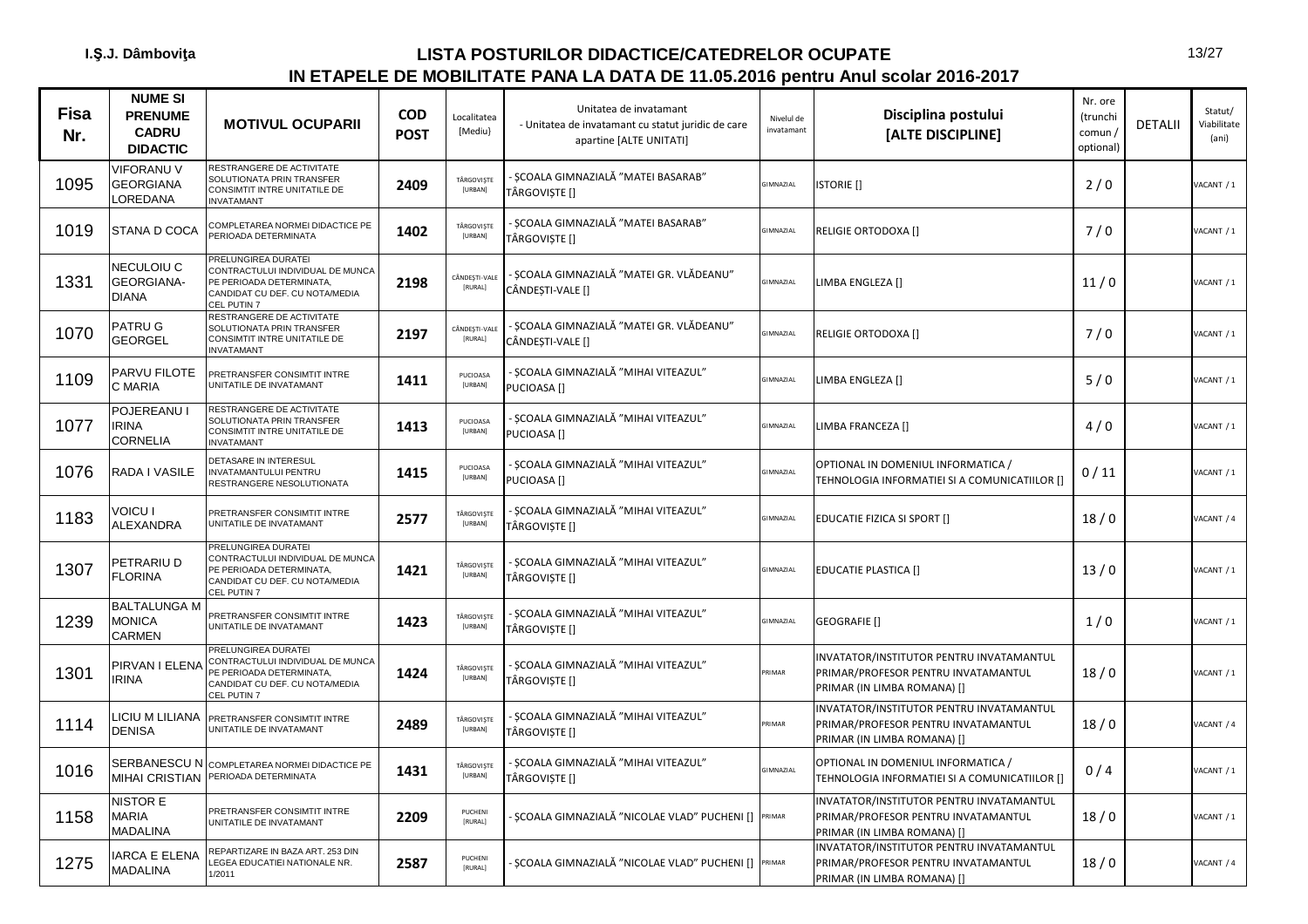| <b>Fisa</b><br>Nr. | <b>NUME SI</b><br><b>PRENUME</b><br><b>CADRU</b><br><b>DIDACTIC</b> | <b>MOTIVUL OCUPARII</b>                                                                                                                           | <b>COD</b><br><b>POST</b> | Localitatea<br>[Mediu} | Unitatea de invatamant<br>- Unitatea de invatamant cu statut juridic de care<br>apartine [ALTE UNITATI]                                                   | Nivelul de<br>invatamant          | Disciplina postului<br>[ALTE DISCIPLINE]                                                                              | Nr. ore<br>(trunchi<br>comun /<br>optional) | <b>DETALII</b>                                     | Statut/<br>Viabilitate<br>(ani) |
|--------------------|---------------------------------------------------------------------|---------------------------------------------------------------------------------------------------------------------------------------------------|---------------------------|------------------------|-----------------------------------------------------------------------------------------------------------------------------------------------------------|-----------------------------------|-----------------------------------------------------------------------------------------------------------------------|---------------------------------------------|----------------------------------------------------|---------------------------------|
| 1256               | <b>CIOBANU G</b><br><b>CIPRIAN</b><br><b>CONSTANTIN</b>             | REPARTIZARE IN BAZA ART. 253 DIN<br>LEGEA EDUCATIEI NATIONALE NR.<br>1/2011                                                                       | 2215                      | PUCHENI<br>[RURAL]     | SCOALA GIMNAZIALĂ "NICOLAE VLAD" PUCHENI [] GIMNAZIAL                                                                                                     |                                   | MATEMATICA []                                                                                                         | 16/2                                        |                                                    | VACANT / 4                      |
| 1045               | NEAGU M<br><b>ELENA</b><br><b>CRISTINA</b>                          | COMPLETAREA NORMEI DIDACTICE PE<br>PERIOADA NEDETERMINATA                                                                                         | 1658                      | DOBRA<br>[RURAL]       | - ȘCOALA GIMNAZIALĂ "PANAIT GEORGESCU"<br>DOBRA [ȘCOALA GIMNAZIALĂ "IULIAN RUSU"<br>MĂRCESTI DOBRAI                                                       | GIMNAZIAL                         | <b>CULTURA CIVICA []</b>                                                                                              | 4/0                                         | $2 + 2$                                            | VACANT / 4                      |
| 1049               | TARBA C<br>CONSTANTIN<br>MIHAI                                      | COMPLETAREA NORMEI DIDACTICE PE<br>PERIOADA NEDETERMINATA                                                                                         | 2390                      | MÅRCEŞTI<br>[RURAL]    | ȘCOALA GIMNAZIALĂ "IULIAN RUSU" MĂRCEȘTI<br>DOBRA - ȘCOALA GIMNAZIALĂ "PANAIT<br>GEORGESCU" DOBRA []                                                      | GIMNAZIAL                         | <b>ISTORIE</b> []                                                                                                     | 5/0                                         |                                                    | VACANT / 4                      |
| 1323               | CRISTEA I<br><b>CRISTINA</b>                                        | PRELUNGIREA DURATEI<br>CONTRACTULUI INDIVIDUAL DE MUNCA<br>PE PERIOADA DETERMINATA,<br>CANDIDAT CU DEF. CU NOTA/MEDIA<br><b>CEL PUTIN7</b>        | 2264                      | TITU<br>[URBAN]        | - SCOALA GIMNAZIALĂ "PICTOR NICOLAE<br><b>GRIGORESCU" TITU []</b>                                                                                         | <b>GIMNAZIAL</b>                  | LIMBA ENGLEZA []                                                                                                      | 12/0                                        |                                                    | VACANT / 1                      |
| 1302               | PAVEL G<br>MARIUS<br><b>CONSTANTIN</b>                              | <b>RELUNGIREA DURATEI</b><br>CONTRACTULUI INDIVIDUAL DE MUNCA<br>PE PERIOADA DETERMINATA,<br>CANDIDAT CU DEF. CU NOTA/MEDIA<br><b>CEL PUTIN7</b>  | 2271                      | TITU<br>[URBAN]        | - SCOALA GIMNAZIALĂ "PICTOR NICOLAE<br>GRIGORESCU" TITU []                                                                                                | GIMNAZIAL                         | RELIGIE ORTODOXA []                                                                                                   | 11/0                                        |                                                    | VACANT / 1                      |
| 1315               | PROFIROIU G<br><b>CRISTINA</b><br><b>GEORGIANA</b>                  | PRELUNGIREA DURATEI<br>CONTRACTULUI INDIVIDUAL DE MUNCA<br>PE PERIOADA DETERMINATA,<br>CANDIDAT CU DEF. CU NOTA/MEDIA<br>EL PUTIN 7               | 1720                      | TÂRGOVIȘTE<br>[URBAN]  | - SCOALA GIMNAZIALĂ "PROF PAUL BĂNICĂ"<br>TÂRGOVIȘTE []                                                                                                   | <b>RIMAR</b>                      | INVATATOR/INSTITUTOR PENTRU INVATAMANTUL<br>PRIMAR/PROFESOR PENTRU INVATAMANTUL<br>PRIMAR (IN LIMBA ROMANA) []        | 18/0                                        |                                                    | VACANT / 1                      |
| 1316               | STROE G<br>ALEXANDRA-<br><b>IOANA</b>                               | <b>PRELUNGIREA DURATEI</b><br>CONTRACTULUI INDIVIDUAL DE MUNCA<br>PE PERIOADA DETERMINATA,<br>CANDIDAT CU DEF. CU NOTA/MEDIA<br><b>CEL PUTIN7</b> | 1724                      | TÂRGOVIȘTE<br>[URBAN]  | - ȘCOALA GIMNAZIALĂ "PROF PAUL BĂNICĂ"<br>TÂRGOVIȘTE []                                                                                                   | RIMAR                             | INVATATOR/INSTITUTOR PENTRU INVATAMANTUL<br>PRIMAR/PROFESOR PENTRU INVATAMANTUL<br>PRIMAR (IN LIMBA ROMANA) []        | 18/0                                        |                                                    | VACANT / 1                      |
| 1101               | TIGANILA I<br><b>IOANA</b><br><b>ANDREEA</b>                        | RESTRANGERE DE ACTIVITATE<br>SOLUTIONATA PRIN TRANSFER<br>CONSIMTIT INTRE UNITATILE DE<br><b>INVATAMANT</b>                                       | 1726                      | TÂRGOVIȘTE<br>[URBAN]  | - ȘCOALA GIMNAZIALĂ "PROF PAUL BĂNICĂ"<br>TÂRGOVIȘTE []                                                                                                   | <b>RIMAR</b>                      | INVATATOR/INSTITUTOR PENTRU INVATAMANTUL<br>PRIMAR/PROFESOR PENTRU INVATAMANTUL<br>PRIMAR (IN LIMBA ROMANA) []        | 18/0                                        |                                                    | VACANT / 1                      |
| 1076               | RADA I VASILE                                                       | DETASARE IN INTERESUL<br><b>INVATAMANTULUI PENTRU</b><br>RESTRANGERE NESOLUTIONATA                                                                | 1728                      | TÂRGOVIȘTE<br>[URBAN]  | - ȘCOALA GIMNAZIALĂ "PROF PAUL BĂNICĂ"<br>TÂRGOVIȘTE []                                                                                                   | <b>GIMNAZIAL</b>                  | OPTIONAL IN DOMENIUL INFORMATICA /<br>TEHNOLOGIA INFORMATIEI SI A COMUNICATIILOR []                                   | 0/4                                         |                                                    | VACANT / 1                      |
| 1150               | SOARE I<br>DANIELA<br><b>CORINA</b>                                 | PRETRANSFER CONSIMTIT INTRE<br>UNITATILE DE INVATAMANT                                                                                            | 2571                      | TÂRGOVIȘTE<br>[URBAN]  | - ȘCOALA GIMNAZIALĂ "PROF PAUL BĂNICĂ"<br>TÂRGOVIȘTE []                                                                                                   | CABINETE<br>LOGOPEDICE<br>SCOLARE | PROFESOR LOGOPED []                                                                                                   | 16/0                                        | <b>POST NORMAT</b><br>LA CJRAE<br><b>DAMBOVITA</b> | ACANT / 4                       |
| 1308               | LEURZEANU N<br>CONSTANTIN<br><b>DANIEL</b>                          | PRELUNGIREA DURATEI<br>CONTRACTULUI INDIVIDUAL DE MUNCA<br>PE PERIOADA DETERMINATA,<br>CANDIDAT CU DEF. CU NOTA/MEDIA<br>CEL PUTIN 7              | 1766                      | TEIŞ<br>[RURAL]        | SCOALA GIMNAZIALĂ "TEIUL DOAMNEI" TEIS<br>SOTÂNGA - SCOALA GIMNAZIALĂ "PROF. ILIE<br>POPESCU" ȘOTÂNGA [ȘCOALA GIMNAZIALĂ "PROF.<br>ILIE POPESCU" ȘOTÂNGA] | <b>GIMNAZIAL</b>                  | EDUCATIE FIZICA SI SPORT []                                                                                           | 11/0                                        |                                                    | VACANT / 1                      |
| 1346               | SPINU N<br>ADRIANA                                                  | PRELUNGIREA DURATEI<br>CONTRACTULUI INDIVIDUAL DE MUNCA<br>PE PERIOADA DETERMINATA,<br>CANDIDAT CU DEF. CU NOTA/MEDIA<br>CEL PUTIN 7              | 2656                      | SOTÂNGA<br>[RURAL]     | GRĂDINIȚA CU PROGRAM NORMAL NR.2 ȘOTÂNGA<br>ȘCOALA GIMNAZIALĂ "PROF. ILIE POPESCU"<br>SOTÂNGA II                                                          | PRESCOLAR                         | EDUCATOARE/INSTITUTOR PENTRU INVATAMANTUL<br>PRESCOLAR/PROFESOR PENTRU INVATAMANTUL<br>PRESCOLAR (IN LIMBA ROMANA) [] | 25/0                                        | CIC PANA LA<br>23.05.2017                          | REZERVAT / 1                    |
| 1031               | PAUNESCU L<br><b>VALENTIN</b>                                       | COMPLETAREA NORMEI DIDACTICE PE<br>PERIOADA DETERMINATA                                                                                           | 1777                      | SOTÂNGA<br>[RURAL]     | SCOALA GIMNAZIALĂ NR.2 ȘOTÂNGA - ȘCOALA<br>GIMNAZIALĂ "PROF. ILIE POPESCU" SOTÂNGA []                                                                     | GIMNAZIAL                         | RELIGIE ORTODOXA []                                                                                                   | 2/0                                         |                                                    | VACANT / 1                      |
| 1064               | <b>BALASAN</b><br>LAURENTIU<br><b>PAUL</b>                          | RESTRANGERE DE ACTIVITATE<br>SOLUTIONATA PRIN TRANSFER<br>CONSIMTIT INTRE UNITATILE DE<br><b>INVATAMANT</b>                                       | 1807                      | GĂESTI<br>[URBAN]      | SCOALA GIMNAZIALĂ "RADU CEL MARE" GĂEȘTI [] GIMNAZIAL                                                                                                     |                                   | <b>CULTURA CIVICA []</b>                                                                                              | 4/0                                         |                                                    | VACANT / 1                      |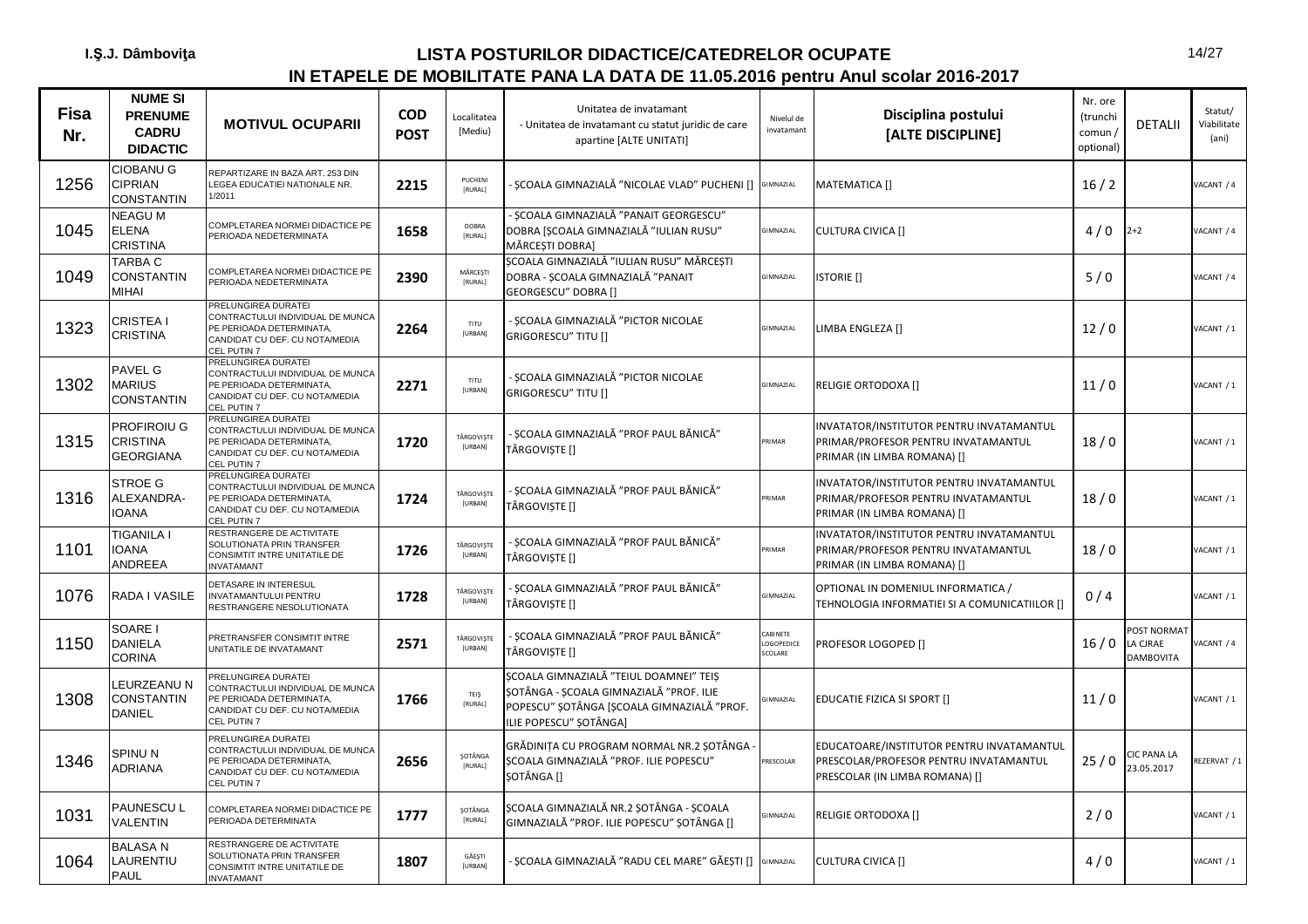| Fisa<br>Nr. | <b>NUME SI</b><br><b>PRENUME</b><br><b>CADRU</b><br><b>DIDACTIC</b> | <b>MOTIVUL OCUPARII</b>                                                                                     | <b>COD</b><br><b>POST</b> | Localitatea<br>[Mediu]   | Unitatea de invatamant<br>- Unitatea de invatamant cu statut juridic de care<br>apartine [ALTE UNITATI] | Nivelul de<br>invatamant          | Disciplina postului<br>[ALTE DISCIPLINE]                                                                       | Nr. ore<br>(trunchi<br>comun /<br>optional) | <b>DETALII</b>                              | Statut/<br>Viabilitate<br>(ani) |
|-------------|---------------------------------------------------------------------|-------------------------------------------------------------------------------------------------------------|---------------------------|--------------------------|---------------------------------------------------------------------------------------------------------|-----------------------------------|----------------------------------------------------------------------------------------------------------------|---------------------------------------------|---------------------------------------------|---------------------------------|
| 1176        | <b>NECULA M</b><br><b>IULIAN</b>                                    | PRETRANSFER CONSIMTIT INTRE<br>UNITATILE DE INVATAMANT                                                      | 1810                      | GĂEȘTI<br>[URBAN]        | · ȘCOALA GIMNAZIALĂ "RADU CEL MARE" GĂEȘTI [] GIMNAZIAL                                                 |                                   | EDUCATIE FIZICA SI SPORT []                                                                                    | 4/0                                         |                                             | VACANT / 1                      |
| 1176        | <b>NECULA M</b><br><b>IULIAN</b>                                    | PRETRANSFER CONSIMTIT INTRE<br>UNITATILE DE INVATAMANT                                                      | 1814                      | GĂEȘTI<br>[URBAN]        | ȘCOALA GIMNAZIALĂ NR.1 GĂEȘTI - ȘCOALA<br>GIMNAZIALĂ "RADU CEL MARE" GĂESTI []                          | GIMNAZIAL                         | EDUCATIE FIZICA SI SPORT []                                                                                    | 4/0                                         |                                             | VACANT / 1                      |
| 1171        | MIHALACHE V<br><b>ION</b>                                           | PRETRANSFER CONSIMTIT INTRE<br>UNITATILE DE INVATAMANT                                                      | 2501                      | GĂEȘTI<br><b>[URBAN]</b> | - ȘCOALA GIMNAZIALĂ "RADU CEL MARE" GĂEȘTI []                                                           | GIMNAZIAL                         | GEOGRAFIE []                                                                                                   | 11/1                                        |                                             | VACANT / 1                      |
| 1103        | <b>MARIN L</b><br><b>CLAUDIA</b><br><b>FLORENTINA</b>               | RESTRANGERE DE ACTIVITATE<br>SOLUTIONATA PRIN TRANSFER<br>CONSIMTIT INTRE UNITATILE DE<br>NVATAMANT         | 1818                      | GĂEȘTI<br>[URBAN]        | ȘCOALA GIMNAZIALĂ NR.1 GĂEȘTI - ȘCOALA<br>GIMNAZIALĂ "RADU CEL MARE" GĂESTI []                          | PRIMAR                            | INVATATOR/INSTITUTOR PENTRU INVATAMANTUL<br>PRIMAR/PROFESOR PENTRU INVATAMANTUL<br>PRIMAR (IN LIMBA ROMANA) [] | 18/0                                        |                                             | VACANT / 1                      |
| 1209        | <b>IOSIF M</b><br><b>ALEXANDRA</b><br><b>DANIELA</b>                | PRETRANSFER CONSIMTIT INTRE<br>UNITATILE DE INVATAMANT                                                      | 1819                      | GĂESTI<br>[URBAN]        | ȘCOALA GIMNAZIALĂ NR.1 GĂEȘTI - ȘCOALA<br>GIMNAZIALĂ "RADU CEL MARE" GĂEȘTI []                          | PRIMAR                            | INVATATOR/INSTITUTOR PENTRU INVATAMANTUL<br>PRIMAR/PROFESOR PENTRU INVATAMANTUL<br>PRIMAR (IN LIMBA ROMANA) [] | 18/0                                        |                                             | VACANT / 1                      |
| 1093        | PETRE D ANA<br><b>MADALINA</b>                                      | RESTRANGERE DE ACTIVITATE<br>SOLUTIONATA PRIN TRANSFER<br>CONSIMTIT INTRE UNITATILE DE<br><b>NVATAMANT</b>  | 1828                      | GĂEȘTI<br>[URBAN]        | · ȘCOALA GIMNAZIALĂ "RADU CEL MARE" GĂEȘTI [] GIMNAZIAL                                                 |                                   | LIMBA FRANCEZA []                                                                                              | 18/0                                        |                                             | VACANT / 4                      |
| 1237        | MOGOSANU T<br>ELENA OLIVIA                                          | PRETRANSFER CONSIMTIT INTRE<br>JNITATILE DE INVATAMANT                                                      | 2570                      | GĂEȘTI<br>[URBAN]        | · SCOALA GIMNAZIALĂ "RADU CEL MARE" GĂESTI []                                                           | CABINETE<br>LOGOPEDICE<br>SCOLARE | <b>PROFESOR LOGOPED []</b>                                                                                     | 16/0                                        | POST NORMAT<br>LA CJRAE<br><b>DAMBOVITA</b> | ACANT / 4                       |
| 1009        | <b>DUMITRU G</b><br><b>FLORINA</b><br><b>ROXANA</b>                 | COMPLETAREA NORMEI DIDACTICE PE<br>PERIOADA DETERMINATA                                                     | 1833                      | TÂRGOVIȘTE<br>[URBAN]    | - SCOALA GIMNAZIALĂ "RADU CEL MARE"<br>TÂRGOVIȘTE []                                                    | GIMNAZIAL                         | <b>BIOLOGIE</b> []                                                                                             | 4/0                                         |                                             | VACANT / 1                      |
| 1180        | <b>STANCIU P</b><br><b>MIHAIELA</b><br><b>NICOLETA</b>              | PRETRANSFER CONSIMTIT INTRE<br>UNITATILE DE INVATAMANT                                                      | 2408                      | TÂRGOVIȘTE<br>[URBAN]    | - ȘCOALA GIMNAZIALĂ "RADU CEL MARE"<br>TÂRGOVISTE []                                                    | GIMNAZIAL                         | <b>BIOLOGIE</b> []                                                                                             | 9/0                                         |                                             | VACANT / 1                      |
| 1147        | CETATEANU N<br><b>MIRELA</b>                                        | PRETRANSFER CONSIMTIT INTRE<br>UNITATILE DE INVATAMANT                                                      | 1834                      | TÂRGOVIȘTE<br>[URBAN]    | - ȘCOALA GIMNAZIALĂ "RADU CEL MARE"<br>TÂRGOVIȘTE []                                                    | GIMNAZIAL                         | EDUCATIE FIZICA SI SPORT []                                                                                    | 18/0                                        |                                             | VACANT / 4                      |
| 1174        | <b>DITESCUP</b><br><b>CARMEN</b><br>MIHAELA                         | PRETRANSFER CONSIMTIT INTRE<br>UNITATILE DE INVATAMANT                                                      | 1836                      | TÂRGOVIȘTE<br>[URBAN]    | - ȘCOALA GIMNAZIALĂ "RADU CEL MARE"<br>TÂRGOVISTE []                                                    | GIMNAZIAL                         | <b>EDUCATIE PLASTICA []</b>                                                                                    | 7/0                                         |                                             | VACANT / 1                      |
| 1104        | <b>GILIE C</b><br><b>ANISOARA</b><br><b>MONICA</b>                  | RESTRANGERE DE ACTIVITATE<br>SOLUTIONATA PRIN TRANSFER<br>CONSIMTIT INTRE UNITATILE DE<br><b>INVATAMANT</b> | 1839                      | TÂRGOVIȘTE<br>[URBAN]    | - SCOALA GIMNAZIALĂ "RADU CEL MARE"<br>TÂRGOVIȘTE []                                                    | PRIMAR                            | INVATATOR/INSTITUTOR PENTRU INVATAMANTUL<br>PRIMAR/PROFESOR PENTRU INVATAMANTUL<br>PRIMAR (IN LIMBA ROMANA) [] | 18/0                                        |                                             | VACANT / 4                      |
| 1072        | ALUPEI V ANA<br><b>MARIA</b>                                        | RESTRANGERE DE ACTIVITATE<br>SOLUTIONATA PRIN TRANSFER<br>CONSIMTIT INTRE UNITATILE DE<br><b>INVATAMANT</b> | 1843                      | TÂRGOVIȘTE<br>[URBAN]    | - ȘCOALA GIMNAZIALĂ "RADU CEL MARE"<br>TÂRGOVISTE []                                                    | PRIMAR                            | INVATATOR/INSTITUTOR PENTRU INVATAMANTUL<br>PRIMAR/PROFESOR PENTRU INVATAMANTUL<br>PRIMAR (IN LIMBA ROMANA) [] | 18/0                                        |                                             | VACANT / 4                      |
| 1040        | PINTICAN A<br><b>CATALIN</b><br><b>MARIUS</b>                       | COMPLETAREA NORMEI DIDACTICE PE<br>PERIOADA DETERMINATA                                                     | 1848                      | TÂRGOVIȘTE<br>[URBAN]    | - ȘCOALA GIMNAZIALĂ "RADU CEL MARE"<br>TÂRGOVISTE []                                                    | GIMNAZIAL                         | MATEMATICA []                                                                                                  | 8/0                                         |                                             | VACANT / 1                      |
| 1050        | <b>MANOIUS</b><br>VASILICA<br><b>GABRIELA</b>                       | PRETRANSFER CONSIMTIT INTRE<br>UNITATILE DE INVATAMANT                                                      | 2526                      | PIETROȘIȚA<br>[RURAL]    | · ȘCOALA GIMNAZIALĂ "SF. NICOLAE" PIETROȘIȚA [] GIMNAZIAL                                               |                                   | <b>CULTURA CIVICA []</b>                                                                                       | 2/0                                         |                                             | VACANT / 1                      |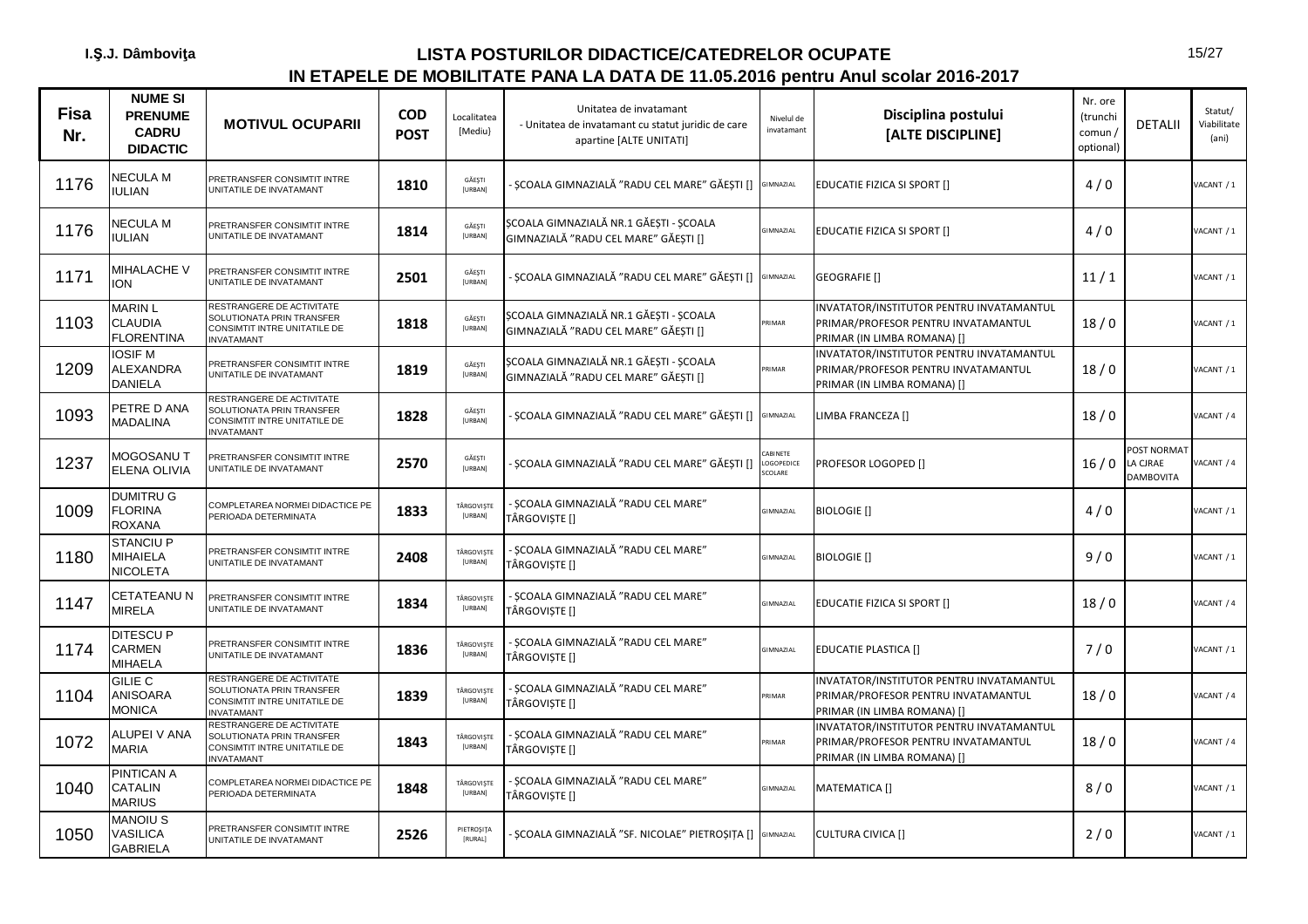| Fisa<br>Nr. | <b>NUME SI</b><br><b>PRENUME</b><br><b>CADRU</b><br><b>DIDACTIC</b> | <b>MOTIVUL OCUPARII</b>                                                                                                                   | <b>COD</b><br><b>POST</b> | Localitatea<br>[Mediu}       | Unitatea de invatamant<br>- Unitatea de invatamant cu statut juridic de care<br>apartine [ALTE UNITATI]           | Nivelul de<br>invatamant            | Disciplina postului<br>[ALTE DISCIPLINE]                                                                       | Nr. ore<br>(trunchi<br>comun/<br>optional) | <b>DETALII</b>           | Statut/<br>Viabilitate<br>(ani) |
|-------------|---------------------------------------------------------------------|-------------------------------------------------------------------------------------------------------------------------------------------|---------------------------|------------------------------|-------------------------------------------------------------------------------------------------------------------|-------------------------------------|----------------------------------------------------------------------------------------------------------------|--------------------------------------------|--------------------------|---------------------------------|
| 1050        | MANOIU S<br>VASILICA<br><b>GABRIELA</b>                             | PRETRANSFER CONSIMTIT INTRE<br>UNITATILE DE INVATAMANT                                                                                    | 2525                      | PIETROȘIȚA<br><b>IRURALI</b> | SCOALA GIMNAZIALĂ "SF. NICOLAE" PIETROȘIȚA [] GIMNAZIAL                                                           |                                     | <b>ISTORIE</b> []                                                                                              | 5/0                                        |                          | VACANT / 1                      |
| 1253        | <b>MATEIN</b><br>CAMELIA<br><b>IONELA</b>                           | REPARTIZARE IN BAZA ART. 253 DIN<br>LEGEA EDUCATIEI NATIONALE NR.<br>1/2011                                                               | 2138                      | VIZUREȘTI<br>[RURAL]         | - SCOALA GIMNAZIALĂ "SMARANDA DUMITRU<br>ROMAN" VIZURESTI CIOCĂNESTI [SCOALA<br>GIMNAZIALĂ URZICEANCA CIOCĂNESTI] | GIMNAZIAL                           | <b>ISTORIE [CULTURA CIVICA]</b>                                                                                | 18/0                                       | $(8+8)+2$                | ACANT / 4                       |
| 1238        | <b>GHITA I</b><br>LAURENTIU<br><b>FLORIN</b>                        | PRETRANSFER PRIN SCHIMB DE<br><b>POSTURI</b>                                                                                              | 2461                      | <b>VIZURESTI</b><br>[RURAL]  | - SCOALA GIMNAZIALĂ "SMARANDA DUMITRU<br>ROMAN" VIZUREȘTI CIOCĂNEȘTI []                                           | <b>GIMNAZIAL</b>                    | RELIGIE ORTODOXA []                                                                                            | 17/1                                       |                          | VACANT / 4                      |
| 1060        | <b>BALAN M</b><br>NICOLAE<br><b>ADRIAN</b>                          | COMPLETAREA NORMEI DIDACTICE PE<br>PERIOADA DETERMINATA                                                                                   | 1877                      | TÂRGOVIȘTE<br><b>[URBAN]</b> | SCOALA GIMNAZIALĂ "GRIGORE ALEXANDRESCU"<br>TÂRGOVIȘTE - ȘCOALA GIMNAZIALĂ "SMARANDA<br>GHEORGHIU" TÂRGOVIȘTE []  | GIMNAZIAL                           | <b>GEOGRAFIE</b> []                                                                                            | 2/0                                        |                          | VACANT / 1                      |
| 1153        | NEDELCU I<br><b>ALICE</b>                                           | PRETRANSFER CONSIMTIT INTRE<br>UNITATILE DE INVATAMANT                                                                                    | 1880                      | TÂRGOVIȘTE<br>[URBAN]        | SCOALA GIMNAZIALĂ "GRIGORE ALEXANDRESCU"<br>TÂRGOVIȘTE - ȘCOALA GIMNAZIALĂ "SMARANDA<br>GHEORGHIU" TÂRGOVIȘTE []  | <b>RIMAR</b>                        | INVATATOR/INSTITUTOR PENTRU INVATAMANTUL<br>PRIMAR/PROFESOR PENTRU INVATAMANTUL<br>PRIMAR (IN LIMBA ROMANA) [] | 18/0                                       |                          | VACANT / 4                      |
| 1144        | NASTASE P<br><b>ELENA</b><br><b>ANDREEA</b>                         | PRETRANSFER CONSIMTIT INTRE<br>UNITATILE DE INVATAMANT                                                                                    | 2490                      | TÂRGOVIȘTE<br>[URBAN]        | - ȘCOALA GIMNAZIALĂ "SMARANDA GHEORGHIU"<br>TÂRGOVIȘTE []                                                         | PRIMAR                              | INVATATOR/INSTITUTOR PENTRU INVATAMANTUL<br>PRIMAR/PROFESOR PENTRU INVATAMANTUL<br>PRIMAR (IN LIMBA ROMANA) [] | 18/0                                       |                          | VACANT / 4                      |
| 1155        | NITA G<br><b>MARIANA</b><br>DANIELA                                 | PRETRANSFER CONSIMTIT INTRE<br>UNITATILE DE INVATAMANT                                                                                    | 2499                      | TÂRGOVIȘTE<br>[URBAN]        | - ȘCOALA GIMNAZIALĂ "SMARANDA GHEORGHIU"<br>TÂRGOVIȘTE []                                                         | PRIMAR                              | INVATATOR/INSTITUTOR PENTRU INVATAMANTUL<br>PRIMAR/PROFESOR PENTRU INVATAMANTUL<br>PRIMAR (IN LIMBA ROMANA) [] | 18/0                                       |                          | VACANT / 4                      |
| 1184        | <b>MOICIANU I</b><br>ADRIANA<br><b>ELENA</b>                        | PRETRANSFER CONSIMTIT INTRE<br>UNITATILE DE INVATAMANT                                                                                    | 2503                      | TÂRGOVIȘTE<br>[URBAN]        | SCOALA GIMNAZIALĂ "GRIGORE ALEXANDRESCU"<br>TÂRGOVIȘTE - ȘCOALA GIMNAZIALĂ "SMARANDA<br>GHEORGHIU" TÂRGOVISTE []  | RIMAR                               | INVATATOR/INSTITUTOR PENTRU INVATAMANTUL<br>PRIMAR/PROFESOR PENTRU INVATAMANTUL<br>PRIMAR (IN LIMBA ROMANA) [] | 18/0                                       |                          | VACANT / 4                      |
| 1198        | CIOBANU I<br>ROXANA<br><b>IONELA</b>                                | PRETRANSFER CONSIMTIT INTRE<br>UNITATILE DE INVATAMANT                                                                                    | 1884                      | TÂRGOVIȘTE<br>[URBAN]        | SCOALA GIMNAZIALĂ "GRIGORE ALEXANDRESCU"<br>TÂRGOVIȘTE - ȘCOALA GIMNAZIALĂ "SMARANDA<br>GHEORGHIU" TÂRGOVIȘTE []  | <b>GIMNAZIAL</b>                    | LIMBA FRANCEZA []                                                                                              | 4/0                                        |                          | VACANT / 1                      |
| 1067        | <b>SIMION A</b><br><b>STELUTA</b><br>ANDREEA                        | RESTRANGERE DE ACTIVITATE<br>SOLUTIONATA PRIN TRANSFER<br>CONSIMTIT INTRE UNITATILE DE<br><b>INVATAMANT</b>                               | 1891                      | TÂRGOVIȘTE<br><b>[URBAN]</b> | SCOALA GIMNAZIALĂ "GRIGORE ALEXANDRESCU"<br>TÂRGOVIȘTE - ȘCOALA GIMNAZIALĂ "SMARANDA<br>GHEORGHIU" TÂRGOVIȘTE []  | GIMNAZIAL                           | RELIGIE ORTODOXA []                                                                                            | 9/0                                        |                          | VACANT / 1                      |
| 1132        | SAVU G<br><b>MIRABELA</b>                                           | PRETRANSFER CONSIMTIT INTRE<br>UNITATILE DE INVATAMANT                                                                                    | 2365                      | VLĂDENI<br>[RURAL]           | - SCOALA GIMNAZIALĂ "STAN STEFAN" VLĂDENI []                                                                      | <b>GIMNAZIAL</b>                    | LIMBA SI LITERATURA ROMANA []                                                                                  | 4/0                                        |                          | VACANT / 1                      |
| 1182        | <b>BIOLAN M</b><br><b>GEORGETA</b>                                  | PRETRANSFER CONSIMTIT INTRE<br>UNITATILE DE INVATAMANT                                                                                    | 2016                      | GĂEȘTI<br>[URBAN]            | - ȘCOALA GIMNAZIALĂ "ȘERBAN CIOCULESCU"<br>GĂESTI []                                                              | CENTRE<br>LOGOPEDICE<br>NTERSCOLARE | PROFESOR LOGOPED []                                                                                            | 16/0                                       | OST NORMAT<br>A CJRAE DB | ACANT / 4                       |
| 1293        | PANTUROIU F<br><b>DANIELA</b>                                       | PRELUNGIREA DURATEI<br>ONTRACTULUI INDIVIDUAL DE MUNCA<br><b>E PERIOADA DETERMINATA,</b><br>CANDIDAT CU DEF. CU NOTA/MEDIA<br>CEL PUTIN 7 | 1754                      | TÂRGOVIȘTE<br><b>[URBAN]</b> | - SCOALA GIMNAZIALĂ "TUDOR VLADIMIRESCU"<br>TÂRGOVIȘTE []                                                         | <b>SIMNAZIAL</b>                    | EDUCATIE TEHNOLOGICA []                                                                                        | 8/1                                        |                          | /ACANT / 4                      |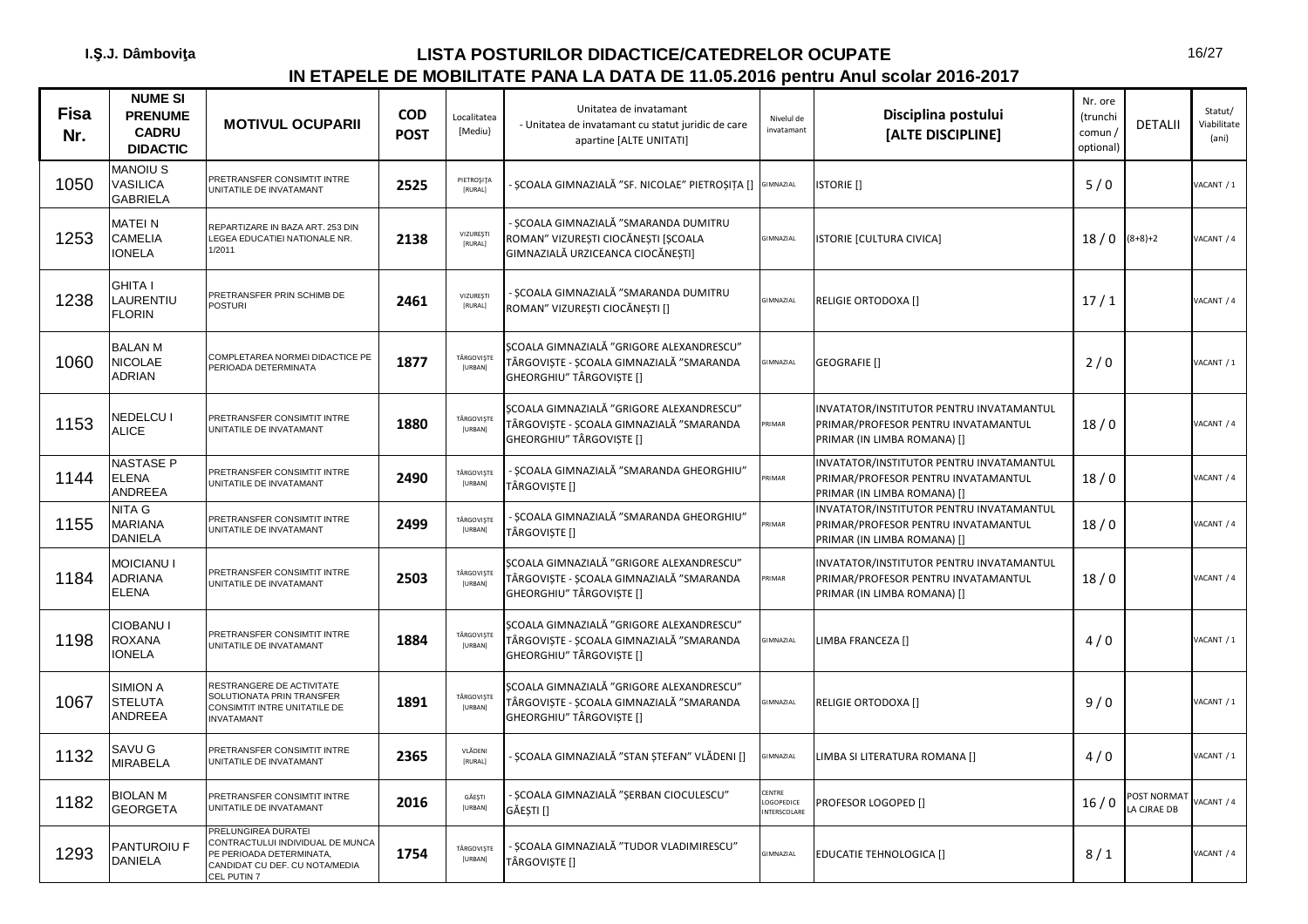| <b>Fisa</b><br>Nr. | <b>NUME SI</b><br><b>PRENUME</b><br><b>CADRU</b><br><b>DIDACTIC</b> | <b>MOTIVUL OCUPARII</b>                                                                                                              | <b>COD</b><br><b>POST</b> | Localitatea<br>[Mediu] | Unitatea de invatamant<br>- Unitatea de invatamant cu statut juridic de care<br>apartine [ALTE UNITATI]    | Nivelul de<br>invatamant | Disciplina postului<br>[ALTE DISCIPLINE]                                                                       | Nr. ore<br>(trunchi<br>comun /<br>optional) | <b>DETALII</b>                    | Statut/<br>Viabilitate<br>(ani) |
|--------------------|---------------------------------------------------------------------|--------------------------------------------------------------------------------------------------------------------------------------|---------------------------|------------------------|------------------------------------------------------------------------------------------------------------|--------------------------|----------------------------------------------------------------------------------------------------------------|---------------------------------------------|-----------------------------------|---------------------------------|
| 1079               | <b>CATALINA M</b><br><b>CATALINA</b>                                | RESTRANGERE DE ACTIVITATE<br>SOLUTIONATA PRIN TRANSFER<br><b>CONSIMTIT INTRE UNITATILE DE</b><br><b>INVATAMANT</b>                   | 1761                      | TÂRGOVISTE<br>[URBAN]  | SCOALA GIMNAZIALĂ "TUDOR VLADIMIRESCU"<br>TÂRGOVIȘTE []                                                    | PRIMAR                   | INVATATOR/INSTITUTOR PENTRU INVATAMANTUL<br>PRIMAR/PROFESOR PENTRU INVATAMANTUL<br>PRIMAR (IN LIMBA ROMANA) [] | 18/0                                        |                                   | ACANT / 4                       |
| 1141               | <b>ANTOFIE G</b><br>CARMEN<br>CRISTINA                              | PRETRANSFER CONSIMTIT INTRE<br>UNITATILE DE INVATAMANT                                                                               | 1762                      | TÂRGOVIȘTE<br>[URBAN]  | - ȘCOALA GIMNAZIALĂ "TUDOR VLADIMIRESCU"<br>TÂRGOVISTE []                                                  | PRIMAR                   | INVATATOR/INSTITUTOR PENTRU INVATAMANTUL<br>PRIMAR/PROFESOR PENTRU INVATAMANTUL<br>PRIMAR (IN LIMBA ROMANA) [] | 18/0                                        |                                   | <b>JACANT / 4</b>               |
| 1030               | ANGHELINA C<br><b>CONSTANTIN</b>                                    | COMPLETAREA NORMEI DIDACTICE PE<br>PERIOADA DETERMINATA                                                                              | 1771                      | TÂRGOVIȘTE<br>[URBAN]  | - ȘCOALA GIMNAZIALĂ "TUDOR VLADIMIRESCU"<br>TÂRGOVISTE []                                                  | GIMNAZIAL                | MATEMATICA []                                                                                                  | 8/0                                         |                                   | ACANT / 1                       |
| 1065               | <b>STANCU N</b><br><b>NICOLETA</b>                                  | DETASARE IN INTERESUL<br>INVATAMANTULUI PENTRU<br>RESTRANGERE NESOLUTIONATA                                                          | 1773                      | TÂRGOVIȘTE<br>[URBAN]  | - ȘCOALA GIMNAZIALĂ "TUDOR VLADIMIRESCU"<br>TÂRGOVISTE []                                                  | <b>GIMNAZIAL</b>         | OPTIONAL IN DOMENIUL INFORMATICA /<br>TEHNOLOGIA INFORMATIEI SI A COMUNICATIILOR []                            | 0/6                                         |                                   | ACANT / 1                       |
| 1015               | <b>IVAN C DRAGOS</b><br><b>TUNOI</b>                                | COMPLETAREA NORMEI DIDACTICE PE<br>PERIOADA DETERMINATA                                                                              | 1522                      | TÂRGOVIȘTE<br>[URBAN]  | - SCOALA GIMNAZIALĂ "VASILE CÂRLOVA"<br>TÂRGOVIȘTE []                                                      | <b>GIMNAZIAL</b>         | <b>EDUCATIE FIZICA SI SPORT []</b>                                                                             | 8/0                                         |                                   | ACANT / 1                       |
| 1283               | ALEXANDRU M<br>ALEXANDRA-<br><b>ELISABETA</b>                       | REPARTIZARE IN BAZA ART. 253 DIN<br>LEGEA EDUCATIEI NATIONALE NR.<br>1/2011                                                          | 1524                      | TÂRGOVISTE<br>[URBAN]  | - SCOALA GIMNAZIALĂ "VASILE CÂRLOVA"<br>TÂRGOVISTE [SCOALA GIMNAZIALĂ "PICTOR<br>NICOLAE GRIGORESCU" TITU] | GIMNAZIAL                | <b>EDUCATIE PLASTICA []</b>                                                                                    | 18/0                                        | OST CUPLAT<br>CU POST COD<br>2249 | ACANT / 4                       |
| 1165               | <b>NEACSUV</b><br><b>FLORENTINA</b><br><b>CARLA</b>                 | PRETRANSFER CONSIMTIT INTRE<br>UNITATILE DE INVATAMANT                                                                               | 1525                      | TÂRGOVIȘTE<br>[URBAN]  | - SCOALA GIMNAZIALĂ "VASILE CÂRLOVA"<br>TÂRGOVIȘTE []                                                      | PRIMAR                   | INVATATOR/INSTITUTOR PENTRU INVATAMANTUL<br>PRIMAR/PROFESOR PENTRU INVATAMANTUL<br>PRIMAR (IN LIMBA ROMANA) [] | 18/0                                        |                                   | <b>JACANT / 4</b>               |
| 1129               | SAVU C<br><b>ALEXANDRA</b><br><b>PETRUTA</b>                        | PRETRANSFER CONSIMTIT INTRE<br>UNITATILE DE INVATAMANT                                                                               | 1526                      | TÂRGOVIȘTE<br>[URBAN]  | - ȘCOALA GIMNAZIALĂ "VASILE CÂRLOVA"<br>TÂRGOVISTE []                                                      | GIMNAZIAL                | LIMBA FRANCEZA []                                                                                              | 8/0                                         |                                   | ACANT / 1                       |
| 1039               | <b>VASILE G</b><br><b>CRISTINA</b><br>MINODORA                      | COMPLETAREA NORMEI DIDACTICE PE<br>PERIOADA DETERMINATA                                                                              | 1531                      | TÂRGOVIȘTE<br>[URBAN]  | - ȘCOALA GIMNAZIALĂ "VASILE CÂRLOVA"<br>TÂRGOVISTE []                                                      | GIMNAZIAL                | LIMBA SI LITERATURA ROMANA []                                                                                  | 5/0                                         |                                   | ACANT / 1                       |
| 1059               | NITIGUS C ANA<br><b>MARIA</b>                                       | COMPLETAREA NORMEI DIDACTICE PE<br>PERIOADA DETERMINATA                                                                              | 1538                      | TÂRGOVISTE<br>[URBAN]  | - SCOALA GIMNAZIALĂ "VASILE CÂRLOVA"<br>TÂRGOVIȘTE []                                                      | <b>GIMNAZIAL</b>         | MATEMATICA []                                                                                                  | 4/0                                         |                                   | ACANT / 1                       |
| 1016               | <b>MIHAI CRISTIAN</b>                                               | SERBANESCU N COMPLETAREA NORMEI DIDACTICE PE<br>PERIOADA DETERMINATA                                                                 | 1549                      | TÂRGOVIȘTE<br>[URBAN]  | - ȘCOALA GIMNAZIALĂ "VASILE CÂRLOVA"<br>TÂRGOVISTE []                                                      | GIMNAZIAL                | OPTIONAL IN DOMENIUL INFORMATICA /<br>TEHNOLOGIA INFORMATIEI SI A COMUNICATIILOR []                            | 0/7                                         |                                   | ACANT / 1                       |
| 1019               | STANA D COCA                                                        | COMPLETAREA NORMEI DIDACTICE PE<br>PERIOADA DETERMINATA                                                                              | 1559                      | TÂRGOVIȘTE<br>[URBAN]  | - SCOALA GIMNAZIALĂ "VASILE CÂRLOVA"<br>TÂRGOVIȘTE []                                                      | GIMNAZIAL                | RELIGIE ORTODOXA []                                                                                            | 2/0                                         |                                   | ACANT / 1                       |
| 1180               | <b>STANCIU P</b><br>MIHAIELA<br>NICOLETA                            | PRETRANSFER CONSIMTIT INTRE<br>UNITATILE DE INVATAMANT                                                                               | 1012                      | ANINOASA<br>[RURAL]    | ȘCOALA GIMNAZIALĂ ANINOASA []                                                                              | GIMNAZIAL                | <b>BIOLOGIE</b> []                                                                                             | 8/0                                         |                                   | ACANT / 1                       |
| 1333               | <b>PATRASCU G</b><br>AURELIA                                        | PRELUNGIREA DURATEI<br>CONTRACTULUI INDIVIDUAL DE MUNCA<br>PE PERIOADA DETERMINATA,<br>CANDIDAT CU DEF. CU NOTA/MEDIA<br>CEL PUTIN 7 | 2678                      | ANINOASA<br>[RURAL]    | ȘCOALA GIMNAZIALĂ ANINOASA []                                                                              | PRIMAR                   | INVATATOR/INSTITUTOR PENTRU INVATAMANTUL<br>PRIMAR/PROFESOR PENTRU INVATAMANTUL<br>PRIMAR (IN LIMBA ROMANA) [] | 18/0                                        | CIC PANA LA<br>31.08.2017         | REZERVAT / 1                    |
| 1222               | CONSTANTIN N<br><b>MARIANA</b>                                      | PRETRANSFER CONSIMTIT INTRE<br>UNITATILE DE INVATAMANT                                                                               | 1015                      | SĂTENI<br>[RURAL]      | ȘCOALA PRIMARĂ SĂTENI ANINOASA - ȘCOALA<br>GIMNAZIALĂ ANINOASA []                                          | GIMNAZIAL                | LIMBA ENGLEZA []                                                                                               | 1/0                                         |                                   | ACANT / 1                       |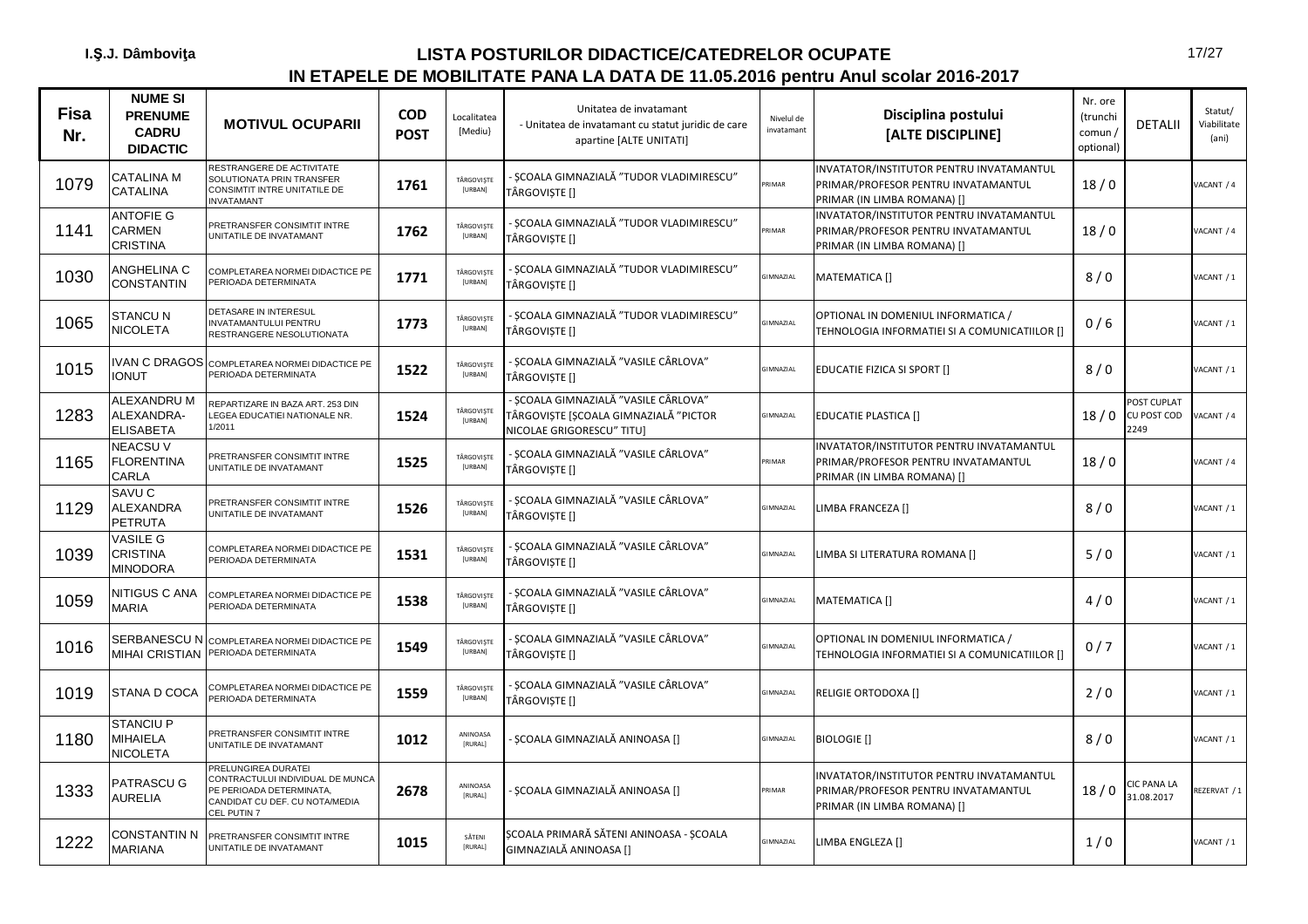| <b>Fisa</b><br>Nr. | <b>NUME SI</b><br><b>PRENUME</b><br><b>CADRU</b><br><b>DIDACTIC</b> | <b>MOTIVUL OCUPARII</b>                                                                                                                           | <b>COD</b><br><b>POST</b> | Localitatea<br>[Mediu}           | Unitatea de invatamant<br>- Unitatea de invatamant cu statut juridic de care<br>apartine [ALTE UNITATI] | Nivelul de<br>invatamant | Disciplina postului<br>[ALTE DISCIPLINE]                                                                              | Nr. ore<br>(trunchi<br>comun /<br>optional) | <b>DETALII</b>                                   | Statut/<br>Viabilitate<br>(ani) |
|--------------------|---------------------------------------------------------------------|---------------------------------------------------------------------------------------------------------------------------------------------------|---------------------------|----------------------------------|---------------------------------------------------------------------------------------------------------|--------------------------|-----------------------------------------------------------------------------------------------------------------------|---------------------------------------------|--------------------------------------------------|---------------------------------|
| 1133               | <b>STAN T AUREL-</b><br><b>STEFAN</b>                               | PRETRANSFER CONSIMTIT INTRE<br>JNITATILE DE INVATAMANT                                                                                            | 1976                      | BREZOAIA<br>[RURAL]              | SCOALA GIMNAZIALĂ BREZOAIA BREZOAELE<br>[SCOALA GIMNAZIALA BREZOAELE]                                   | <b>GIMNAZIAL</b>         | EDUCATIE FIZICA SI SPORT []                                                                                           | $14/0$ 11+3                                 |                                                  | ACANT / 1                       |
| 1193               | IONESCU N<br><b>GHEORGHE</b>                                        | PRETRANSFER CONSIMTIT INTRE<br><b>JNITATILE DE INVATAMANT</b>                                                                                     | 1959                      | BREZOAIA<br>[RURAL]              | SCOALA GIMNAZIALĂ BREZOAIA BREZOAELE []                                                                 | RIMAR                    | INVATATOR/INSTITUTOR PENTRU INVATAMANTUL<br>PRIMAR/PROFESOR PENTRU INVATAMANTUL<br>PRIMAR (IN LIMBA ROMANA) []        | 18/0                                        |                                                  | ACANT / 1                       |
| 1126               | ZEGHERU C<br><b>MARIA MARTA</b>                                     | PRETRANSFER CONSIMTIT INTRE<br><b>JNITATILE DE INVATAMANT</b>                                                                                     | 1112                      | <b>IAZU</b><br>[RURAL]           | ȘCOALA PRIMARĂ IAZU COJASCA - ȘCOALA<br>GIMNAZIALĂ COJASCA []                                           | RIMAR                    | INVATATOR/INSTITUTOR PENTRU INVATAMANTUL<br>PRIMAR/PROFESOR PENTRU INVATAMANTUL<br>PRIMAR (IN LIMBA ROMANA) []        | 18/0                                        |                                                  | ACANT / 4                       |
| 1187               | LICAN S<br><b>STELUTA MARIA</b>                                     | PRETRANSFER CONSIMTIT INTRE<br>JNITATILE DE INVATAMANT                                                                                            | 1113                      | <b>IAZU</b><br>[RURAL]           | SCOALA PRIMARĂ IAZU COJASCA - SCOALA<br>GIMNAZIALĂ COJASCA []                                           | PRIMAR                   | INVATATOR/INSTITUTOR PENTRU INVATAMANTUL<br>PRIMAR/PROFESOR PENTRU INVATAMANTUL<br>PRIMAR (IN LIMBA ROMANA) []        | 18/0                                        |                                                  | <b>JACANT / 4</b>               |
| 1125               | <b>ON C ALINA</b><br><b>FLORENTINA</b>                              | PRETRANSFER CONSIMTIT INTRE<br>JNITATILE DE INVATAMANT                                                                                            | 2575                      | COJASCA<br>[RURAL]               | ȘCOALA GIMNAZIALĂ COJASCA []                                                                            | GIMNAZIAL                | LIMBA ENGLEZA []                                                                                                      | 18/0                                        |                                                  | VACANT / 4                      |
| 1191               | <b>GHEORGHE I</b><br><b>ONUT MANUEL</b>                             | PRETRANSFER CONSIMTIT INTRE<br>JNITATILE DE INVATAMANT                                                                                            | 1118                      | COJASCA<br>[RURAL]               | ȘCOALA GIMNAZIALĂ COJASCA []                                                                            | GIMNAZIAL                | LIMBA FRANCEZA []                                                                                                     | 20/0                                        |                                                  | <b>JACANT / 4</b>               |
| 1274               | <b>ANTONESCU I</b><br><b>IONELA</b>                                 | REPARTIZARE IN BAZA ART. 253 DIN<br><b>LEGEA EDUCATIEI NATIONALE NR.</b><br>1/2011                                                                | 1121                      | COJASCA<br>[RURAL]               | SCOALA GIMNAZIALĂ COJASCA []                                                                            | GIMNAZIAL                | <b>MATEMATICA []</b>                                                                                                  | 20/0                                        |                                                  | VACANT / 4                      |
| 1332               | POPESCU D<br>DANIELA                                                | <b>PRELUNGIREA DURATEI</b><br>CONTRACTULUI INDIVIDUAL DE MUNCA<br>PE PERIOADA DETERMINATA,<br>CANDIDAT CU DEF. CU NOTA/MEDIA<br>CEL PUTIN 7       | 1127                      | COMIŞANI<br>[RURAL]              | SCOALA GIMNAZIALĂ COMISANI [SCOALA<br>GIMNAZIALĂ LAZURI COMIȘANI]                                       | GIMNAZIAL                | EDUCATIE FIZICA SI SPORT []                                                                                           | $14/0$ 8+6                                  |                                                  | ACANT / 1                       |
| 1108               | DRAGOMIR N<br><b>ION</b>                                            | PRETRANSFER CONSIMTIT INTRE<br><b>JNITATILE DE INVATAMANT</b>                                                                                     | 2042                      | <b>UNGURENI</b><br>[RURAL]       | SCOALA GIMNAZIALĂ NR.1 UNGURENI CORBII MARI<br>SCOALA GIMNAZIALĂ CORBII MARI []                         | <b>GIMNAZIAL</b>         | EDUCATIE FIZICA SI SPORT []                                                                                           | $6/0$                                       |                                                  | VACANT / 4                      |
| 1172               | <b>SERBAN N</b><br><b>ELENA</b>                                     | PRETRANSFER CONSIMTIT INTRE<br>JNITATILE DE INVATAMANT                                                                                            | 1159                      | CORNESTI<br>[RURAL]              | SCOALA GIMNAZIALĂ CORNESTI [SCOALA<br>GIMNAZIALĂ CATUNU CORNESTI]                                       | GIMNAZIAL                | CHIMIE []                                                                                                             | $10/0$ 6+4                                  |                                                  | VACANT / 1                      |
| 1318               | PLAVIE T DOINA<br><b>MIHAELA</b>                                    | PRELUNGIREA DURATEI<br>CONTRACTULUI INDIVIDUAL DE MUNCA<br><b>PE PERIOADA DETERMINATA,</b><br>CANDIDAT CU DEF. CU NOTA/MEDIA<br>CEL PUTIN 7       | 1164                      | FRASINU<br>[RURAL]               | GRĂDINITA CU PROGRAM NORMAL FRASINU<br>CORNEȘTI - ȘCOALA GIMNAZIALĂ CORNEȘTI []                         | PRESCOLAR                | EDUCATOARE/INSTITUTOR PENTRU INVATAMANTUL<br>PRESCOLAR/PROFESOR PENTRU INVATAMANTUL<br>PRESCOLAR (IN LIMBA ROMANA) [] | 25/0                                        |                                                  | ACANT / 1                       |
| 1267               | POPA <sub>S</sub><br><b>GRATIELA</b><br><b>MIOARA</b>               | REPARTIZARE IN BAZA ART. 253 DIN<br><b>LEGEA EDUCATIEI NATIONALE NR.</b><br>1/2011                                                                | 1186                      | CĂTUNU<br>[RURAL]                | SCOALA GIMNAZIALĂ CĂTUNU CORNESTI - SCOALA<br>GIMNAZIALĂ CORNEȘTI []                                    | <b>GIMNAZIAL</b>         | MATEMATICA [FIZICA]                                                                                                   | 18/0                                        | 12+6<br><b>POST CUPLAT</b><br>CU POST COD<br>170 | ACANT / 4                       |
| 1321               | RADU I DANIELA<br><b>NICOLETA</b>                                   | <b>PRELUNGIREA DURATEI</b><br>CONTRACTULUI INDIVIDUAL DE MUNCA<br>PE PERIOADA DETERMINATA,<br>CANDIDAT CU DEF. CU NOTA/MEDIA<br><b>CEL PUTIN7</b> | 2093                      | COSTESTII DIN<br>VALE<br>[RURAL] | SCOALA GIMNAZIALĂ COSTESTI VALE []                                                                      | GIMNAZIAL                | <b>BIOLOGIE</b> []                                                                                                    | $6/0$                                       |                                                  | ACANT / 4                       |
| 1321               | RADU I DANIELA<br><b>NICOLETA</b>                                   | <b>PRELUNGIREA DURATEI</b><br>CONTRACTULUI INDIVIDUAL DE MUNCA<br>PE PERIOADA DETERMINATA,<br>CANDIDAT CU DEF. CU NOTA/MEDIA<br>CEL PUTIN 7       | 2097                      | TOMŞANI<br>[RURAL]               | SCOALA GIMNAZIALĂ TOMSANI COSTESTI VALE -<br>SCOALA GIMNAZIALĂ COSTESTI VALE []                         | GIMNAZIAL                | <b>BIOLOGIE</b> []                                                                                                    | 3/0                                         |                                                  | ACANT / 1                       |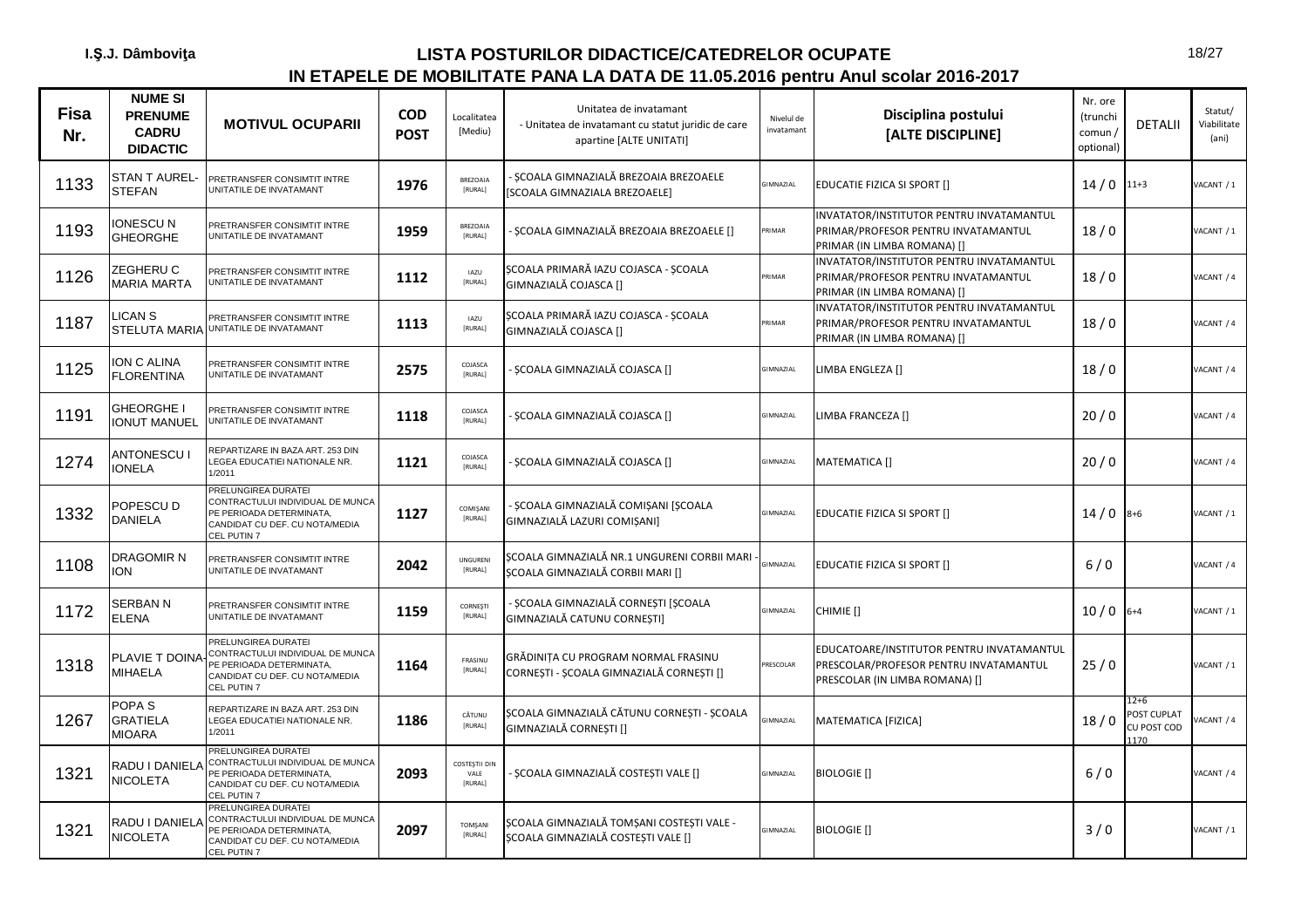| <b>Fisa</b><br>Nr. | <b>NUME SI</b><br><b>PRENUME</b><br><b>CADRU</b><br><b>DIDACTIC</b> | <b>MOTIVUL OCUPARII</b>                                                                                                              | <b>COD</b><br><b>POST</b> | Localitatea<br>[Mediu}             | Unitatea de invatamant<br>- Unitatea de invatamant cu statut juridic de care<br>apartine [ALTE UNITATI]       | Nivelul de<br>invatamant | Disciplina postului<br>[ALTE DISCIPLINE]                                                                              | Nr. ore<br>(trunchi<br>comun /<br>optional) | <b>DETALII</b>                                 | Statut/<br>Viabilitate<br>(ani) |
|--------------------|---------------------------------------------------------------------|--------------------------------------------------------------------------------------------------------------------------------------|---------------------------|------------------------------------|---------------------------------------------------------------------------------------------------------------|--------------------------|-----------------------------------------------------------------------------------------------------------------------|---------------------------------------------|------------------------------------------------|---------------------------------|
| 1291               | STOICA N<br><b>GABRIELA</b><br><b>GEORGETA</b>                      | PRELUNGIREA DURATEI<br>CONTRACTULUI INDIVIDUAL DE MUNCA<br>PE PERIOADA DETERMINATA.<br>CANDIDAT CU DEF. CU NOTA/MEDIA<br>CEL PUTIN 7 | 2119                      | COSTESTII DIN<br>VAIF<br>[RURAL]   | ȘCOALA GIMNAZIALĂ COSTEȘTI VALE []                                                                            | GIMNAZIAL                | <b>EDUCATIE TEHNOLOGICA []</b>                                                                                        | $6/0$                                       |                                                | VACANT / 4                      |
| 1290               | <b>STOICA M</b><br><b>TATIANA</b>                                   | PRELUNGIREA DURATEI<br>CONTRACTULUI INDIVIDUAL DE MUNCA<br>PE PERIOADA DETERMINATA,<br>CANDIDAT CU DEF. CU NOTA/MEDIA<br>CEL PUTIN 7 | 2162                      | COSTESTII DIN<br>VALE<br>[RURAL]   | SCOALA GIMNAZIALĂ COSTESTI VALE [SCOALA<br>GIMNAZIALĂ TOMȘANI COSTEȘTI VALE]                                  | <b>GIMNAZIAL</b>         | OPTIONAL IN DOMENIUL INFORMATICA /<br>TEHNOLOGIA INFORMATIEI SI A COMUNICATIILOR []                                   | 0/6                                         | $4 + 2$                                        | VACANT / 1                      |
| 1314               | VATAU G ELENA<br>CATALINA                                           | PRELUNGIREA DURATEI<br>CONTRACTULUI INDIVIDUAL DE MUNCA<br>PE PERIOADA DETERMINATA,<br>CANDIDAT CU DEF. CU NOTA/MEDIA<br>CEL PUTIN 7 | 1207                      | CREVEDIA<br>[RURAL]                | SCOALA GIMNAZIALĂ CREVEDIA []                                                                                 | GIMNAZIAL                | LIMBA SI LITERATURA ROMANA []                                                                                         | 9/0                                         |                                                | /ACANT / 1                      |
| 1138               | PASCU I<br><b>CORNELIA</b>                                          | PRETRANSFER CONSIMTIT INTRE<br>UNITATILE DE INVATAMANT                                                                               | 2000                      | VALEA LUNGA<br>GORGOTA<br>[RURAL]  | SCOALA GIMNAZIALĂ "ION HARALAMBIE" GORGOTA<br>VALEA LUNGĂ - ȘCOALA GIMNAZIALĂ CRICOV VALEA PRIMAR<br>LUNGĂ [] |                          | INVATATOR/INSTITUTOR PENTRU INVATAMANTUL<br>PRIMAR/PROFESOR PENTRU INVATAMANTUL<br>PRIMAR (IN LIMBA ROMANA) []        | 18/0                                        |                                                | VACANT / 1                      |
| 1270               | <b>IORDACHE C</b><br>CRISTINA-<br><b>IONELA</b>                     | REPARTIZARE IN BAZA ART. 253 DIN<br>LEGEA EDUCATIEI NATIONALE NR.<br>1/2011                                                          | 2601                      | VALEA LUNGĂ<br>CRICOV<br>[RURAL]   | ȘCOALA GIMNAZIALĂ CRICOV VALEA LUNGĂ []                                                                       | RIMAR                    | INVATATOR/INSTITUTOR PENTRU INVATAMANTUL<br>PRIMAR/PROFESOR PENTRU INVATAMANTUL<br>PRIMAR (IN LIMBA ROMANA) []        | 18/0                                        |                                                | VACANT / 4                      |
| 1132               | SAVU G<br><b>MIRABELA</b>                                           | PRETRANSFER CONSIMTIT INTRE<br>UNITATILE DE INVATAMANT                                                                               | 2510                      | VALEA LUNGĂ<br>CRICOV<br>[RURAL]   | SCOALA GIMNAZIALĂ CRICOV VALEA LUNGĂ []                                                                       | GIMNAZIAL                | LIMBA SI LITERATURA ROMANA []                                                                                         | 12/0                                        |                                                | /ACANT / 1                      |
| 1159               | MATEI D<br>ORIETA<br>MAGDALENA                                      | PRETRANSFER CONSIMTIT INTRE<br>UNITATILE DE INVATAMANT                                                                               | 1253                      | DRAGOMIREST<br>[RURAL]             | ȘCOALA GIMNAZIALĂ DRAGOMIREȘTI []                                                                             | RIMAR                    | INVATATOR/INSTITUTOR PENTRU INVATAMANTUL<br>PRIMAR/PROFESOR PENTRU INVATAMANTUL<br>PRIMAR (IN LIMBA ROMANA) []        | 18/0                                        |                                                | ACANT / 4                       |
| 1262               | SANDU G<br><b>ELENA</b>                                             | REPARTIZARE IN BAZA ART. 253 DIN<br>LEGEA EDUCATIEI NATIONALE NR.<br>1/2011                                                          | 1267                      | FÂNTÂNELE<br><b>IRURALI</b>        | ȘCOALA GIMNAZIALĂ FÂNTÂNELE COJASCA []                                                                        | <b>GIMNAZIAL</b>         | MATEMATICA []                                                                                                         | 16/2                                        |                                                | ACANT / 4                       |
| 1073               | NITU C<br>ANGELICA                                                  | RESTRANGERE DE ACTIVITATE<br>SOLUTIONATA PRIN TRANSFER<br>CONSIMTIT INTRE UNITATILE DE<br><b>INVATAMANT</b>                          | 2261                      | MIRCEA VODĂ<br>[RURAL]             | SCOALA GIMNAZIALĂ MIRCEA VODĂ SĂLCIOARA -<br>ȘCOALA GIMNAZIALĂ GHINEȘTI SĂLCIOARA []                          | <b>GIMNAZIAL</b>         | LIMBA FRANCEZA []                                                                                                     | 3/0                                         |                                                | /ACANT / 1                      |
| 1261               | <b>DIACONU P</b><br>ANETA                                           | REPARTIZARE IN BAZA ART. 253 DIN<br>LEGEA EDUCATIEI NATIONALE NR.<br>1/2011                                                          | 2284                      | GROZĂVEȘTI<br>[RURAL]              | ȘCOALA GIMNAZIALĂ GROZĂVEȘTI CORBII MARI<br>[ȘCOALA GIMNAZIALĂ CORBII MARI]                                   | GIMNAZIAL                | <b>EDUCATIE TEHNOLOGICA []</b>                                                                                        | 17/1                                        | $(11+1)+6$<br>POST CUPLAT<br>CU POST CO<br>052 | ACANT / 4                       |
| 1258               | <b>BRICA N ELENA</b>                                                | REPARTIZARE IN BAZA ART. 253 DIN<br>LEGEA EDUCATIEI NATIONALE NR.<br>1/2011                                                          | 1029                      | GROZĂVEȘTI<br><b>IRURALI</b>       | GRĂDINITA CU PROGRAM NORMAL NR.1<br>GROZĂVEȘTI CORBII MARI - ȘCOALA GIMNAZIALĂ<br>GROZĂVESTI CORBII MARI []   | PRESCOLAR                | EDUCATOARE/INSTITUTOR PENTRU INVATAMANTUL<br>PRESCOLAR/PROFESOR PENTRU INVATAMANTUL<br>PRESCOLAR (IN LIMBA ROMANA) [] | 25/0                                        |                                                | VACANT / 4                      |
| 1264               | <b>DUMITRU G</b><br><b>VERA DANIELA</b>                             | REPARTIZARE IN BAZA ART. 253 DIN<br><b>LEGEA EDUCATIEI NATIONALE NR.</b><br>1/2011                                                   | 2305                      | GROZĂVEȘT<br>[RURAL]               | SCOALA GIMNAZIALĂ GROZĂVESTI CORBII MARI [] GIMNAZIAL                                                         |                          | MATEMATICA []                                                                                                         | 20/0                                        |                                                | VACANT / 4                      |
| 1240               | DIN I DANIELA-<br>NICOLETA                                          | PRETRANSFER PRIN SCHIMB DE<br><b>POSTURI</b>                                                                                         | 2460                      | GROZĂVEȘTI<br>[RURAL]              | SCOALA GIMNAZIALĂ GROZĂVESTI CORBII MARI<br>[ȘCOALA GIMNAZIALĂ CORBII MARI]                                   | GIMNAZIAL                | RELIGIE ORTODOXA []                                                                                                   | 18/0                                        | $8 + 10$                                       | VACANT / 4                      |
| 1036               | GUTA A VIRGIL<br><b>MARIUS</b>                                      | COMPLETAREA NORMEI DIDACTICE PE<br>PERIOADA NEDETERMINATA                                                                            | 1290                      | <b>GURA FOIL</b><br><b>IRURALI</b> | ȘCOALA GIMNAZIALĂ GURA FOII []                                                                                | GIMNAZIAL                | <b>GEOGRAFIE</b> []                                                                                                   | 4/0                                         |                                                | VACANT / 1                      |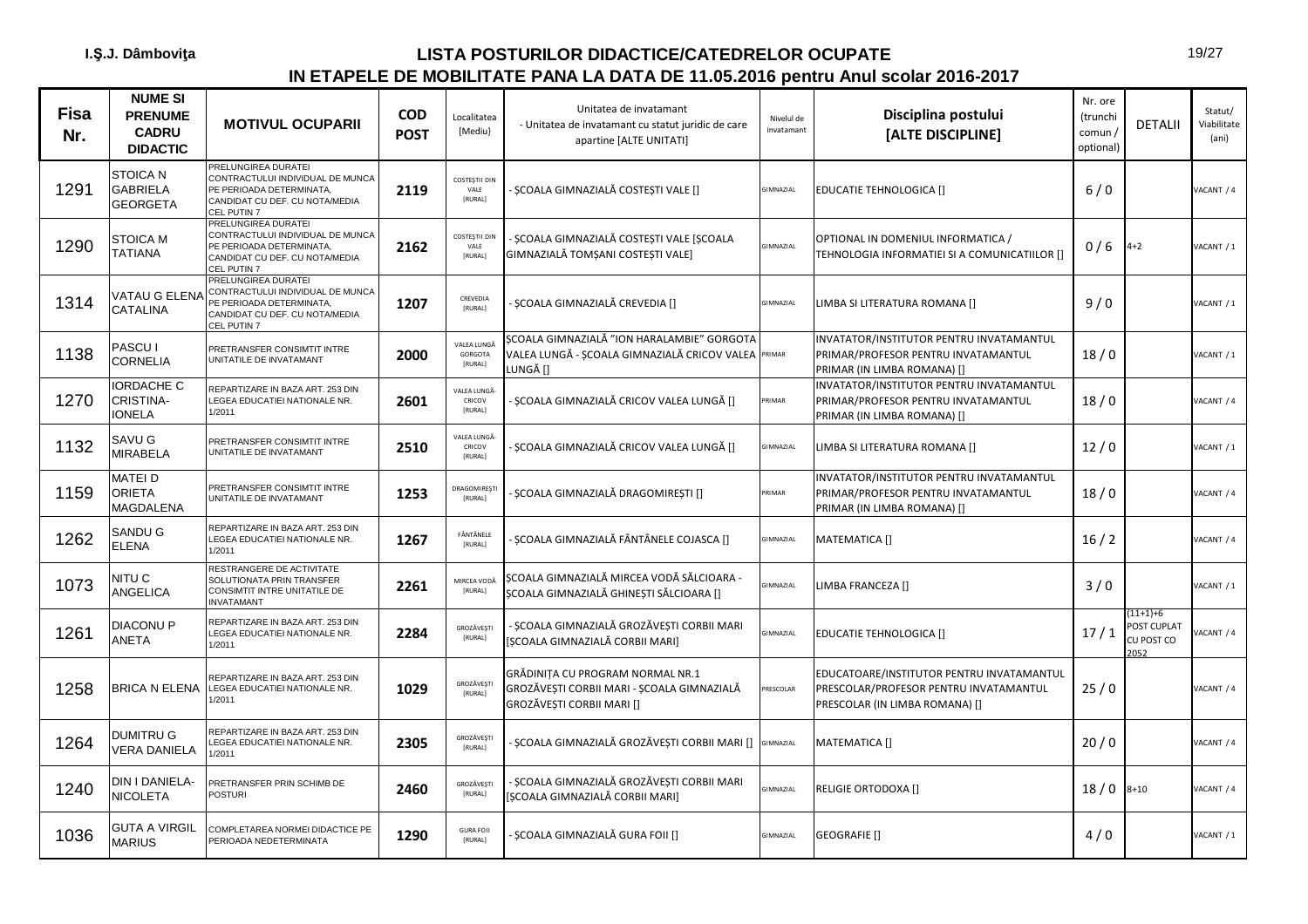| <b>Fisa</b><br>Nr. | <b>NUME SI</b><br><b>PRENUME</b><br><b>CADRU</b><br><b>DIDACTIC</b> | <b>MOTIVUL OCUPARII</b>                                                                                                              | <b>COD</b><br><b>POST</b> | Localitatea<br>[Mediu]          | Unitatea de invatamant<br>- Unitatea de invatamant cu statut juridic de care<br>apartine [ALTE UNITATI] | Nivelul de<br>invatamant | Disciplina postului<br>[ALTE DISCIPLINE]                                                                       | Nr. ore<br>(trunchi<br>comun/<br>optional) | <b>DETALII</b> | Statut/<br>Viabilitate<br>(ani) |
|--------------------|---------------------------------------------------------------------|--------------------------------------------------------------------------------------------------------------------------------------|---------------------------|---------------------------------|---------------------------------------------------------------------------------------------------------|--------------------------|----------------------------------------------------------------------------------------------------------------|--------------------------------------------|----------------|---------------------------------|
| 1171               | MIHALACHE V<br><b>ION</b>                                           | PRETRANSFER CONSIMTIT INTRE<br>UNITATILE DE INVATAMANT                                                                               | 2520                      | <b>GURA FOII</b><br>[RURAL]     | SCOALA GIMNAZIALĂ GURA FOII []                                                                          | GIMNAZIAL                | <b>GEOGRAFIE</b> []                                                                                            | 4/0                                        |                | ACANT / 1                       |
| 1036               | <b>GUTA A VIRGIL</b><br><b>MARIUS</b>                               | COMPLETAREA NORMEI DIDACTICE PE<br>PERIOADA NEDETERMINATA                                                                            | 1292                      | <b>GURA FOII</b><br>[RURAL]     | SCOALA GIMNAZIALĂ GURA FOII []                                                                          | GIMNAZIAL                | <b>ISTORIE</b> []                                                                                              | 4/0                                        |                | VACANT / 1                      |
| 1171               | MIHALACHE V<br><b>ION</b>                                           | PRETRANSFER CONSIMTIT INTRE<br>UNITATILE DE INVATAMANT                                                                               | 2519                      | <b>GURA FOIL</b><br>[RURAL]     | ȘCOALA GIMNAZIALĂ GURA FOII []                                                                          | <b>GIMNAZIAL</b>         | <b>ISTORIE</b> []                                                                                              | 4/0                                        |                | VACANT / 1                      |
| 1276               | MARCULESCU G<br><b>ALINA ELENA</b>                                  | REPARTIZARE IN BAZA ART. 253 DIN<br>LEGEA EDUCATIEI NATIONALE NR.<br>1/2011                                                          | 2592                      | <b>GURA OCNITEI</b><br>[RURAL]  | ȘCOALA GIMNAZIALĂ GURA OCNIȚEI []                                                                       | PRIMAR                   | INVATATOR/INSTITUTOR PENTRU INVATAMANTUL<br>PRIMAR/PROFESOR PENTRU INVATAMANTUL<br>PRIMAR (IN LIMBA ROMANA) [] | 18/0                                       |                | ACANT / 4                       |
| 1096               | <b>STEFAN V</b><br><b>IOZEFINA</b><br><b>GABRIELA</b>               | RESTRANGERE DE ACTIVITATE<br>SOLUTIONATA PRIN TRANSFER<br><b>CONSIMTIT INTRE UNITATILE DE</b><br>NVATAMANT                           | 2325                      | <b>GURA ŞUTII</b><br>[RURAL]    | - ȘCOALA GIMNAZIALĂ GURA SUȚII [ȘCOALA<br>GIMNAZIALĂ SPERIEȚENI GURA ȘUȚII]                             | <b>GIMNAZIAL</b>         | <b>CULTURA CIVICA []</b>                                                                                       | $6/0$                                      | $4 + 2$        | VACANT / 1                      |
| 1332               | POPESCU D<br>DANIELA                                                | PRELUNGIREA DURATEI<br>CONTRACTULUI INDIVIDUAL DE MUNCA<br>PE PERIOADA DETERMINATA,<br>CANDIDAT CU DEF. CU NOTA/MEDIA<br>EL PUTIN 7  | 2328                      | <b>GURA ŞUTII</b><br>[RURAL]    | ȘCOALA GIMNAZIALĂ GURA SUȚII []                                                                         | GIMNAZIAL                | EDUCATIE FIZICA SI SPORT []                                                                                    | 11/0                                       |                | VACANT / 1                      |
| 1290               | <b>STOICA M</b><br><b>TATIANA</b>                                   | PRELUNGIREA DURATEI<br>CONTRACTULUI INDIVIDUAL DE MUNCA<br>PE PERIOADA DETERMINATA,<br>CANDIDAT CU DEF. CU NOTA/MEDIA<br>CEL PUTIN 7 | 2368                      | <b>GURA ŞUTII</b><br>[RURAL]    | - ȘCOALA GIMNAZIALĂ GURA SUȚII [ȘCOALA<br>GIMNAZIALĂ SPERIEȚENI GURA ȘUȚII]                             | <b>SIMNAZIAL</b>         | OPTIONAL IN DOMENIUL INFORMATICA /<br>TEHNOLOGIA INFORMATIEI SI A COMUNICATIILOR []                            | 0/12                                       | $8 + 4$        | VACANT / 1                      |
| 1043               | DINCA I<br>MIHAELA                                                  | COMPLETAREA NORMEI DIDACTICE PE<br>PERIOADA DETERMINATA                                                                              | 2120                      | <b>IEDERA DE JOS</b><br>[RURAL] | ȘCOALA GIMNAZIALĂ IEDERA DE JOS []                                                                      | GIMNAZIAL                | <b>CULTURA CIVICA []</b>                                                                                       | 3/0                                        |                | VACANT / 1                      |
| 1044               | <b>STANCU I</b><br><b>ALEXANDRU</b>                                 | COMPLETAREA NORMEI DIDACTICE PE<br>PERIOADA NEDETERMINATA                                                                            | 2125                      | <b>IEDERA DE JOS</b><br>[RURAL] | ȘCOALA GIMNAZIALĂ IEDERA DE JOS []                                                                      | <b>GIMNAZIAL</b>         | <b>GEOGRAFIE</b> []                                                                                            | 7/0                                        |                | VACANT / 1                      |
| 1050               | MANOIU S<br>VASILICA<br><b>GABRIELA</b>                             | COMPLETAREA NORMEI DIDACTICE PE<br>PERIOADA NEDETERMINATA                                                                            | 2128                      | <b>IEDERA DE JOS</b><br>[RURAL] | SCOALA GIMNAZIALĂ IEDERA DE JOS []                                                                      | GIMNAZIAL                | <b>ISTORIE</b> []                                                                                              | 7/0                                        |                | VACANT / 1                      |
| 1043               | DINCA I<br>MIHAELA                                                  | PRETRANSFER CONSIMTIT INTRE<br>UNITATILE DE INVATAMANT                                                                               | 2527                      | <b>IEDERA DE JOS</b><br>[RURAL] | SCOALA GIMNAZIALĂ IEDERA DE JOS []                                                                      | GIMNAZIAL                | <b>ISTORIE</b> []                                                                                              | 7/0                                        |                | VACANT / 1                      |
| 1196               | STANESCU A<br><b>IRINA AURELIA</b>                                  | PRETRANSFER CONSIMTIT INTRE<br>UNITATILE DE INVATAMANT                                                                               | 2455                      | <b>LUCIENI</b><br>[RURAL]       | ȘCOALA GIMNAZIALĂ LUCIENI []                                                                            | GIMNAZIAL                | <b>CULTURA CIVICA []</b>                                                                                       | 2/0                                        |                | VACANT / 1                      |
| 1042               | BADEA G<br><b>GHEORGHE</b>                                          | COMPLETAREA NORMEI DIDACTICE PE<br>PERIOADA NEDETERMINATA                                                                            | 1364                      | LUCIENI<br>[RURAL]              | ȘCOALA GIMNAZIALĂ LUCIENI []                                                                            | GIMNAZIAL                | GEOGRAFIE []                                                                                                   | 5/0                                        |                | VACANT / 1                      |
| 1324               | MATACHE V<br><b>NICOLETA</b>                                        | PRELUNGIREA DURATEI<br>CONTRACTULUI INDIVIDUAL DE MUNCA<br>PE PERIOADA DETERMINATA,<br>CANDIDAT CU DEF. CU NOTA/MEDIA<br>CEL PUTIN 7 | 1365                      | OLTENI<br>[RURAL]               | ȘCOALA PRIMARĂ OLTENI LUCIENI - ȘCOALA<br>GIMNAZIALĂ LUCIENI []                                         | PRIMAR                   | INVATATOR/INSTITUTOR PENTRU INVATAMANTUL<br>PRIMAR/PROFESOR PENTRU INVATAMANTUL<br>PRIMAR (IN LIMBA ROMANA) [] | 18/0                                       |                | VACANT / 1                      |
| 1196               | STANESCU A<br><b>IRINA AURELIA</b>                                  | PRETRANSFER CONSIMTIT INTRE<br>UNITATILE DE INVATAMANT                                                                               | 2454                      | <b>LUCIENI</b><br>[RURAL]       | SCOALA GIMNAZIALĂ LUCIENI []                                                                            | GIMNAZIAL                | <b>ISTORIE</b> []                                                                                              | 5/0                                        |                | VACANT / 1                      |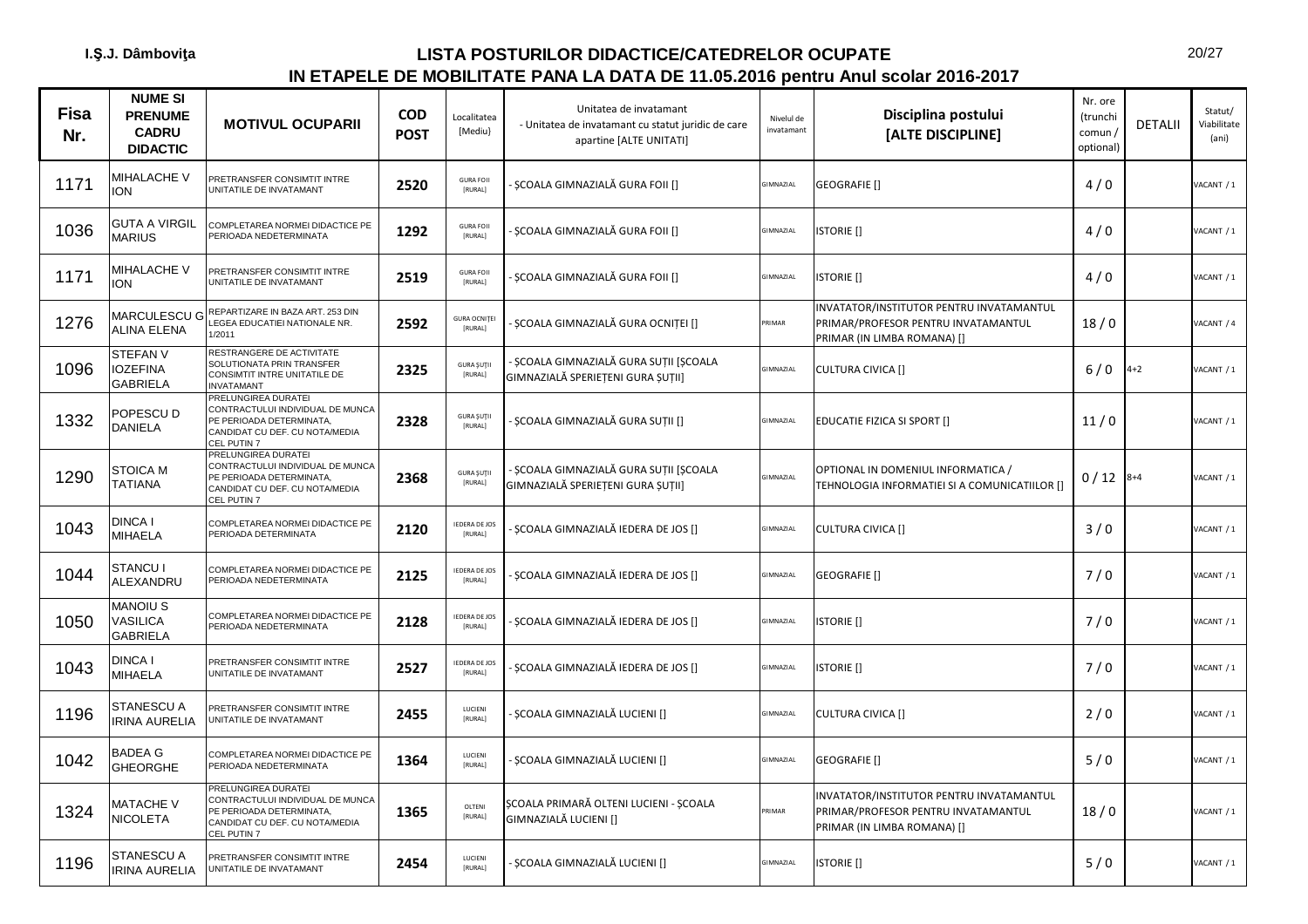| <b>Fisa</b><br>Nr. | <b>NUME SI</b><br><b>PRENUME</b><br><b>CADRU</b><br><b>DIDACTIC</b> | <b>MOTIVUL OCUPARII</b>                                                                                                              | <b>COD</b><br><b>POST</b> | Localitatea<br>[Mediu}            | Unitatea de invatamant<br>- Unitatea de invatamant cu statut juridic de care<br>apartine [ALTE UNITATI] | Nivelul de<br>invatamant | Disciplina postului<br>[ALTE DISCIPLINE]                                                                              | Nr. ore<br>(trunchi<br>comun /<br>optional) | <b>DETALII</b> | Statut/<br>Viabilitate<br>(ani) |
|--------------------|---------------------------------------------------------------------|--------------------------------------------------------------------------------------------------------------------------------------|---------------------------|-----------------------------------|---------------------------------------------------------------------------------------------------------|--------------------------|-----------------------------------------------------------------------------------------------------------------------|---------------------------------------------|----------------|---------------------------------|
| 1080               | <b>GHILAC C</b><br><b>ISABELA</b><br><b>COSTINELA</b>               | RESTRANGERE DE ACTIVITATE<br>SOLUTIONATA PRIN TRANSFER<br>CONSIMTIT INTRE UNITATILE DE<br><b>INVATAMANT</b>                          | 2153                      | MALU CU FLOR<br>[RURAL]           | ȘCOALA GIMNAZIALĂ MALU CU FLORI []                                                                      | PRIMAR                   | INVATATOR/INSTITUTOR PENTRU INVATAMANTUL<br>PRIMAR/PROFESOR PENTRU INVATAMANTUL<br>PRIMAR (IN LIMBA ROMANA) []        | 18/0                                        |                | ACANT / 1                       |
| 1265               | DINU G<br><b>FLORINA</b>                                            | REPARTIZARE IN BAZA ART. 253 DIN<br>LEGEA EDUCATIEI NATIONALE NR.<br>1/2011                                                          | 2492                      | DRĂGĂEȘTI<br>PĂMÂNTENI<br>[RURAL] | SCOALA GIMNAZIALĂ DRĂGĂESTI PĂMÂNTENI<br>MĂNEȘTI - ȘCOALA GIMNAZIALĂ MĂNEȘTI []                         | RIMAR                    | INVATATOR/INSTITUTOR PENTRU INVATAMANTUL<br>PRIMAR/PROFESOR PENTRU INVATAMANTUL<br>PRIMAR (IN LIMBA ROMANA) []        | 18/0                                        |                | ACANT / 4                       |
| 1223               | CELEAPCĂ I<br><b>ANA-MARIA</b>                                      | PRETRANSFER CONSIMTIT INTRE<br>UNITATILE DE INVATAMANT                                                                               | 2540                      | DRĂGĂEȘTI<br>UNGURENI<br>[RURAL]  | ȘCOALA GIMNAZIALĂ UNGURENI MĂNEȘTI - ȘCOALA<br>GIMNAZIALĂ MĂNEȘTI []                                    | <b>GIMNAZIAL</b>         | LIMBA ENGLEZA []                                                                                                      | 10/0                                        |                | ACANT / 1                       |
| 1223               | CELEAPCĂ I<br>ANA-MARIA                                             | PRETRANSFER CONSIMTIT INTRE<br>UNITATILE DE INVATAMANT                                                                               | 2541                      | DRĂGĂEȘTI<br>PĂMÂNTENI<br>[RURAL] | ȘCOALA GIMNAZIALĂ DRĂGĂEȘTI PĂMÂNTENI<br>MĂNEȘTI - ȘCOALA GIMNAZIALĂ MĂNEȘTI []                         | GIMNAZIAL                | LIMBA ENGLEZA []                                                                                                      | 8/0                                         |                | ACANT / 1                       |
| 1010               | ANGHEL M<br><b>GHEORGHE</b>                                         | COMPLETAREA NORMEI DIDACTICE PE<br>PERIOADA NEDETERMINATA                                                                            | 1379                      | POROINICA<br>[RURAL]              | SCOALA GIMNAZIALĂ POROINICA MĂTĂSARU -<br>ȘCOALA GIMNAZIALĂ MĂTĂSARU []                                 | <b>GIMNAZIAL</b>         | FIZICA []                                                                                                             | 2/0                                         |                | ACANT / 1                       |
| 1029               | <b>STOICA M</b><br><b>RALUCA</b>                                    | COMPLETAREA NORMEI DIDACTICE PE<br>PERIOADA DETERMINATA                                                                              | 1382                      | POROINICA<br>[RURAL]              | ȘCOALA GIMNAZIALĂ POROINICA MĂTĂSARU -<br>ȘCOALA GIMNAZIALĂ MĂTĂSARU []                                 | <b>IMNAZIAL</b>          | LIMBA FRANCEZA []                                                                                                     | 6/0                                         |                | ACANT / 1                       |
| 1176               | <b>NECULA M</b><br><b>IULIAN</b>                                    | PRETRANSFER CONSIMTIT INTRE<br>UNITATILE DE INVATAMANT                                                                               | 1443                      | <b>MORTENI</b><br>[RURAL]         | ȘCOALA GIMNAZIALĂ MORTENI []                                                                            | <b>GIMNAZIAL</b>         | EDUCATIE FIZICA SI SPORT []                                                                                           | 3/0                                         |                | ACANT / 1                       |
| 1057               | UNGUREANU C<br><b>MIRELA</b>                                        | COMPLETAREA NORMEI DIDACTICE PE<br>PERIOADA NEDETERMINATA                                                                            | 1447                      | <b>MORTENI</b><br>[RURAL]         | ȘCOALA GIMNAZIALĂ MORTENI []                                                                            | <b>GIMNAZIAL</b>         | LIMBA FRANCEZA []                                                                                                     | 8/0                                         |                | ACANT / 2                       |
| 1248               | <b>PUTARUT</b><br><b>DANA-CLAUDIA</b>                               | REPARTIZARE IN BAZA ART. 253 DIN<br>LEGEA EDUCATIEI NATIONALE NR.<br>/2011                                                           | 1458                      | NICULESTI<br>[RURAL]              | GRĂDINIȚA CU PROGRAM NORMAL NR.1 NICULEȘTI<br>SCOALA GIMNAZIALĂ NICULESTI []                            | <b>RESCOLAR</b>          | EDUCATOARE/INSTITUTOR PENTRU INVATAMANTUL<br>PRESCOLAR/PROFESOR PENTRU INVATAMANTUL<br>PRESCOLAR (IN LIMBA ROMANA) [] | 25/0                                        |                | ACANT / 4                       |
| 1145               | <b>MIRELA</b>                                                       | STATE C ELENA-PRETRANSFER CONSIMTIT INTRE<br>UNITATILE DE INVATAMANT                                                                 | 2477                      | <b>BUTOIU DE SU</b><br>[RURAL]    | GRĂDINIȚA CU PROGRAM NORMAL BUTOIU DE SUS<br>HULUBESTI - SCOALA GIMNAZIALĂ NR.1 HULUBESTI               | RESCOLAR                 | EDUCATOARE/INSTITUTOR PENTRU INVATAMANTUL<br>PRESCOLAR/PROFESOR PENTRU INVATAMANTUL<br>PRESCOLAR (IN LIMBA ROMANA) [] | 25/0                                        |                | ACANT / 4                       |
| 1330               | <b>CRISTIAN P</b><br>ELENA-<br><b>VALENTINA</b>                     | PRELUNGIREA DURATEI<br>CONTRACTULUI INDIVIDUAL DE MUNCA<br>PE PERIOADA DETERMINATA,<br>CANDIDAT CU DEF. CU NOTA/MEDIA<br>CEL PUTIN 7 | 1483                      | BUTOIU DE SU!<br>[RURAL]          | SCOALA PRIMARĂ BUTOIU DE SUS HULUBEȘTI -<br>ȘCOALA GIMNAZIALĂ NR.1 HULUBEȘTI []                         | RIMAR                    | INVATATOR/INSTITUTOR PENTRU INVATAMANTUL<br>PRIMAR/PROFESOR PENTRU INVATAMANTUL<br>PRIMAR (IN LIMBA ROMANA) []        | 18/0                                        |                | ACANT / 1                       |
| 1091               | <b>MARCU G</b><br><b>ELENA</b>                                      | RESTRANGERE DE ACTIVITATE<br>SOLUTIONATA PRIN TRANSFER<br>CONSIMTIT INTRE UNITATILE DE<br><b>INVATAMANT</b>                          | 2260                      | <b>GHIRDOVENI</b><br>[RURAL]      | SCOALA GIMNAZIALĂ NR.1 GHIRDOVENI I. L.<br>CARAGIALE - ȘCOALA GIMNAZIALĂ NR.1 I. L.<br>CARAGIALE []     | GIMNAZIAL                | LIMBA FRANCEZA []                                                                                                     | 8/0                                         |                | ACANT / 5                       |
| 1091               | <b>MARCU G</b><br><b>ELENA</b>                                      | RESTRANGERE DE ACTIVITATE<br>SOLUTIONATA PRIN TRANSFER<br>CONSIMTIT INTRE UNITATILE DE<br><b>INVATAMANT</b>                          | 2265                      | I. L. CARAGIALI<br>[RURAL]        | ȘCOALA GIMNAZIALĂ NR.1 I. L. CARAGIALE<br>[SCOALA GIMNAZIALA NR.2 I. L. CARAGIALE]                      | GIMNAZIAL                | LIMBA FRANCEZA []                                                                                                     | $6/0$                                       | $5 + 1$        | ACANT / 1                       |
| 1043               | <b>DINCA I</b><br><b>MIHAELA</b>                                    | COMPLETAREA NORMEI DIDACTICE PE<br>PERIOADA DETERMINATA                                                                              | 2295                      | MORENI<br>[URBAN]                 | ȘCOALA GIMNAZIALĂ NR.2 MORENI - ȘCOALA<br>GIMNAZIALĂ NR.1 MORENI []                                     | <b>GIMNAZIAL</b>         | GEOGRAFIE []                                                                                                          | 3/0                                         |                | ACANT / 1                       |
| 1211               | PAUN I LILIANA                                                      | PRETRANSFER CONSIMTIT INTRE<br>UNITATILE DE INVATAMANT                                                                               | 2298                      | <b>MORENI</b><br><b>[URBAN]</b>   | ȘCOALA GIMNAZIALĂ NR.2 MORENI - ȘCOALA<br>GIMNAZIALĂ NR.1 MORENI []                                     | RIMAR                    | INVATATOR/INSTITUTOR PENTRU INVATAMANTUL<br>PRIMAR/PROFESOR PENTRU INVATAMANTUL<br>PRIMAR (IN LIMBA ROMANA) []        | 18/0                                        |                | ACANT / 1                       |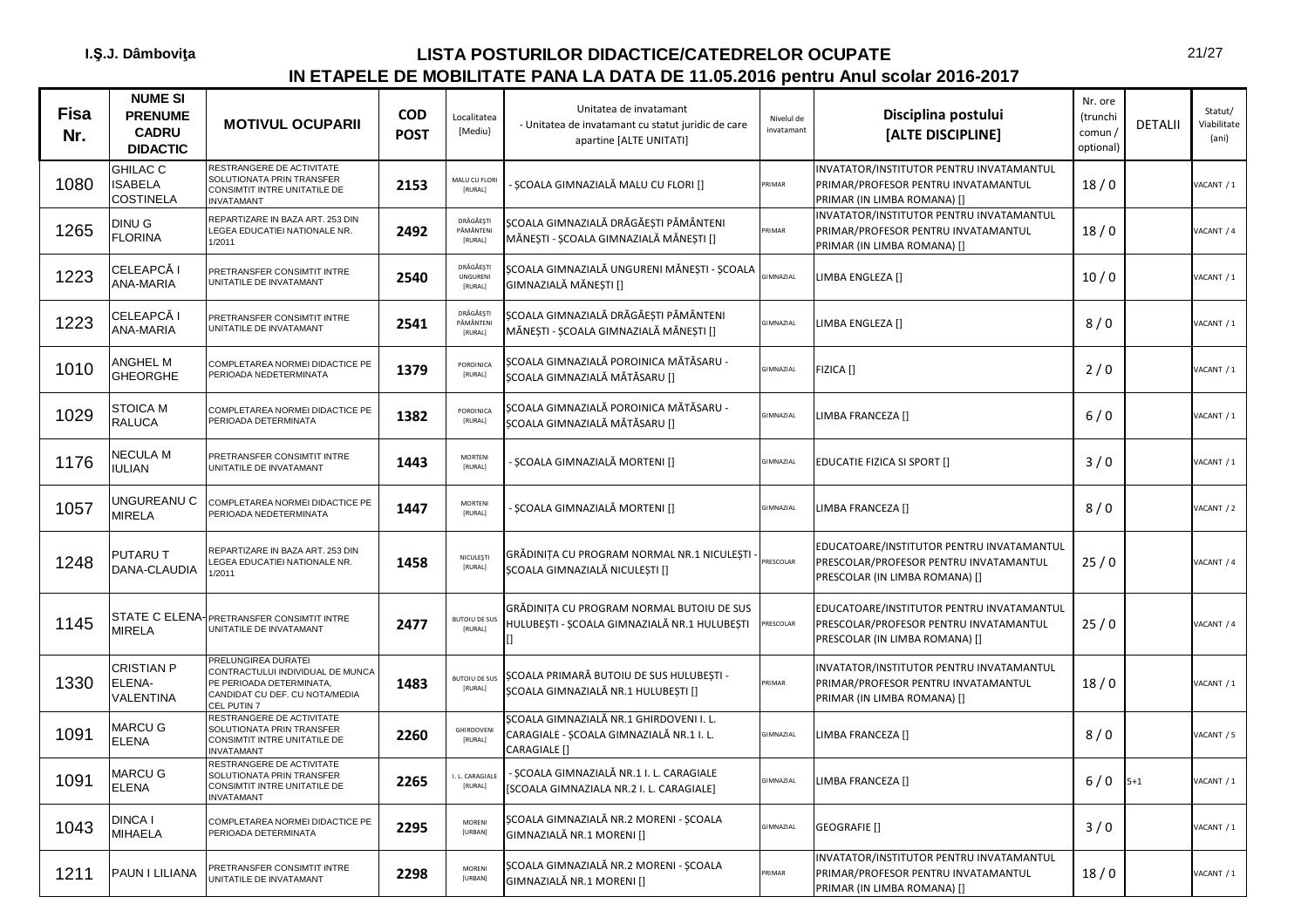| <b>Fisa</b><br>Nr. | <b>NUME SI</b><br><b>PRENUME</b><br><b>CADRU</b><br><b>DIDACTIC</b> | <b>MOTIVUL OCUPARII</b>                                                                                                              | COD<br><b>POST</b> | Localitatea<br>[Mediu}         | Unitatea de invatamant<br>- Unitatea de invatamant cu statut juridic de care<br>apartine [ALTE UNITATI]                                                   | Nivelul de<br>invatamant | Disciplina postului<br>[ALTE DISCIPLINE]                                                                              | Nr. ore<br>(trunchi<br>comun /<br>optional) | <b>DETALII</b>                                 | Statut/<br>Viabilitate<br>(ani) |
|--------------------|---------------------------------------------------------------------|--------------------------------------------------------------------------------------------------------------------------------------|--------------------|--------------------------------|-----------------------------------------------------------------------------------------------------------------------------------------------------------|--------------------------|-----------------------------------------------------------------------------------------------------------------------|---------------------------------------------|------------------------------------------------|---------------------------------|
| 1118               | ZAHARIA G<br>ELENA-MIHAELA                                          | PRETRANSFER CONSIMTIT INTRE<br>UNITATILE DE INVATAMANT                                                                               | 2299               | MORENI<br>[URBAN]              | SCOALA GIMNAZIALĂ NR.1 MORENI [SCOALA<br>GIMNAZIALA NR.2 MORENI]                                                                                          | GIMNAZIAL                | LIMBA ENGLEZA []                                                                                                      | 16/0                                        | $8 + 8$                                        | /ACANT / 1                      |
| 1254               | SCHMIDT O<br><b>VICTOR MARIUS</b>                                   | REPARTIZARE IN BAZA ART. 253 DIN<br>LEGEA EDUCATIEI NATIONALE NR.<br>1/2011                                                          | 2337               | LUNGULETU<br>[RURAL]           | SCOALA GIMNAZIALĂ NR.2 LUNGULEȚU [ȘCOALA<br>GIMNAZIALĂ NR.1 POIANA]                                                                                       | <b>GIMNAZIAL</b>         | <b>EDUCATIE TEHNOLOGICA []</b>                                                                                        | 19/0                                        | $13 + 6$<br>POST CUPLAT<br>CU POST COD<br>2358 | ACANT / 4                       |
| 1119               | <b>VASILESCU G</b><br><b>MARIANA</b>                                | PRETRANSFER CONSIMTIT INTRE<br>UNITATILE DE INVATAMANT                                                                               | 1039               | SERDANU<br>[RURAL]             | GRĂDINIȚA CU PROGRAM NORMAL SERDANU<br>LUNGULEȚU - ȘCOALA GIMNAZIALĂ NR.2<br>LUNGULETU []                                                                 | PRESCOLAR                | EDUCATOARE/INSTITUTOR PENTRU INVATAMANTUL<br>PRESCOLAR/PROFESOR PENTRU INVATAMANTUL<br>PRESCOLAR (IN LIMBA ROMANA) [] | 25/0                                        |                                                | ACANT / 4                       |
| 1094               | MANTESCU N<br>SILVIU DANIEL                                         | RESTRANGERE DE ACTIVITATE<br>SOLUTIONATA PRIN TRANSFER<br>CONSIMTIT INTRE UNITATILE DE<br><b>INVATAMANT</b>                          | 2372               | <b>CIOR DE MUN</b><br>[RURAL]  | SCOALA GIMNAZIALĂ NR.1 PICIOR DE MUNTE<br>PĂUNEI DRAGODANA - ȘCOALA GIMNAZIALĂ NR.2<br>PICIOR DE MUNTE BOBOCI DRAGODANA [SCOALA<br>GIMNAZIALĂ DRAGODANA]  | <b>GIMNAZIAL</b>         | GEOGRAFIE []                                                                                                          | $10/0$ 5+5                                  |                                                | VACANT / 1                      |
| 1188               | NICOLAE I<br><b>IOANA-MARIA</b>                                     | PRETRANSFER CONSIMTIT INTRE<br>UNITATILE DE INVATAMANT                                                                               | 1547               | <b>CIOR DE MUN</b><br>[RURAL]  | SCOALA GIMNAZIALĂ NR.1 PICIOR DE MUNTE<br>PĂUNEI DRAGODANA - ȘCOALA GIMNAZIALĂ NR.2<br>PICIOR DE MUNTE BOBOCI DRAGODANA []                                | RIMAR                    | INVATATOR/INSTITUTOR PENTRU INVATAMANTUL<br>PRIMAR/PROFESOR PENTRU INVATAMANTUL<br>PRIMAR (IN LIMBA ROMANA) []        | 18/0                                        |                                                | ACANT / 1                       |
| 1139               | NICOLAE A<br><b>FLORINA</b><br>RAMONA                               | PRETRANSFER CONSIMTIT INTRE<br>UNITATILE DE INVATAMANT                                                                               | 1551               | DRAGODANA<br>[RURAL]           | ȘCOALA GIMNAZIALĂ DRAGODANA - ȘCOALA<br>GIMNAZIALĂ NR.2 PICIOR DE MUNTE BOBOCI<br>DRAGODANA []                                                            | PRIMAR                   | INVATATOR/INSTITUTOR PENTRU INVATAMANTUL<br>PRIMAR/PROFESOR PENTRU INVATAMANTUL<br>PRIMAR (IN LIMBA ROMANA) []        | 18/0                                        |                                                | VACANT / 1                      |
| 1190               | NICOLESCU M<br><b>AMALIA CORINA</b>                                 | PRETRANSFER CONSIMTIT INTRE<br>UNITATILE DE INVATAMANT                                                                               | 1558               | CIOR DE MUN'<br>[RURAL]        | SCOALA GIMNAZIALĂ NR.2 PICIOR DE MUNTE<br><b>BOBOCI DRAGODANA []</b>                                                                                      | <b>GIMNAZIAL</b>         | LIMBA ENGLEZA []                                                                                                      | 10/0                                        |                                                | VACANT / 1                      |
| 1190               | NICOLESCU M<br>AMALIA CORINA                                        | PRETRANSFER CONSIMTIT INTRE<br>UNITATILE DE INVATAMANT                                                                               | 1560               | <b>CIOR DE MUNT</b><br>[RURAL] | SCOALA GIMNAZIALĂ NR.1 PICIOR DE MUNTE<br>PĂUNEI DRAGODANA - ȘCOALA GIMNAZIALĂ NR.2<br>PICIOR DE MUNTE BOBOCI DRAGODANA []                                | GIMNAZIAL                | LIMBA ENGLEZA []                                                                                                      | 12/0                                        |                                                | /ACANT / 1                      |
| 1327               | <b>BUCURI</b><br>ARIADNA                                            | PRELUNGIREA DURATEI<br>CONTRACTULUI INDIVIDUAL DE MUNCA<br>PE PERIOADA DETERMINATA,<br>CANDIDAT CU DEF. CU NOTA/MEDIA<br>CEL PUTIN 7 | 1564               | <b>CIOR DE MUN</b><br>[RURAL]  | - SCOALA GIMNAZIALĂ NR.2 PICIOR DE MUNTE<br>BOBOCI DRAGODANA [SCOALA GIMNAZIALA NR.1<br>PICIOR DE MUNTE PAUNEI DRAGODANA, SCOALA<br>GIMNAZIALA DRAGODANA] | <b>GIMNAZIAL</b>         | OPTIONAL IN DOMENIUL INFORMATICA /<br>TEHNOLOGIA INFORMATIEI SI A COMUNICATIILOR []                                   | 0/12                                        | $4 + 4 + 4$                                    | VACANT / 1                      |
| 1291               | <b>STOICA N</b><br><b>GABRIELA</b><br><b>GEORGETA</b>               | PRELUNGIREA DURATEI<br>CONTRACTULUI INDIVIDUAL DE MUNCA<br>PE PERIOADA DETERMINATA,<br>CANDIDAT CU DEF. CU NOTA/MEDIA<br>CEL PUTIN 7 | 2323               | TITU<br><b>[URBAN]</b>         | ȘCOALA GIMNAZIALĂ NR.2 TITU TIRG []                                                                                                                       | GIMNAZIAL                | EDUCATIE TEHNOLOGICA []                                                                                               | 7/0                                         |                                                | VACANT / 1                      |
| 1200               | SANDU M<br><b>MARIANA</b>                                           | PRETRANSFER CONSIMTIT INTRE<br>UNITATILE DE INVATAMANT                                                                               | 2522               | TITU<br>[URBAN]                | ȘCOALA GIMNAZIALĂ NR.2 TITU TIRG []                                                                                                                       | GIMNAZIAL                | GEOGRAFIE []                                                                                                          | 9/0                                         |                                                | /ACANT / 1                      |
| 1227               | <b>GRANCEA V</b><br>ZVETLANA<br>ALINA                               | PRETRANSFER CONSIMTIT INTRE<br>UNITATILE DE INVATAMANT                                                                               | 2496               | DOICEȘTI<br>[RURAL]            | ȘCOALA GIMNAZIALĂ NR.3 DOICEȘTI []                                                                                                                        | PRIMAR                   | INVATATOR/INSTITUTOR PENTRU INVATAMANTUL<br>PRIMAR/PROFESOR PENTRU INVATAMANTUL<br>PRIMAR (IN LIMBA ROMANA) []        | 18/0                                        |                                                | VACANT / 4                      |
| 1117               | PÂRVU A ALINA                                                       | PRETRANSFER CONSIMTIT INTRE<br>UNITATILE DE INVATAMANT                                                                               | 2468               | MORENI<br>[URBAN]              | ȘCOALA GIMNAZIALĂ NR.3 MORENI []                                                                                                                          | GIMNAZIAL                | EDUCATIE FIZICA SI SPORT []                                                                                           | 10/0                                        |                                                | VACANT / 4                      |
| 1134               | NICUTA I<br>ADRIANA<br><b>ELENA</b>                                 | PRETRANSFER CONSIMTIT INTRE<br>UNITATILE DE INVATAMANT                                                                               | 2315               | MORENI<br>[URBAN]              | ȘCOALA GIMNAZIALĂ NR.3 MORENI []                                                                                                                          | PRIMAR                   | INVATATOR/INSTITUTOR PENTRU INVATAMANTUL<br>PRIMAR/PROFESOR PENTRU INVATAMANTUL<br>PRIMAR (IN LIMBA ROMANA) []        | 18/0                                        |                                                | VACANT / 4                      |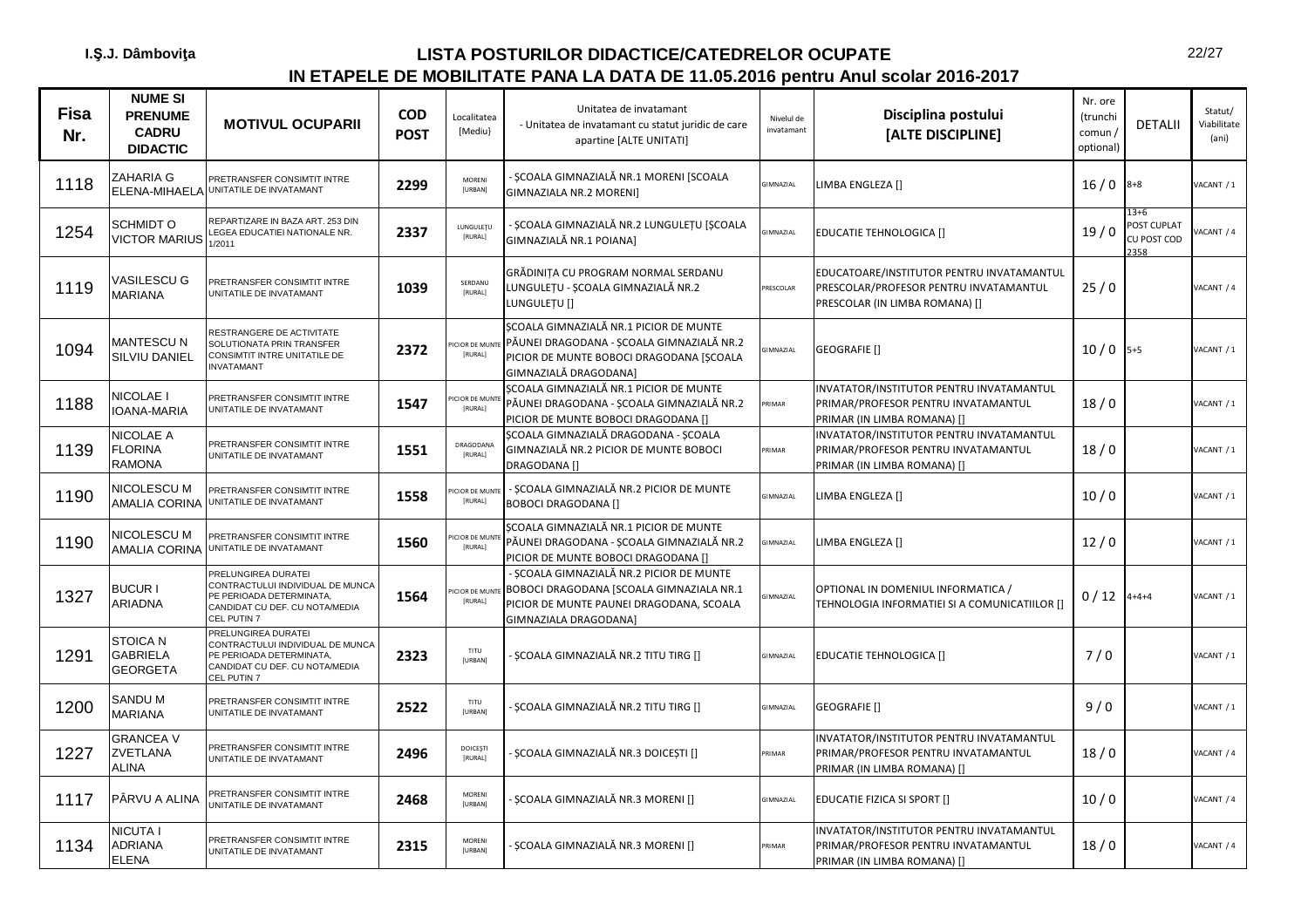| <b>Fisa</b><br>Nr. | <b>NUME SI</b><br><b>PRENUME</b><br><b>CADRU</b><br><b>DIDACTIC</b> | <b>MOTIVUL OCUPARII</b>                                                                                                                         | <b>COD</b><br><b>POST</b> | Localitatea<br>[Mediu}     | Unitatea de invatamant<br>- Unitatea de invatamant cu statut juridic de care<br>apartine [ALTE UNITATI]                            | Nivelul de<br>invatamant                    | Disciplina postului<br>[ALTE DISCIPLINE]                                                                              | Nr. ore<br>(trunchi<br>comun /<br>optional) | <b>DETALII</b>                      | Statut/<br>Viabilitate<br>(ani) |
|--------------------|---------------------------------------------------------------------|-------------------------------------------------------------------------------------------------------------------------------------------------|---------------------------|----------------------------|------------------------------------------------------------------------------------------------------------------------------------|---------------------------------------------|-----------------------------------------------------------------------------------------------------------------------|---------------------------------------------|-------------------------------------|---------------------------------|
| 1156               | EVA V IONICA-<br><b>ZABELA</b>                                      | PRETRANSFER CONSIMTIT INTRE<br>JNITATILE DE INVATAMANT                                                                                          | 1612                      | PUCIOASA<br>[URBAN]        | SCOALA GIMNAZIALĂ NR.4 "ELENA DONICI<br>CANTACUZINO" PUCIOASA []                                                                   | GIMNAZIAL                                   | LIMBA ENGLEZA []                                                                                                      | 4/2                                         |                                     | ACANT / 1                       |
| 1054               | SAVU C IONELA<br><b>MANUELA</b>                                     | COMPLETAREA NORMEI DIDACTICE PE<br>PERIOADA DETERMINATA                                                                                         | 1617                      | PUCIOASA<br>[URBAN]        | SCOALA GIMNAZIALĂ NR.3 PUCIOASA - SCOALA<br>GIMNAZIALĂ NR.4 "ELENA DONICI CANTACUZINO"<br>PUCIOASA []                              | GIMNAZIAL                                   | LIMBA SI LITERATURA ROMANA []                                                                                         | 4/0                                         |                                     | ACANT / 1                       |
| 1178               | VOICU I<br>ANDREEA<br><b>ELENA</b>                                  | PRETRANSFER CONSIMTIT INTRE<br>JNITATILE DE INVATAMANT                                                                                          | 2564                      | PUCIOASA<br><b>[URBAN]</b> | ȘCOALA GIMNAZIALĂ NR.4 "ELENA DONICI<br>CANTACUZINO" PUCIOASA [ȘCOALA GIMNAZIALĂ<br>NR.3 DOICEȘTI]                                 | CABINET<br>ASISTENTA<br><b>SIHOPEDAGOGI</b> | PROFESOR IN CENTRE SI CABINETE DE ASISTENTA<br>PSIHOPEDAGOGICA []                                                     | 18/0                                        | OST NORMAT<br>LA CJRAE<br>DAMBOVITA | ACANT / 4                       |
| 1117               | PÂRVU A ALINA                                                       | PRETRANSFER CONSIMTIT INTRE<br>JNITATILE DE INVATAMANT                                                                                          | 2338                      | MORENI<br><b>[URBAN]</b>   | ȘCOALA GIMNAZIALĂ NR.4 MORENI []                                                                                                   | GIMNAZIAL                                   | <b>EDUCATIE FIZICA SI SPORT []</b>                                                                                    | 10/0                                        |                                     | VACANT / 1                      |
| 1102               | PETRICA V<br><b>MIHAELA</b>                                         | RESTRANGERE DE ACTIVITATE<br>SOLUTIONATA PRIN TRANSFER<br>CONSIMTIT INTRE UNITATILE DE<br>NVATAMANT                                             | 2341                      | <b>MORFNI</b><br>[URBAN]   | ȘCOALA GIMNAZIALĂ NR.4 MORENI []                                                                                                   | PRIMAR                                      | INVATATOR/INSTITUTOR PENTRU INVATAMANTUL<br>PRIMAR/PROFESOR PENTRU INVATAMANTUL<br>PRIMAR (IN LIMBA ROMANA) []        | 18/0                                        |                                     | ACANT / 1                       |
| 1123               | HAITA S ANCA<br>MIHAELA                                             | PRETRANSFER CONSIMTIT INTRE<br><b>JNITATILE DE INVATAMANT</b>                                                                                   | 2343                      | MORENI<br>[URBAN]          | ȘCOALA GIMNAZIALĂ NR.4 MORENI []                                                                                                   | GIMNAZIAL                                   | LIMBA ENGLEZA []                                                                                                      | 18/0                                        |                                     | ACANT / 1                       |
| 1118               | <b>ZAHARIA G</b><br>ELENA-MIHAELA                                   | PRETRANSFER CONSIMTIT INTRE<br>UNITATILE DE INVATAMANT                                                                                          | 2435                      | <b>MORENI</b><br>[URBAN]   | ȘCOALA GIMNAZIALĂ NR.4 MORENI []                                                                                                   | GIMNAZIAL                                   | LIMBA ENGLEZA []                                                                                                      | 3/0                                         |                                     | ACANT / 2                       |
| 1062               | <b>BALASESCU G</b><br><b>CORINA</b><br><b>FLORINA</b>               | RESTRANGERE DE ACTIVITATE<br>SOLUTIONATA PRIN TRANSFER<br>CONSIMTIT INTRE UNITATILE DE<br>NVATAMANT                                             | 1633                      | <b>NUCET</b><br>[RURAL]    | GRĂDINIȚA CU PROGRAM NORMAL NUCET - ȘCOALA<br>GIMNAZIALĂ NUCET []                                                                  | PRESCOLAR                                   | EDUCATOARE/INSTITUTOR PENTRU INVATAMANTUL<br>PRESCOLAR/PROFESOR PENTRU INVATAMANTUL<br>PRESCOLAR (IN LIMBA ROMANA) [] | 25/0                                        |                                     | ACANT / 1                       |
| 1084               | SANDA I ILEANA                                                      | RESTRANGERE DE ACTIVITATE<br>SOLUTIONATA PRIN TRANSFER<br>CONSIMTIT INTRE UNITATILE DE<br>NVATAMANT                                             | 1636                      | ILFOVENI<br>[RURAL]        | GRĂDINITA CU PROGRAM NORMAL ILFOVENI NUCET<br>SCOALA GIMNAZIALĂ NUCET []                                                           | PRESCOLAR                                   | EDUCATOARE/INSTITUTOR PENTRU INVATAMANTUL<br>PRESCOLAR/PROFESOR PENTRU INVATAMANTUL<br>PRESCOLAR (IN LIMBA ROMANA) [] | 25/0                                        |                                     | ACANT / 1                       |
| 1222               | <b>CONSTANTIN N</b><br><b>MARIANA</b>                               | PRETRANSFER CONSIMTIT INTRE<br>JNITATILE DE INVATAMANT                                                                                          | 1640                      | <b>NUCET</b><br>[RURAL]    | ȘCOALA GIMNAZIALĂ NUCET [ȘCOALA PRIMARĂ<br><b>ILFOVENI NUCET1</b>                                                                  | GIMNAZIAL                                   | LIMBA ENGLEZA []                                                                                                      | 17/0                                        | $15+2$                              | ACANT / 1                       |
| 1278               | <b>BUCURD</b><br>ROBERT-MIHAI                                       | REPARTIZARE IN BAZA ART, 253 DIN<br><b>EGEA EDUCATIEI NATIONALE NR.</b><br>1/2011                                                               | 2467                      | CROVU<br>[RURAL]           | SCOALA GIMNAZIALĂ CROVU ODOBESTI - SCOALA<br>GIMNAZIALĂ ODOBEȘTI []                                                                | <b>GIMNAZIAL</b>                            | <b>EDUCATIE FIZICA SI SPORT []</b>                                                                                    | 18/0                                        |                                     | ACANT / 4                       |
| 1311               | GHITA N<br><b>IONELA</b>                                            | <b>RELUNGIREA DURATEI</b><br>ONTRACTULUI INDIVIDUAL DE MUNCA<br>PE PERIOADA DETERMINATA,<br>CANDIDAT CU DEF. CU NOTA/MEDIA<br><b>EL PUTIN 7</b> | 2296                      | MIULESTI<br>[RURAL]        | ȘCOALA PRIMARĂ MIULEȘTI ODOBEȘTI - ȘCOALA<br>GIMNAZIALĂ ODOBESTI []                                                                | PRIMAR                                      | INVATATOR/INSTITUTOR PENTRU INVATAMANTUL<br>PRIMAR/PROFESOR PENTRU INVATAMANTUL<br>PRIMAR (IN LIMBA ROMANA) []        | 18/0                                        |                                     | ACANT / 1                       |
| 1286               | DOMSA A<br><b>ILEANA-LUIZA</b>                                      | REPARTIZARE IN BAZA ART. 253 DIN<br><b>LEGEA EDUCATIEI NATIONALE NR.</b><br>1/2011                                                              | 2535                      | ODOBEȘTI<br>[RURAL]        | ȘCOALA GIMNAZIALĂ ODOBEȘTI []                                                                                                      | PRIMAR                                      | INVATATOR/INSTITUTOR PENTRU INVATAMANTUL<br>PRIMAR/PROFESOR PENTRU INVATAMANTUL<br>PRIMAR (IN LIMBA ROMANA) []        | 18/0                                        |                                     | VACANT / 4                      |
| 1199               | DRĂGHICI Ș<br><b>MARIA</b>                                          | PRETRANSFER CONSIMTIT INTRE<br>JNITATILE DE INVATAMANT                                                                                          | 2300                      | CROVU<br>[RURAL]           | SCOALA GIMNAZIALĂ CROVU ODOBESTI - SCOALA<br>GIMNAZIALĂ ODOBESTI [SCOALA GIMNAZIALĂ<br>ODOBEȘTI, ȘCOALA PRIMARA MIULESTI ODOBEȘTI] | GIMNAZIAL                                   | LIMBA ENGLEZA []                                                                                                      | 20/0                                        | $12 + 3 + 5$                        | ACANT / 2                       |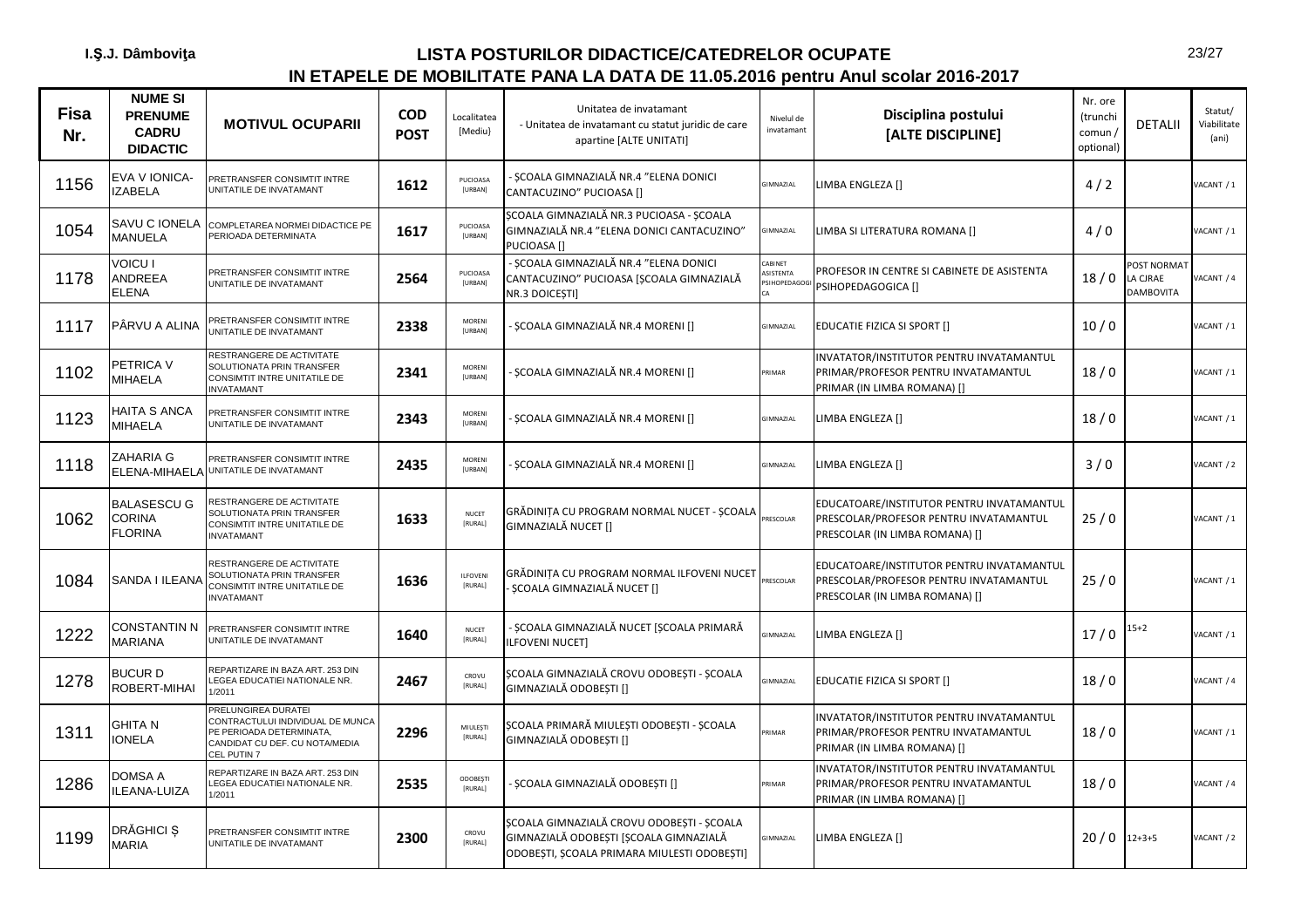| Fisa<br>Nr. | <b>NUME SI</b><br><b>PRENUME</b><br><b>CADRU</b><br><b>DIDACTIC</b> | <b>MOTIVUL OCUPARII</b>                                                                                                              | <b>COD</b><br><b>POST</b> | Localitatea<br>[Mediu}           | Unitatea de invatamant<br>- Unitatea de invatamant cu statut juridic de care<br>apartine [ALTE UNITATI]          | Nivelul de<br>invatamant | Disciplina postului<br>[ALTE DISCIPLINE]                                                                       | Nr. ore<br>(trunchi<br>comun /<br>optional) | <b>DETALII</b> | Statut/<br>Viabilitate<br>(ani) |
|-------------|---------------------------------------------------------------------|--------------------------------------------------------------------------------------------------------------------------------------|---------------------------|----------------------------------|------------------------------------------------------------------------------------------------------------------|--------------------------|----------------------------------------------------------------------------------------------------------------|---------------------------------------------|----------------|---------------------------------|
| 1305        | <b>STANCU M</b><br><b>GHEORGHE</b>                                  | PRELUNGIREA DURATEI<br>CONTRACTULUI INDIVIDUAL DE MUNCA<br>PE PERIOADA DETERMINATA,<br>CANDIDAT CU DEF. CU NOTA/MEDIA<br>CEL PUTIN 7 | 2304                      | <b>ODOBESTI</b><br><b>FRURAL</b> | ȘCOALA GIMNAZIALĂ ODOBEȘTI []                                                                                    | GIMNAZIAL                | MATEMATICA []                                                                                                  | 16/0                                        |                | VACANT / 1                      |
| 1312        | <b>GRIGORE M</b><br><b>NICOLETA</b><br><b>FLORENTINA</b>            | PRELUNGIREA DURATEI<br>CONTRACTULUI INDIVIDUAL DE MUNCA<br>PE PERIOADA DETERMINATA,<br>CANDIDAT CU DEF. CU NOTA/MEDIA<br>CEL PUTIN 7 | 2307                      | CROVU<br>[RURAL]                 | SCOALA GIMNAZIALĂ CROVU ODOBESTI - SCOALA<br>GIMNAZIALĂ ODOBEȘTI [ȘCOALA PRIMARA MIULESTI GIMNAZIAL<br>ODOBESTI] |                          | RELIGIE ORTODOXA []                                                                                            | 11/0                                        | $8 + 3$        | VACANT / 1                      |
| 1321        | RADU I DANIELA<br><b>NICOLETA</b>                                   | PRELUNGIREA DURATEI<br>CONTRACTULUI INDIVIDUAL DE MUNCA<br>PE PERIOADA DETERMINATA,<br>CANDIDAT CU DEF. CU NOTA/MEDIA<br>CEL PUTIN 7 | 1667                      | PĂTROAIA VALE<br>[RURAL]         | SCOALA GIMNAZIALĂ PĂTROAIA VALE<br>CRÂNGURILE []                                                                 | GIMNAZIAL                | <b>BIOLOGIE</b> []                                                                                             | 6/0                                         |                | VACANT / 4                      |
| 1046        | <b>GEANAI</b><br><b>CARMEN</b><br><b>LUMINITA</b>                   | COMPLETAREA NORMEI DIDACTICE PE<br>PERIOADA DETERMINATA                                                                              | 1685                      | <b>PĂTROAIA VALI</b><br>[RURAL]  | ȘCOALA GIMNAZIALĂ PĂTROAIA VALE<br>CRÂNGURILE []                                                                 | GIMNAZIAL                | <b>EDUCATIE TEHNOLOGICA []</b>                                                                                 | 4/0                                         |                | VACANT / 4                      |
| 1277        | <b>ANDREIG</b><br>MARIA-<br><b>GABRIELA</b>                         | REPARTIZARE IN BAZA ART. 253 DIN<br>EGEA EDUCATIEI NATIONALE NR.<br>1/2011                                                           | 1688                      | VOIA<br>[RURAL]                  | ȘCOALA PRIMARĂ VOIA CRÂNGURILE - ȘCOALA<br>GIMNAZIALĂ PĂTROAIA VALE CRÂNGURILE []                                | RIMAR                    | INVATATOR/INSTITUTOR PENTRU INVATAMANTUL<br>PRIMAR/PROFESOR PENTRU INVATAMANTUL<br>PRIMAR (IN LIMBA ROMANA) [] | 18/0                                        |                | VACANT / 4                      |
| 1271        | RĂDOI T<br><b>MIHAELA</b>                                           | REPARTIZARE IN BAZA ART. 253 DIN<br>EGEA EDUCATIEI NATIONALE NR.<br>1/2011                                                           | 1694                      | PĂTROAIA VALI<br>[RURAL]         | SCOALA GIMNAZIALĂ PĂTROAIA VALE<br>CRÂNGURILE []                                                                 | GIMNAZIAL                | MATEMATICA []                                                                                                  | 16/2                                        |                | VACANT / 4                      |
| 1268        | <b>IONESCU M</b><br>MIHAELA ELENA                                   | REPARTIZARE IN BAZA ART. 253 DIN<br>LEGEA EDUCATIEI NATIONALE NR.<br>1/2011                                                          | 1731                      | PERSINARI<br>[RURAL]             | SCOALA GIMNAZIALĂ PERSINARI []                                                                                   | GIMNAZIAL                | EDUCATIE FIZICA SI SPORT []                                                                                    | 18/0                                        |                | VACANT / 4                      |
| 1327        | <b>BUCUR I</b><br><b>ARIADNA</b>                                    | PRELUNGIREA DURATEI<br>CONTRACTULUI INDIVIDUAL DE MUNCA<br>PE PERIOADA DETERMINATA.<br>CANDIDAT CU DEF. CU NOTA/MEDIA<br>CEL PUTIN 7 | 2348                      | PIETRARI<br>[RURAL]              | ȘCOALA GIMNAZIALĂ PIETRARI []                                                                                    | <b>GIMNAZIAL</b>         | OPTIONAL IN DOMENIUL INFORMATICA /<br>TEHNOLOGIA INFORMATIEI SI A COMUNICATIILOR []                            | 0/5                                         |                | ACANT / 1                       |
| 1096        | <b>STEFAN V</b><br><b>IOZEFINA</b><br><b>GABRIELA</b>               | RESTRANGERE DE ACTIVITATE<br>SOLUTIONATA PRIN TRANSFER<br>CONSIMTIT INTRE UNITATILE DE<br><b>NVATAMANT</b>                           | 2204                      | PRODULEŞTI<br>[RURAL]            | ȘCOALA GIMNAZIALĂ PRODULEȘTI []                                                                                  | GIMNAZIAL                | <b>CULTURA CIVICA []</b>                                                                                       | 4/0                                         |                | VACANT / 1                      |
| 1002        | MIHAILESCU S<br><b>ANA</b>                                          | COMPLETAREA NORMEI DIDACTICE PE<br><b>PERIOADA DETERMINATA</b>                                                                       | 2208                      | PRODULESTI<br>[RURAL]            | ȘCOALA GIMNAZIALĂ PRODULEȘTI []                                                                                  | GIMNAZIAL                | EDUCATIE TEHNOLOGICA []                                                                                        | 2/0                                         |                | VACANT / 1                      |
| 1094        | <b>MANTESCU N</b><br>SILVIU DANIEL                                  | RESTRANGERE DE ACTIVITATE<br>SOLUTIONATA PRIN TRANSFER<br>CONSIMTIT INTRE UNITATILE DE<br>NVATAMANT                                  | 2210                      | PRODULESTI<br>[RURAL]            | ȘCOALA GIMNAZIALĂ PRODULEȘTI []                                                                                  | GIMNAZIAL                | GEOGRAFIE []                                                                                                   | 10/0                                        |                | <b>JACANT / 4</b>               |
| 1269        | SARU M<br><b>MARILENA</b>                                           | REPARTIZARE IN BAZA ART. 253 DIN<br>EGEA EDUCATIEI NATIONALE NR.<br>1/2011                                                           | 2212                      | COSTEȘTII DIN<br>DEAL<br>[RURAL] | ȘCOALA PRIMARĂ COSTEȘTII DIN DEAL PRODULEȘTI<br>ȘCOALA GIMNAZIALĂ PRODULEȘTI []                                  | RIMAR                    | INVATATOR/INSTITUTOR PENTRU INVATAMANTUL<br>PRIMAR/PROFESOR PENTRU INVATAMANTUL<br>PRIMAR (IN LIMBA ROMANA) [] | 18/0                                        |                | VACANT / 4                      |
| 1285        | <b>NICOLAESCU S</b><br><b>LUMINITA</b><br><b>ELENA</b>              | REPARTIZARE IN BAZA ART. 253 DIN<br>EGEA EDUCATIEI NATIONALE NR.<br>1/2011                                                           | 2511                      | COSTEȘTII DIN<br>DFAI<br>[RURAL] | ȘCOALA PRIMARĂ COSTEȘTII DIN DEAL PRODULEȘTI<br>ȘCOALA GIMNAZIALĂ PRODULEȘTI []                                  | RIMAR                    | INVATATOR/INSTITUTOR PENTRU INVATAMANTUL<br>PRIMAR/PROFESOR PENTRU INVATAMANTUL<br>PRIMAR (IN LIMBA ROMANA) [] | 18/0                                        |                | VACANT / 4                      |
| 1064        | <b>BALASAN</b><br>LAURENTIU<br>PAUL                                 | RESTRANGERE DE ACTIVITATE<br>SOLUTIONATA PRIN TRANSFER<br><b>CONSIMTIT INTRE UNITATILE DE</b><br><b>INVATAMANT</b>                   | 2213                      | PRODULEŞTI<br>[RURAL]            | ȘCOALA GIMNAZIALĂ PRODULEȘTI []                                                                                  | GIMNAZIAL                | <b>ISTORIE</b> []                                                                                              | 10/0                                        |                | VACANT / 4                      |
| 1115        | <b>ANDREI M</b><br><b>ELENA</b><br><b>MADALINA</b>                  | PRETRANSFER CONSIMTIT INTRE<br>UNITATILE DE INVATAMANT                                                                               | 2214                      | PRODULEST<br>[RURAL]             | SCOALA GIMNAZIALĂ PRODULESTI []                                                                                  | GIMNAZIAL                | LIMBA ENGLEZA []                                                                                               | 18/0                                        |                | VACANT / 4                      |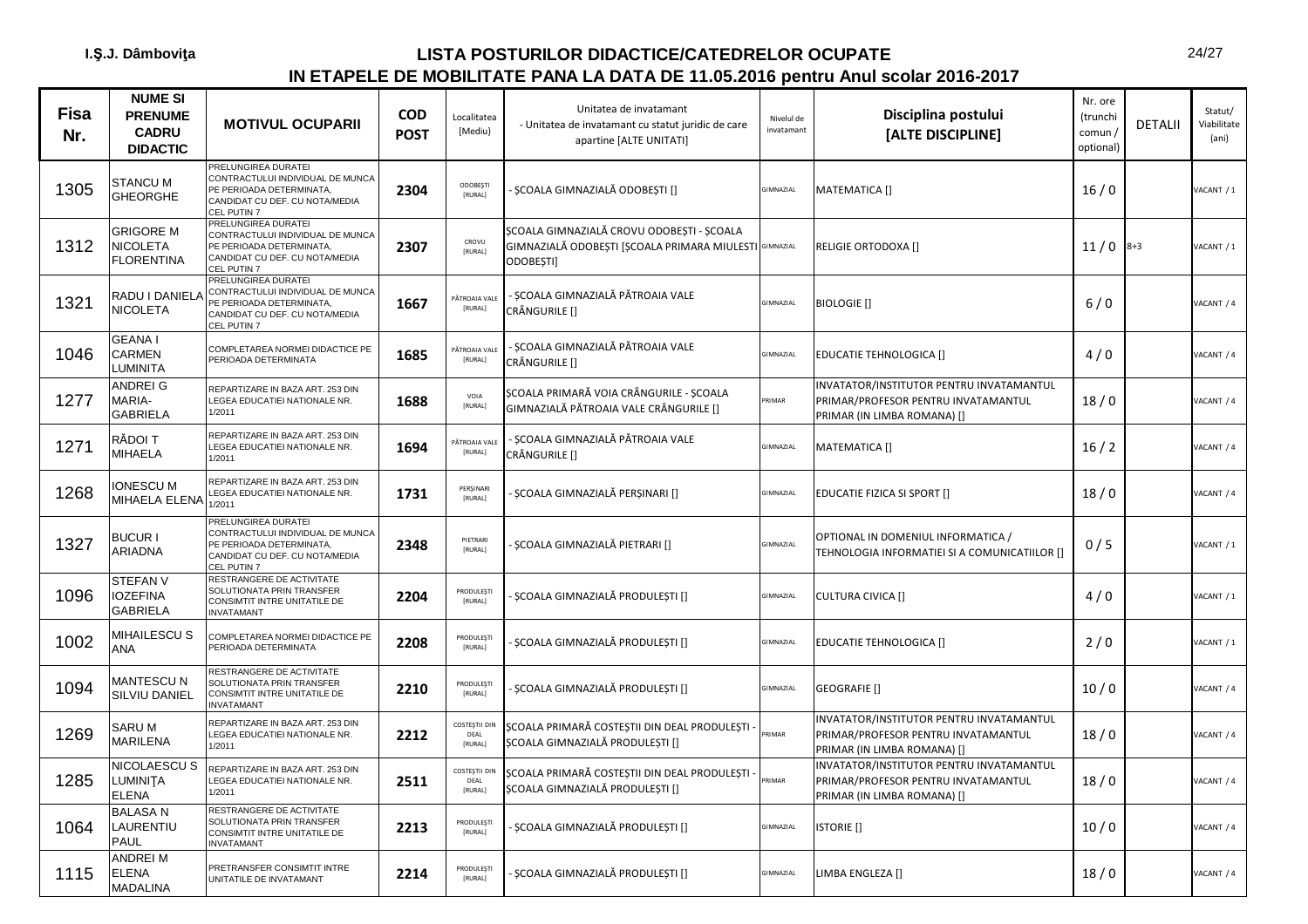| <b>Fisa</b><br>Nr. | <b>NUME SI</b><br><b>PRENUME</b><br><b>CADRU</b><br><b>DIDACTIC</b> | <b>MOTIVUL OCUPARII</b>                                                                                                              | <b>COD</b><br><b>POST</b> | Localitatea<br>[Mediu]      | Unitatea de invatamant<br>- Unitatea de invatamant cu statut juridic de care<br>apartine [ALTE UNITATI] | Nivelul de<br>invatamant                                            | Disciplina postului<br>[ALTE DISCIPLINE]                                            | Nr. ore<br>(trunchi<br>comun/<br>optional) | <b>DETALII</b>                                      | Statut/<br>Viabilitate<br>(ani) |
|--------------------|---------------------------------------------------------------------|--------------------------------------------------------------------------------------------------------------------------------------|---------------------------|-----------------------------|---------------------------------------------------------------------------------------------------------|---------------------------------------------------------------------|-------------------------------------------------------------------------------------|--------------------------------------------|-----------------------------------------------------|---------------------------------|
| 1000               | <b>ARCA C ELENA</b><br>CRISTINA                                     | PRETRANSFER CONSIMTIT INTRE<br>UNITATILE DE INVATAMANT                                                                               | 2453                      | RACIU<br>[RURAL]            | SCOALA GIMNAZIALĂ RACIU [ȘCOALA GIMNAZIALĂ<br>ȘUȚA SEACĂ RACIU]                                         | <b>GIMNAZIAL</b>                                                    | <b>CULTURA CIVICA []</b>                                                            | 5/0                                        | $3 + 2$                                             | ACANT / 1                       |
| 1335               | STROE O<br><b>FLORINA</b>                                           | PRELUNGIREA DURATEI<br>CONTRACTULUI INDIVIDUAL DE MUNCA<br>PE PERIOADA DETERMINATA,<br>CANDIDAT CU DEF. CU NOTA/MEDIA<br>CEL PUTIN 7 | 2669                      | ŞUȚA SEACĂ<br>[RURAL]       | ȘCOALA GIMNAZIALĂ ȘUȚA SEACĂ RACIU - ȘCOALA<br>GIMNAZIALĂ RACIU []                                      | <b>GIMNAZIAL</b>                                                    | LIMBA SI LITERATURA ROMANA []                                                       | 17/0                                       | <b>IC PANA LA</b><br>31.08.2017                     | REZERVAT / 1                    |
| 1299               | <b>MOTOC V</b><br>RAMONA ELENA                                      | PRELUNGIREA DURATEI<br>CONTRACTULUI INDIVIDUAL DE MUNCA<br>PE PERIOADA DETERMINATA,<br>CANDIDAT CU DEF. CU NOTA/MEDIA<br>CEL PUTIN 7 | 1788                      | RACIU<br>[RURAL]            | SCOALA GIMNAZIALĂ RACIU [SCOALA GIMNAZIALĂ<br><b>SUTA SEACA RACIU]</b>                                  | <b>GIMNAZIAL</b>                                                    | OPTIONAL IN DOMENIUL INFORMATICA /<br>TEHNOLOGIA INFORMATIEI SI A COMUNICATIILOR [] | 0/9                                        | $5 + 4$                                             | VACANT / 1                      |
| 1176               | NECULA M<br><b>IULIAN</b>                                           | PRETRANSFER CONSIMTIT INTRE<br>UNITATILE DE INVATAMANT                                                                               | 1886                      | RĂSCĂEȚI<br>[RURAL]         | ȘCOALA GIMNAZIALĂ RĂSCĂEȚI []                                                                           | GIMNAZIAL                                                           | EDUCATIE FIZICA SI SPORT []                                                         | 1/0                                        |                                                     | VACANT / 1                      |
| 1229               | NEGRE N<br><b>IULIANA</b><br><b>VIOLETA</b>                         | PRETRANSFER CONSIMTIT INTRE<br>UNITATILE DE INVATAMANT                                                                               | 1902                      | RĂSCĂEȚI<br>[RURAL]         | ȘCOALA GIMNAZIALĂ RĂSCĂEȚI [ȘCOALA PRIMARĂ<br>DRĂGHINEASCA RĂSCĂETI]                                    | <b>SIMNAZIAL</b>                                                    | LIMBA FRANCEZA []                                                                   | $17/1$ $17+1$                              |                                                     | VACANT / 1                      |
| 1259               | SAVOIU D RADU<br><b>FLORIN</b>                                      | REPARTIZARE IN BAZA ART. 253 DIN<br>LEGEA EDUCATIEI NATIONALE NR.<br>1/2011                                                          | 1911                      | RĂZVAD<br>[RURAL]           | - ȘCOALA GIMNAZIALĂ RĂZVAD [ȘCOALA<br>GIMNAZIALĂ NR.1 I. L. CARAGIALE]                                  | <b>GIMNAZIAL</b>                                                    | EDUCATIE FIZICA SI SPORT []                                                         | 18/0                                       | $6+3+9$<br><b>POST CUPLAT</b><br>CU POST COD<br>245 | ACANT / 4                       |
| 1317               | CHIRIAC F<br><b>BEATRICE</b><br>MIHAELA                             | PRELUNGIREA DURATEI<br>CONTRACTULUI INDIVIDUAL DE MUNCA<br>PE PERIOADA DETERMINATA,<br>CANDIDAT CU DEF. CU NOTA/MEDIA<br>CEL PUTIN 7 | 1924                      | RĂZVAD<br>[RURAL]           | SCOALA GIMNAZIALĂ RĂZVAD [SCOALA<br>GIMNAZIALA VALEA VOIEVOZILOR RAZVAD]                                | <b>SIMNAZIAL</b>                                                    | OPTIONAL IN DOMENIUL INFORMATICA /<br>TEHNOLOGIA INFORMATIEI SI A COMUNICATIILOR [] | 0/12                                       | $8 + 4$                                             | VACANT / 1                      |
| 1322               | PASCALE A<br>CONSTANTA                                              | PRELUNGIREA DURATEI<br>CONTRACTULUI INDIVIDUAL DE MUNCA<br>PE PERIOADA DETERMINATA,<br>CANDIDAT CU DEF. CU NOTA/MEDIA<br>CEL PUTIN 7 | 2401                      | RÂU ALB DE JOS<br>[RURAL]   | SCOALA GIMNAZIALĂ RÂU ALB DE JOS []                                                                     | GIMNAZIAL                                                           | EDUCATIE TEHNOLOGICA []                                                             | 3/0                                        |                                                     | VACANT / 1                      |
| 1280               | CĂLIN R SABINA<br><b>MIRELA</b>                                     | REPARTIZARE IN BAZA ART. 253 DIN<br>LEGEA EDUCATIEI NATIONALE NR.<br>1/2011                                                          | 2176                      | <b>ROMÂNESTI</b><br>[RURAL] | ȘCOALA GIMNAZIALĂ ROMÂNEȘTI POTLOGI []                                                                  | <b>GIMNAZIAL</b>                                                    | LIMBA ENGLEZA []                                                                    | 18/0                                       |                                                     | VACANT / 4                      |
| 1272               | ZĂVOIANU D<br>IULIANA-<br><b>MARINELA</b>                           | REPARTIZARE IN BAZA ART. 253 DIN<br>LEGEA EDUCATIEI NATIONALE NR.<br>1/2011                                                          | 2178                      | ROMÂNESTI<br>[RURAL]        | ȘCOALA GIMNAZIALĂ ROMÂNEȘTI POTLOGI<br>[SCOALA GIMNAZIALĂ POTLOGI]                                      | <b>GIMNAZIAL</b>                                                    | LIMBA ENGLEZA []                                                                    | 18/0                                       | POST CUPLAT<br>CU POST COD<br>2235                  | ACANT / 4                       |
| 1306               | CATINCA D<br>ALINA<br><b>FLORENTINA</b>                             | PRELUNGIREA DURATEI<br>CONTRACTULUI INDIVIDUAL DE MUNCA<br>PE PERIOADA DETERMINATA,<br>CANDIDAT CU DEF. CU NOTA/MEDIA<br>CEL PUTIN 7 | 2185                      | <b>ROMÂNESTI</b><br>[RURAL] | ȘCOALA GIMNAZIALĂ ROMÂNEȘTI POTLOGI []                                                                  | <b>GIMNAZIAL</b>                                                    | MATEMATICA []                                                                       | 16/0                                       |                                                     | VACANT / 1                      |
| 1024               | DAN A<br><b>GEORGETA</b>                                            | COMPLETAREA NORMEI DIDACTICE PE<br>PERIOADA NEDETERMINATA                                                                            | 2155                      | OBOZIA MOA<br>[RURAL]       | SCOALA GIMNAZIALĂ SLOBOZIA MOARĂ []                                                                     | GIMNAZIAL                                                           | LIMBA FRANCEZA []                                                                   | 2/0                                        |                                                     | VACANT / 1                      |
| 1131               | <b>STANAN</b><br><b>SANDINA</b>                                     | PRETRANSFER CONSIMTIT INTRE<br>UNITATILE DE INVATAMANT                                                                               | 1991                      | TÂRGOVISTE<br>[URBAN]       | ȘCOALA GIMNAZIALĂ SPECIALĂ TÂRGOVIȘTE<br>[Locatia: ȘCOALA GIMNAZIALĂ "RADU CEL MARE"<br>TÂRGOVIȘTE]     | PECIAL<br>GIMNAZIAL                                                 | PROFESOR ITINERANT SI DE SPRIJIN []                                                 | 16/0                                       |                                                     | VACANT / 2                      |
| 1255               | PERSINARU C<br><b>MONICA</b>                                        | REPARTIZARE IN BAZA ART. 253 DIN<br><b>LEGEA EDUCATIEI NATIONALE NR.</b><br>1/2011                                                   | 1961                      | TÂRGOVIȘTE<br>[URBAN]       | ȘCOALA GIMNAZIALĂ SPECIALĂ TÂRGOVIȘTE []                                                                | PECIAL<br>DEFICIENTE<br>GRAVE, SEVERE,<br>PROFUNDE SAU<br>ASOCIATE) | PROFESOR PSIHOPEDAGOGIE SPECIALA PENTRU O<br>CATEDRA DE EDUCATIE SPECIALA []        | 13/3                                       |                                                     | <b>JACANT / 4</b>               |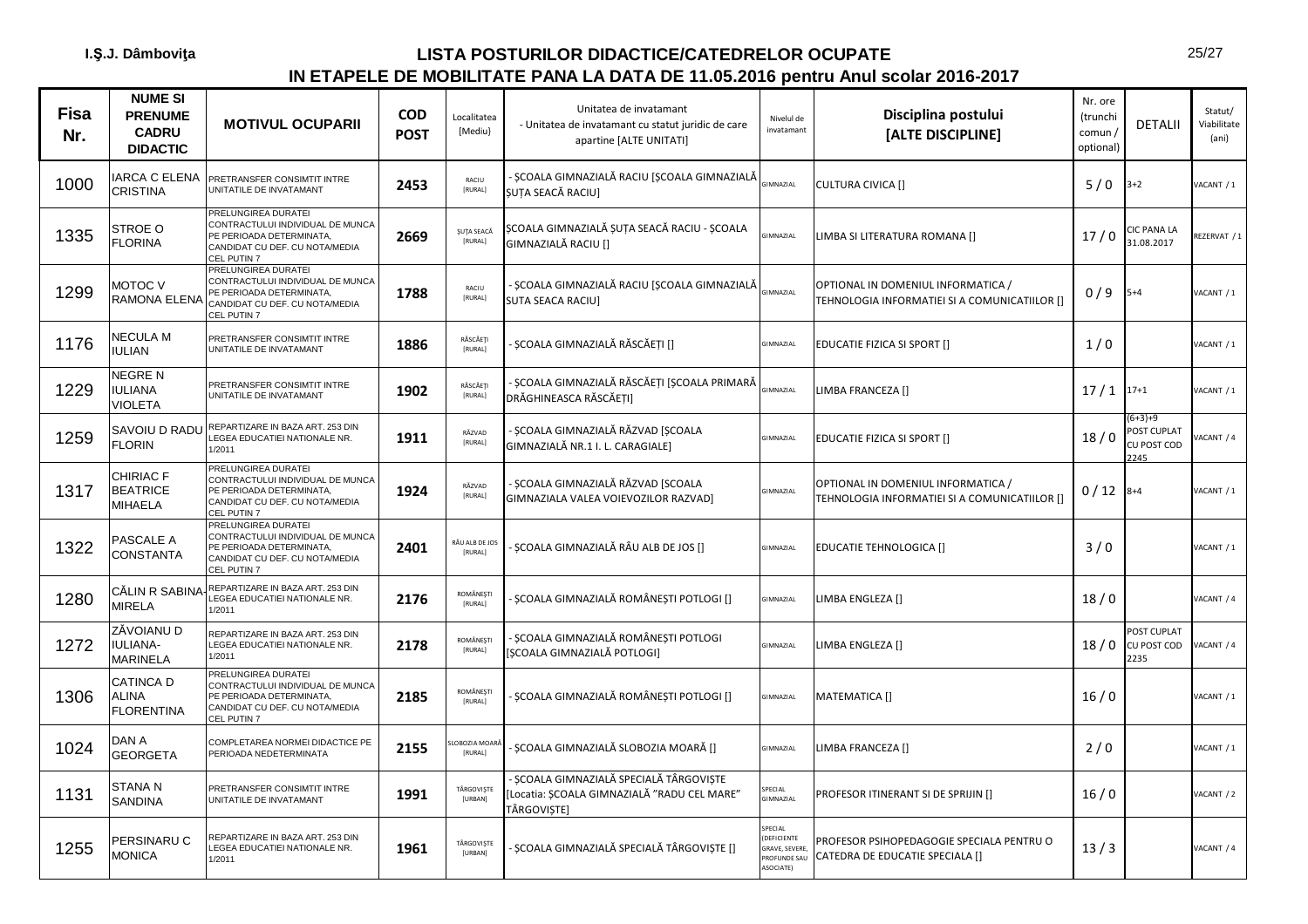| <b>Fisa</b><br>Nr. | <b>NUME SI</b><br><b>PRENUME</b><br><b>CADRU</b><br><b>DIDACTIC</b> | <b>MOTIVUL OCUPARII</b>                                                                                                              | <b>COD</b><br><b>POST</b> | Localitatea<br>[Mediu}    | Unitatea de invatamant<br>- Unitatea de invatamant cu statut juridic de care<br>apartine [ALTE UNITATI]               | Nivelul de<br>invatamant                                             | Disciplina postului<br>[ALTE DISCIPLINE]                                                                              | Nr. ore<br>(trunchi<br>comun/<br>optional) | <b>DETALII</b> | Statut/<br>Viabilitate<br>(ani) |
|--------------------|---------------------------------------------------------------------|--------------------------------------------------------------------------------------------------------------------------------------|---------------------------|---------------------------|-----------------------------------------------------------------------------------------------------------------------|----------------------------------------------------------------------|-----------------------------------------------------------------------------------------------------------------------|--------------------------------------------|----------------|---------------------------------|
| 1089               | CASANDRA N<br><b>IVIA MARIA</b>                                     | RESTRANGERE DE ACTIVITATE<br>SOLUTIONATA PRIN TRANSFER<br>CONSIMTIT INTRE UNITATILE DE<br><b>INVATAMANT</b>                          | 1962                      | TÂRGOVISTE<br>[URBAN]     | ȘCOALA GIMNAZIALĂ SPECIALĂ TÂRGOVIȘTE []                                                                              | SPECIAL<br>(DEFICIENTE<br>GRAVE, SEVERE<br>PROFUNDE SAU<br>ASOCIATE) | PROFESOR PSIHOPEDAGOGIE SPECIALA PENTRU O<br>CATEDRA DE EDUCATIE SPECIALA []                                          | 13/3                                       |                | VACANT / 4                      |
| 1226               | PAUNESCU D<br><b>CARMEN ELENA</b>                                   | PRETRANSFER CONSIMTIT INTRE<br>UNITATILE DE INVATAMANT                                                                               | 1963                      | TÂRGOVIȘTE<br>[URBAN]     | ȘCOALA GIMNAZIALĂ SPECIALĂ TÂRGOVIȘTE []                                                                              | SPECIAL<br>(DEFICIENTE<br>GRAVE, SEVERE<br>PROFUNDE SAU<br>ASOCIATE) | PROFESOR PSIHOPEDAGOGIE SPECIALA PENTRU O<br>CATEDRA DE EDUCATIE SPECIALA []                                          | 12/4                                       |                | VACANT / 2                      |
| 1319               | SIMA G SILVIU-<br><b>MARIUS</b>                                     | PRELUNGIREA DURATEI<br>CONTRACTULUI INDIVIDUAL DE MUNCA<br>PE PERIOADA DETERMINATA,<br>CANDIDAT CU DEF. CU NOTA/MEDIA<br>CEL PUTIN 7 | 1983                      | TÂRGOVISTE<br>[URBAN]     | SCOALA GIMNAZIALĂ SPECIALĂ TÂRGOVISTE []                                                                              | SPECIAL<br>(DEFICIENTE<br>GRAVE, SEVERE<br>PROFUNDE SAU<br>ASOCIATE) | RELIGIE ORTODOXA []                                                                                                   | 13/0                                       |                | VACANT / 1                      |
| 1137               | PETRICA M<br><b>IULIANA</b>                                         | PRETRANSFER CONSIMTIT INTRE<br>UNITATILE DE INVATAMANT                                                                               | 1910                      | SELARU<br>[RURAL]         | ȘCOALA GIMNAZIALĂ ȘELARU []                                                                                           | GIMNAZIAL                                                            | EDUCATIE FIZICA SI SPORT []                                                                                           | 14/0                                       |                | VACANT / 1                      |
| 1133               | STAN T AUREL-<br><b>STEFAN</b>                                      | PRETRANSFER CONSIMTIT INTRE<br>UNITATILE DE INVATAMANT                                                                               | 2056                      | GULIA<br>[RURAL]          | SCOALA PRIMARĂ GULIA TĂRTĂSESTI - SCOALA<br>GIMNAZIALĂ TĂRTĂȘEȘTI []                                                  | GIMNAZIAL                                                            | EDUCATIE FIZICA SI SPORT []                                                                                           | 6/0                                        |                | ACANT / 2                       |
| 1098               | <b>BABET T</b><br><b>ANCUTA</b>                                     | RESTRANGERE DE ACTIVITATE<br>SOLUTIONATA PRIN TRANSFER<br><b>CONSIMTIT INTRE UNITATILE DE</b><br><b>INVATAMANT</b>                   | 2062                      | TĂRTĂȘEȘTI<br>[RURAL]     | SCOALA GIMNAZIALĂ TĂRTĂSESTI [SCOALA<br>GIMNAZIALĂ BÂLDANA TĂRTĂȘEȘTI]                                                | GIMNAZIAL                                                            | <b>GEOGRAFIE</b> []                                                                                                   | $11/0$ 8+3                                 |                | VACANT / 3                      |
| 1098               | <b>BABET T</b><br><b>ANCUTA</b>                                     | RESTRANGERE DE ACTIVITATE<br>SOLUTIONATA PRIN TRANSFER<br>CONSIMTIT INTRE UNITATILE DE<br><b>INVATAMANT</b>                          | 2071                      | TĂRTĂȘEȘTI<br>[RURAL]     | SCOALA GIMNAZIALĂ TĂRTĂSESTI [SCOALA<br>GIMNAZIALĂ BÂLDANA TĂRTĂȘEȘTI]                                                | GIMNAZIAL                                                            | <b>ISTORIE</b> []                                                                                                     | 11/0                                       |                | ACANT / 2                       |
| 1279               | POPESCU C<br>SORINA-<br><b>ALEXANDRA</b>                            | REPARTIZARE IN BAZA ART. 253 DIN<br>LEGEA EDUCATIEI NATIONALE NR.<br>1/2011                                                          | 2586                      | TĂRTĂȘEȘTI<br>[RURAL]     | · ȘCOALA GIMNAZIALĂ TĂRTĂȘEȘTI [ȘCOALA<br>GIMNAZIALĂ BÂLDANA TĂRTĂSESTI]                                              | GIMNAZIAL                                                            | LIMBA ENGLEZA []                                                                                                      | 18/0                                       | $17 + 1$       | VACANT / 4                      |
| 1073               | NITU C<br>ANGELICA                                                  | RESTRANGERE DE ACTIVITATE<br>SOLUTIONATA PRIN TRANSFER<br>CONSIMTIT INTRE UNITATILE DE<br><b>INVATAMANT</b>                          | 2078                      | BÂLDANA<br>[RURAL]        | ȘCOALA GIMNAZIALĂ BÂLDANA TĂRTĂȘEȘTI -<br>ŞCOALA GIMNAZIALĂ TĂRTĂȘEȘTI [ȘCOALA PRIMARĂ GIMNAZIAL<br>GULIA TĂRTĂSESTI] |                                                                      | LIMBA FRANCEZA []                                                                                                     | 8/0                                        | $6+2$          | ACANT / 2                       |
| 1042               | <b>BADEA G</b><br><b>GHEORGHE</b>                                   | COMPLETAREA NORMEI DIDACTICE PE<br>PERIOADA DETERMINATA                                                                              | 2376                      | TĂTĂRANI<br>[RURAL]       | ȘCOALA GIMNAZIALĂ TĂTĂRANI []                                                                                         | GIMNAZIAL                                                            | GEOGRAFIE []                                                                                                          | 4/0                                        |                | VACANT / 1                      |
| 1064               | <b>BALASAN</b><br>LAURENTIU<br>PAUL                                 | RESTRANGERE DE ACTIVITATE<br>SOLUTIONATA PRIN TRANSFER<br>CONSIMTIT INTRE UNITATILE DE<br><b>INVATAMANT</b>                          | 1792                      | TELEŞTI<br>[RURAL]        | ŞCOALA GIMNAZIALĂ TELEȘTI LUDEȘTI [ȘCOALA<br>GIMNAZIALĂ SCHEIU DE JOS LUDEȘTI]                                        | GIMNAZIAL                                                            | <b>CULTURA CIVICA []</b>                                                                                              | $6/0$                                      | $4 + 2$        | ACANT / 1                       |
| 1291               | <b>STOICAN</b><br><b>GABRIELA</b><br><b>GEORGETA</b>                | PRELUNGIREA DURATEI<br>CONTRACTULUI INDIVIDUAL DE MUNCA<br>PE PERIOADA DETERMINATA,<br>CANDIDAT CU DEF. CU NOTA/MEDIA<br>CEL PUTIN 7 | 1811                      | SCHEIU DE JOS<br>[RURAL]  | SCOALA GIMNAZIALĂ SCHEIU DE JOS LUDESTI -<br>ȘCOALA GIMNAZIALĂ TELEȘTI LUDEȘTI []                                     | GIMNAZIAL                                                            | EDUCATIE TEHNOLOGICA []                                                                                               | 4/0                                        |                | VACANT / 1                      |
| 1173               | MIHĂILĂ M<br><b>NICOLETA</b>                                        | PRETRANSFER CONSIMTIT INTRE<br>UNITATILE DE INVATAMANT                                                                               | 1816                      | POTOCELU<br>[RURAL]       | GRĂDINITA CU PROGRAM NORMAL POTOCELU<br>LUDESTI - SCOALA GIMNAZIALĂ TELESTI LUDESTI []                                | PRESCOLAR                                                            | EDUCATOARE/INSTITUTOR PENTRU INVATAMANTUL<br>PRESCOLAR/PROFESOR PENTRU INVATAMANTUL<br>PRESCOLAR (IN LIMBA ROMANA) [] | 25/0                                       |                | VACANT / 4                      |
| 1124               | MARIN N ILIE<br><b>SORIN</b>                                        | PRETRANSFER CONSIMTIT INTRE<br>UNITATILE DE INVATAMANT                                                                               | 1844                      | TELESTI<br><b>IRURALI</b> | ȘCOALA GIMNAZIALĂ TELEȘTI LUDEȘTI []                                                                                  | GIMNAZIAL                                                            | MATEMATICA []                                                                                                         | 20/0                                       |                | VACANT / 4                      |